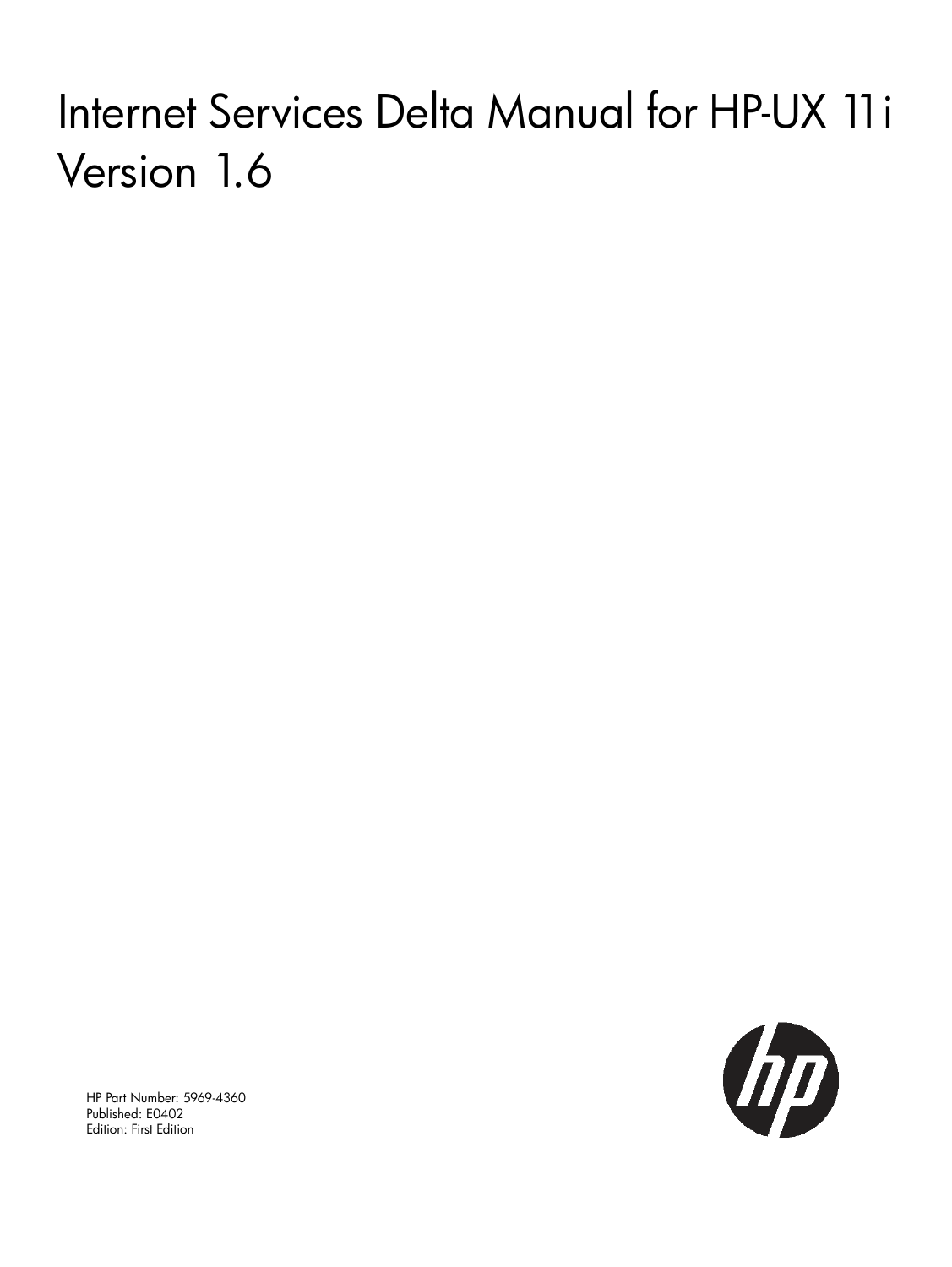#### © Copyright 2002 Hewlett-Packard Company

#### Legal Notices

The information in this document is subject to change without notice.

Hewlett-Packard makes no warranty of any kind with regard to this manual, including, but not limited to, the implied warranties of merchantability *and fitness for a particular purpose.* Hewlett-Packard shall not be held liable for errors contained herein or direct, indirect, special, incidental or consequential damages in connection with the furnishing, performance, or use of this material.

#### **Warranty**

A copy of the specific warranty terms applicable to your Hewlett-Packard product and replacement parts can be obtained from your local Sales and Service Office.

#### Restricted Rights Legend

Use, duplication or disclosure by the U.S. Government is subject to restrictions as set forth in subparagraph (c) (1) (ii) of the Rights in Technical Data and Computer Software clause at DFARS 252.227-7013 for DOD agencies, and subparagraphs (c) (1) and (c) (2) of the Commercial Computer Software Restricted Rights clause at FAR 52.227-19 for other agencies.

HEWLETT-PACKARD COMPANY

3000

Hanover Street

Palo Alto, California 94304 U.S.A.

Use of this manual and flexible disk(s) or tape cartridge(s) supplied for this pack is restricted to this product only. Additional copies of the programs may be made for security and back-up purposes only. Resale of the programs, in their present form or with alterations, is expressly prohibited.

#### Copyright Notices

Copyright © 2001 Hewlett-Packard Company. All rights reserved. Reproduction, adaptation, or translation of this document without prior written permission is prohibited, except as allowed under the copyright laws.

iCOD and iCOD CPU Agent Software are products of Hewlett-Packard Company, and all are protected by copyright.

Copyright © 1979, 1980, 1983, 1985-93 Regents of the University of California. This software is based in part on the Fourth Berkeley Software Distribution under license from the Regents of the University of California.

Copyright © 1988 Carnegie Mellon UniversityCopyright

© 1999,2000,2001 WU-FTPD

Development Group Copyright © 1990-1995 Cornell University Copyright © 1995-1998 Eric Young Copyright © 1986 Digital Equipment Corporation.Copyright © 1997 Isogon CorporationCopyright © 1985, 1986, 1988 Massachusetts

Institute of Technology.Copyright © 1991-1997 Mentat, Inc.Copyright © 1996 Morning Star Technologies,

Inc.Copyright © 1990 Motorola, Inc.Copyright © 1980, 1984, 1986 Novell, Inc. Copyright © 1989-1993 The Open Software

Foundation, Inc. Copyright © 1996 Progressive Systems, Inc.Copyright © 1989-1991 The University of

MarylandCopyright © 1986-1992 Sun Microsystems,

Inc.

#### Trademark Notices

UNIX® is a registered trademark in the United States and other countries, licensed exclusively through The Open Group.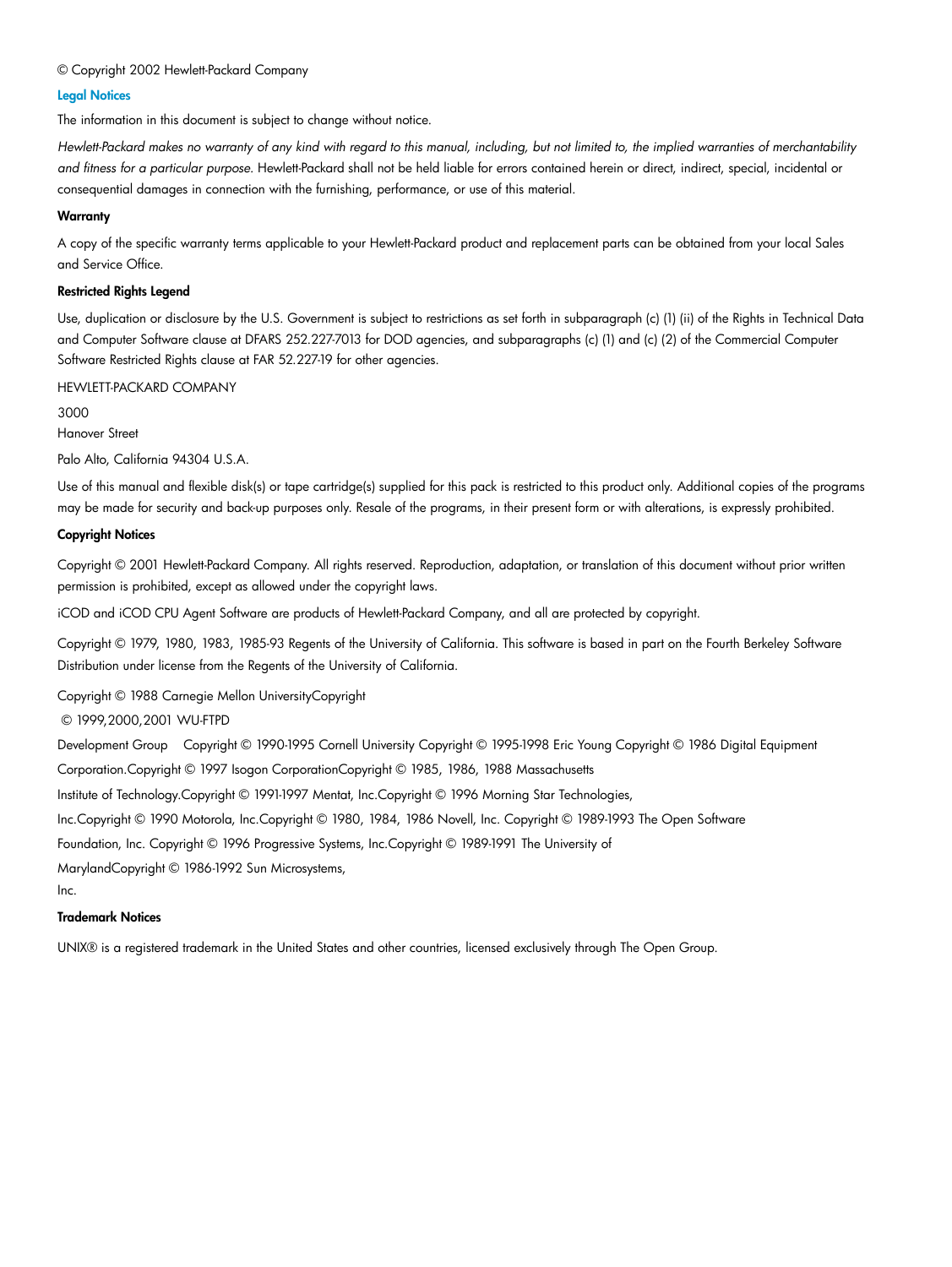# Contents

# 2 WU-FTPD 2.6.1

| .27 |
|-----|
| .28 |
| .28 |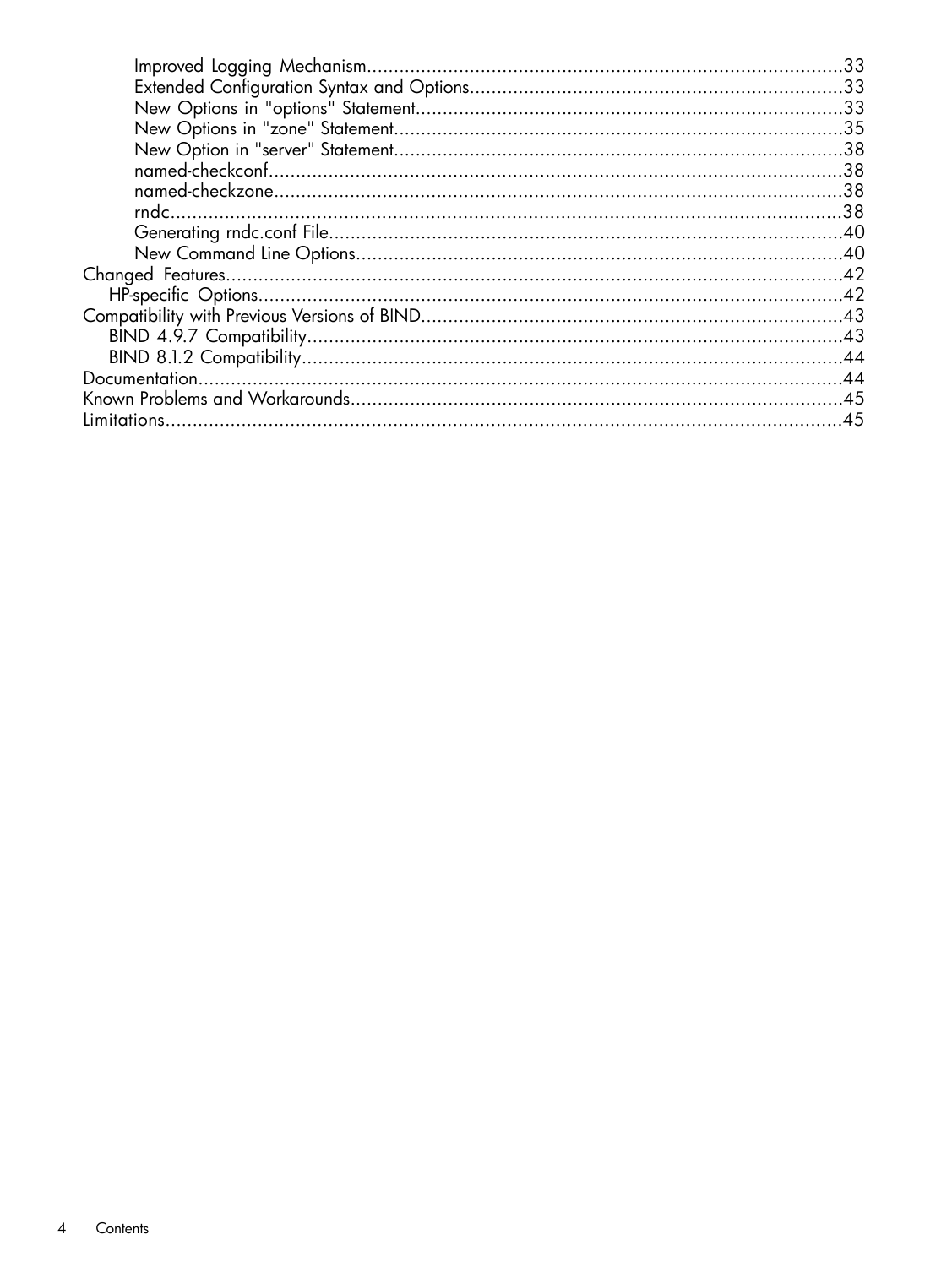# <span id="page-4-0"></span>1 Sendmail 8.11.1

Availability of the new version of Sendmail 8.11.1 on various HP-UX platforms is summarized in the table below.

## Table 1 Available Sendmail Versions

| <b>HU-UX</b>       | Software                     |
|--------------------|------------------------------|
| 11.00              | Available as web upgrade.    |
| 11.i               | Available as web upgrade     |
| 11i Version<br>1.6 | Shipped with Sendmail 8.11.1 |

# <span id="page-4-1"></span>**Chapter Overview**

This chapter contains the following sections:

- Sendmail 8.11.1 Features
- Changed Features
- Compatibility with Previous Versions
- **Documentation**
- Known Problems and Workarounds
- <span id="page-4-2"></span>**Limitations**

The above listed items are discussed in the following sections of this document for your reference.

## Sendmail 8.11.1 Features

The features incorporated in Sendmail 8.11.1 on HP-UX 11i Version 1.6 are:

- Multiple Queue Directories
- Enhanced Status codes as defined in RFC 2034
- DaemonPortOptions
- ClientPortOptions
- Spam Control using Message Submission Agent (RFC 2476)
- Generating the Configuration File
- SMTP Authentication based on RFC 2554
- Virtual Hosting
- LDAP-based Routing
- New Option Value for QueueSortOrder
- New Option Value for Privacy Options
- New or Enhanced Configuration Options
- New Command Line Options
- Finer spam control by using tags for the LHS of the access map

The above features are discussed in the subsequent sections for your reference.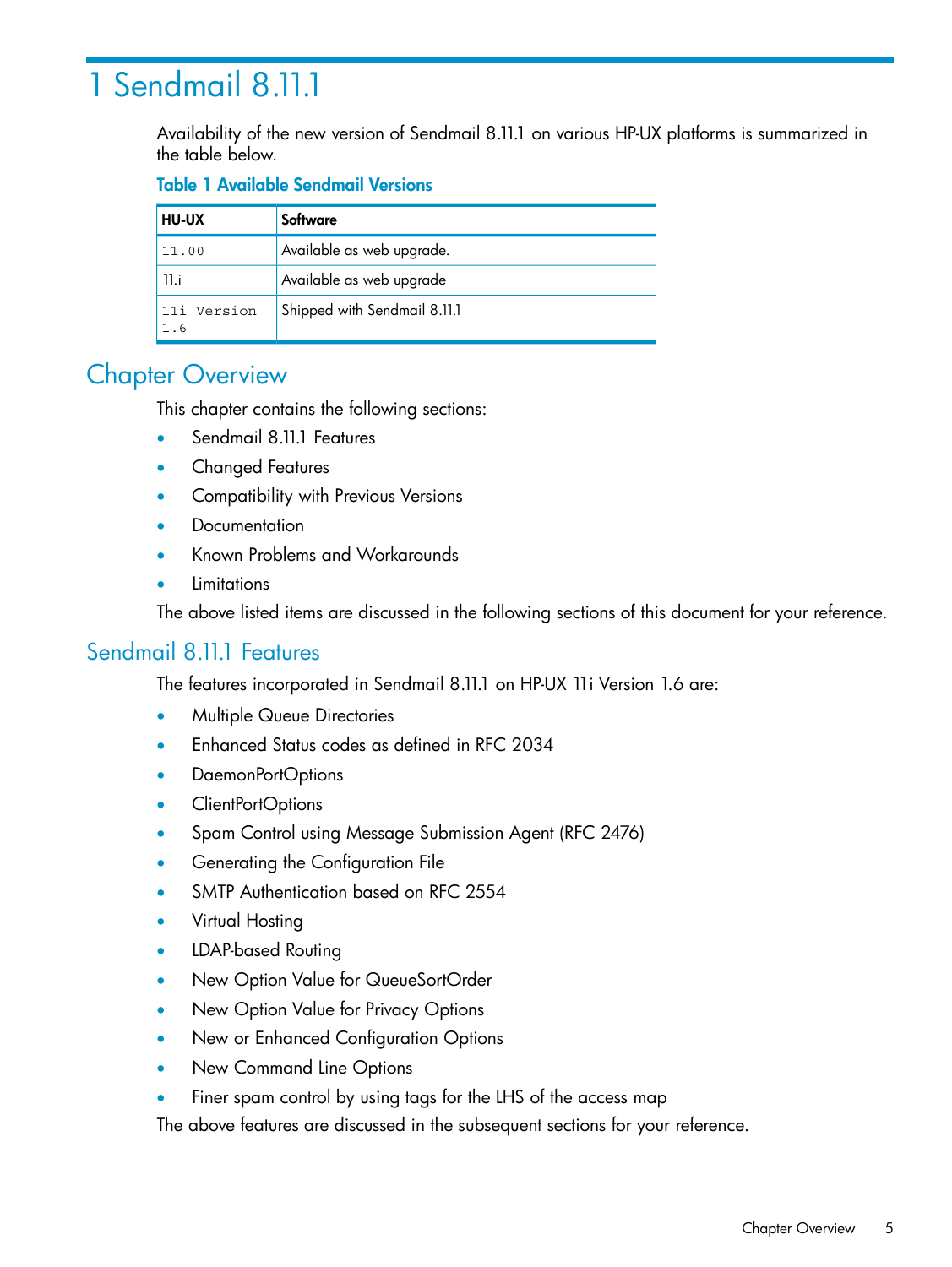NOTE: sendmail.cf file is present in the directory "usr/newconfig/etc/mail". The user has to move sendmail.cf to the directory "etc/mail" before using any of the features listed below.

#### Multiple Queue Directories

<span id="page-5-0"></span>This feature facilitates the parallel processing of mails by spreading process loads across multiple disks, thereby improving the queue performance, which is impacted by the number of entries in the queue directories. Unix files take a long time to open when number of entries in the directories exceed 1000.

In order to use multiple directories, the 'QueueDirectory' option in the sendmail.cf file needs to be supplied with a value ending with \*.

For example, in the configuration file, if you specify:

O QueueDirectory=/var/spool/mqueue/g\*

All the directories or links to directories that begin with 'g' will be used. If there are five directories, g1, g2, g3, g4, and g5, Sendmail will use all the five directories when the Sendmail daemon is restarted. The mails are randomly assigned to the queue directories. The queue directory structure should not be changed when Sendmail is running.

Individual flushing of the mail queues can also be done by specifying the following on the command line:

sendmail -1 -o QueueDirectory=/var/spool/mqueue/g1

sendmail -q -O QueueDirectory=/var/spool/mqueue/g3

<span id="page-5-1"></span>A new queue file naming system is also introduced in this release. The algorithm used to name files ensures that the names will be unique for 60 years. The queued items can be moved between queues with ease.

## Enhanced Status Codes as defined in RFC 2034

This feature provides an official SMTP extension to deliver the Enhanced Mail System Codes for messages. These system codes have been derived from RFC 1893. In the earlier versions of Sendmail, messages during SMTP sessions were represented in 3-digit numeric codes like "550 Host Unknown", "220 Service Ready" etcetera.

The new system builds on existing 3-digit codes with three parts, each separated by a dot. For example, "2.1.1" or "5.1.2", where the first part is a single digit, length of second and third parts can be between 1 and 3.

The following are the different classes of return status:

a) 2.X.X

SuccessThe message was delivered.

b) 4.X.XPersistent Transient FailureSome temporary event (perhaps a full disk drive) could have caused the mail transfer to fail, but sending the same message in the future may be successful.

c) 5.X.XPermanent FailureThis message cannot be delivered. The headers of the message or format could be wrong.

RFC 1893 specifies an explicit set of values for the second and third digits (or groups of digits) of the returned status as well. "4.3.1" would mean the server temporarily rejected the message because its disks are full. "5.7.2" means the mail was bounced because it was sent to a list that the sender is not authorized to send mail to.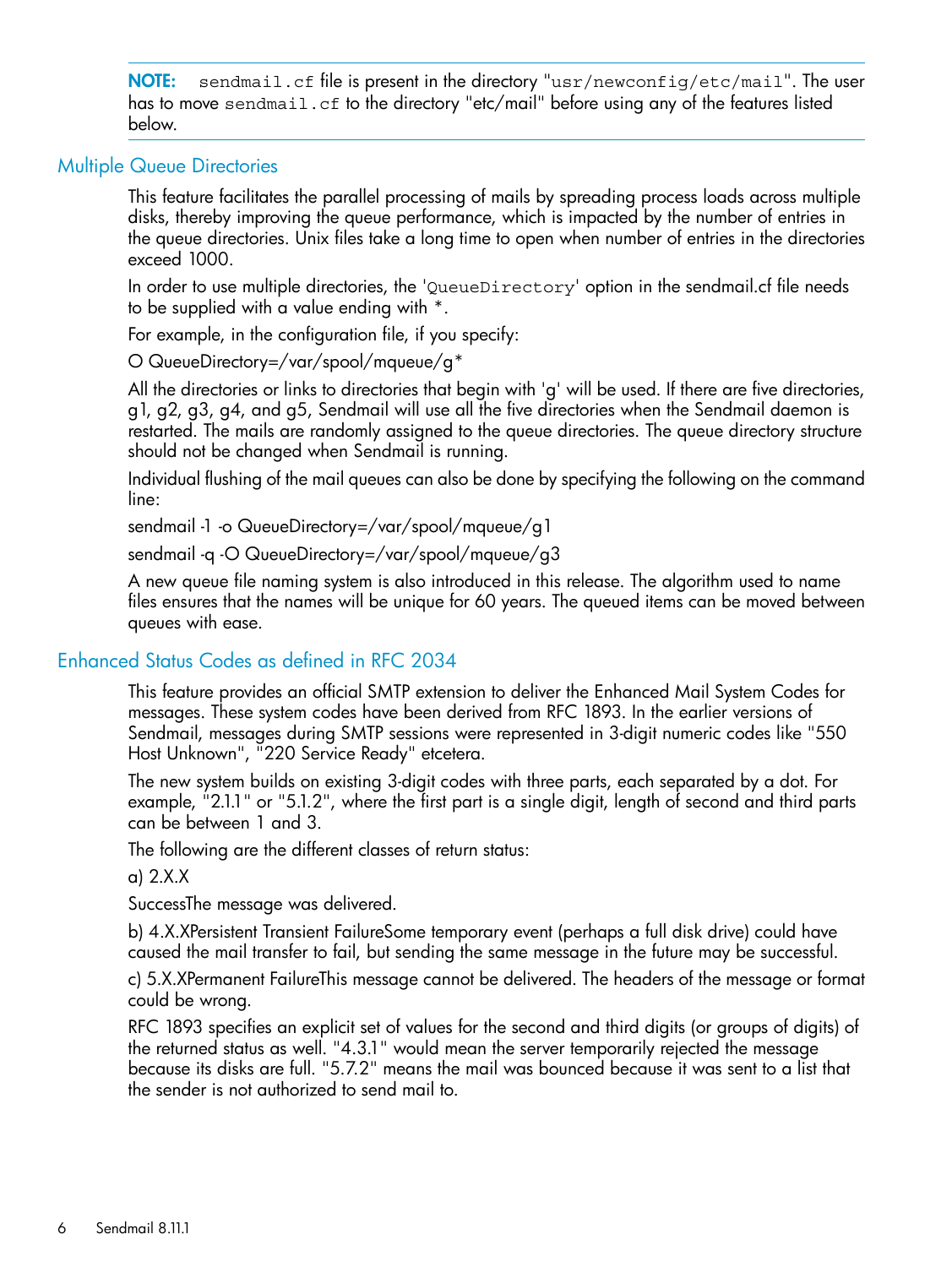## DaemonPortOptions

<span id="page-6-0"></span>This option can be used to customize the daemon's SMTP service. The default value for the field 'Family' is 'inet' even if DaemonPortOptions is not defined or value for the 'Family' is not specified in the DaemonPortOptions setup.

By default, the DaemonPortOptions appears in the sendmail.cf file as:

O DaemonPortOptions=Name=MTA, Family=inet

O DaemonPortOptions=Port=587, Name=MSA, M=E

NOTE: For more information on MSA, read the "Spam Control using Message Submission Agent" section below.

The fields currently supported by Sendmail for DaemonPortOptions are:

- Family  $=$  inet
- Address = IP address or hostname
- $Port = Port number / name$
- $Listener = listen queue size$
- $M(Modifiers Flags) = Table 1-2 lists and describes the various flags.$

#### Table 2 Flags

| Flag | <b>Description</b>                                        |
|------|-----------------------------------------------------------|
| a    | require authentication                                    |
| b    | bind to interface through which mail<br>has been received |
| C    | perform hostname canonification on the<br>message         |
| f    | require fully qualified hostname                          |
| h    | use the interface name for the outgoing<br>HELO command   |
| C    | do not perform hostname canonification<br>on the message  |
| F    | do not allow ETRN                                         |
| U    | disable fully qualified address for<br>From:address       |

- <span id="page-6-1"></span> $SendBufSize = Send buffer size$
- $RcvBufSize = Receive buffer size$
- Name = Name of the agent(MTA or MSA)

#### ClientPortOptions

This option is similar to DaemonPortOptions, but is meant only for outgoing connections.

The steps to set this option are same as those for the DaemonPortOptions except that the option name ClientPortOptions should be specified in lieu of DaemonPortOptions.

By default, it appears in the sendmail.cf file as:

#O ClientPortOptions=Address=0.0.0.0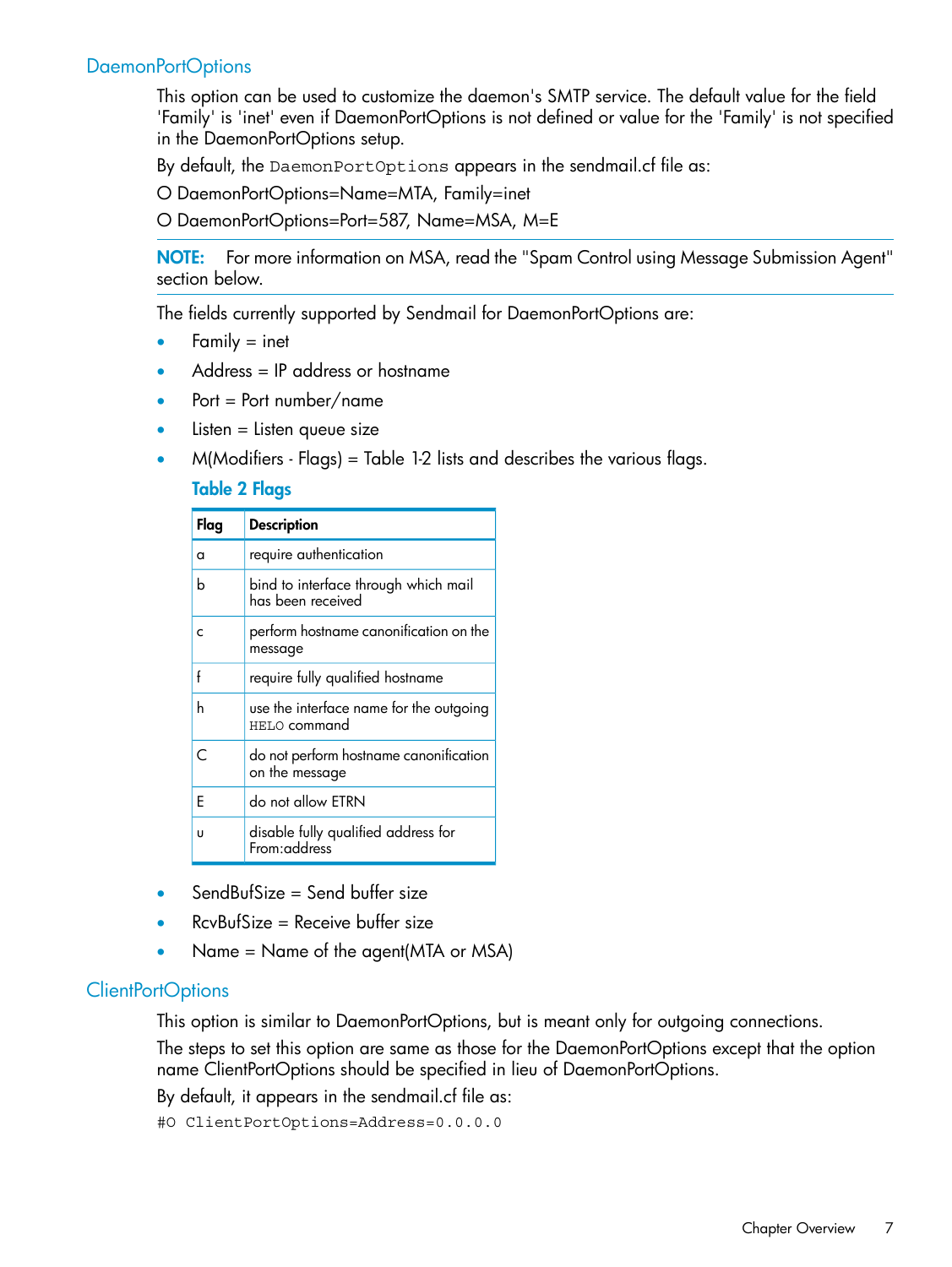## Spam Control Using MSA (RFC 2476)

<span id="page-7-0"></span>Message Submission Protocol is a means for MUAs to introduce new messages into the message transfer agent routing network. Messages being submitted by MUAs, in some cases, may be unfinished. Unfinished messages need to be completed by the MSA before submitting to the MTA. It also helps in implementing authenticated submission, including off-site submission by authorized users such as travellers.

The messages received on port 587 are regarded as "submitted messages". MSAs may implement message rejection rules, i.e. if an MSA is unable to determine a return path for the submitting user, from a valid MAIL FROM, a valid source IP address, or based on authenticated identity, then the MSA will immediately reject the message, as it gives the user and MUA direct feedback.

Sendmail 8.11.1 supports RFC 2476, a protocol for message submission. The anti-spam rulesets have been enhanced to improve the anti-spam capabilities. The RFC proposes a new standard for the Message Submission Agent (MSA). This is designed to replace the more general-purpose mail transfer agent (MTA) as the first service to which a Mail User Agent (MUA) connects to deliver a mail message. The RFC also describes how the usual protocols for SMTP service should be tightened up at the point where mail enters the system, rather than being routed from one site to another.Sendmail 8.11.1 also serves as a powerful tool to authenticate and control mail messages.

By default, MSA is defined in the sendmail.cf file as:

O DaemonPortOptions=Name=MSA, Port=587, M=E

where Port 587 is reserved for email message submission.

A Message Submission Agent still uses all of the same rulesets for processing the message (and therefore still allows message rejection via the check\_\* rulesets). In accordance with the RFC, the MSA will ensure that all domains in the envelope are fully qualified if the message is relayed to another MTA. It will also enforce the normal address syntax rules and log error messages. In addition to the above, you can request authentication before the messages are accepted by MSA by using the M=a modifier in the DaemonPortOptions.

NOTE: MSA can be turned off in the sendmail.cf file using the option, 'no default msa' in gen\_cf. For more information, refer to "no\_default\_msa" option below.

<span id="page-7-1"></span>The XUSR SMTP command as well as the'-U' (initial user submission) command line option are deprecated. Mail user agents are expected to start using MSA for initial user message submission from now onwards. XUSR may be removed in future releases. The next release of sendmail will assume that any message submitted from the command line is an initial user submission and act accordingly.

## Generating the Configuration File

gen\_cf is a UNIX shell script, which is installed in the '/usr/newconfig/etc/mail/cf/cf' directory. This script cannot be copied to a different directory and executed, as it uses the macros defined in the /usr/newconfig/etc/mail/cf directory to generate the sendmail.cf file.

This script provides many options that will enable a specific ruleset. The input file for this script will be the \*.m4 files defined in the /usr/newconfig/etc/mail/cf directory. The user can specify the output file and later incorporate site-specific changes (if any) in the output file.

NOTE: The output file generated by gen\_cf, sendmail.cf.gen can be later copied or moved to /etc/mail/sendmail.cf file.

 $\odot$ IMPORTANT: The entries in the sendmail.cf file preceded by a '#' (hash) are commented by default.

In addition to the options provided in Sendmail 8.9.3 release, the following new options have been added in the gen\_cf script: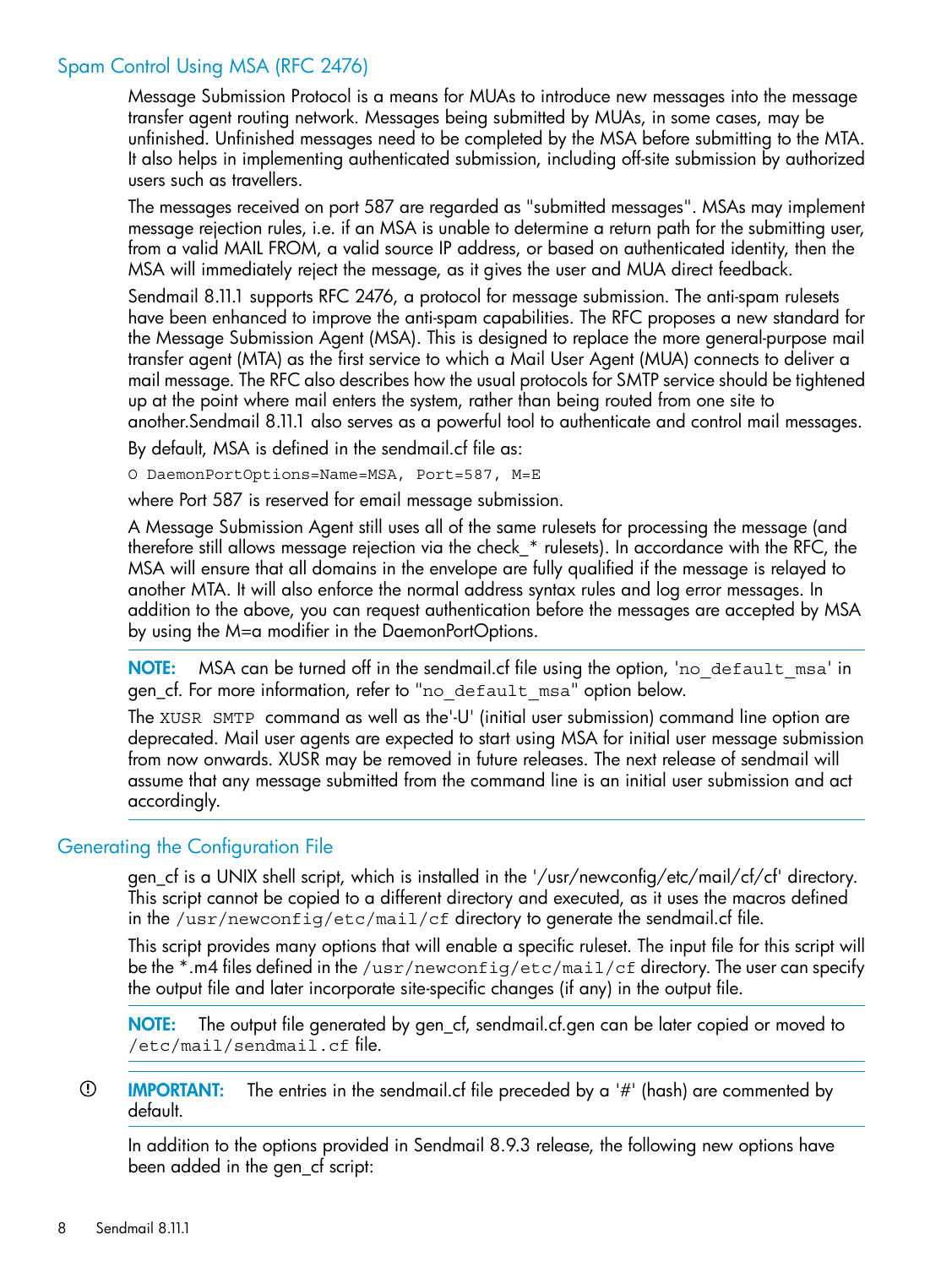• dnsbl

This new DNS-based black list option replaces 'rbl', the RealtimeBlackhole List feature that was included in Sendmail 8.9.3 release. The rbl option is deprecated now. The dnsbl option avoids the possible confusion between RealtimeBlackhole List and other DNS-based Blacklist servers like ORBS. It takes the name of the Blacklist server and also an optional rejection message as arguments.

dnsbl can be included multiple times in the sendmail.cf file, thereby allowing sites to subscribe to multiple Blacklist servers. The Blacklist server verifies the IP address of the incoming connection and rejects all the SMTP commands if the address is blacklisted. An error message is also displayed.

delay checks

This option delays the anti-spam checks by Sendmail until it issues the SMTP RCPT command. Mails from certain addresses that might have been blocked by other anti-spam checks are received. In these cases, deferred checks are not done.

By using delay checks, the rulesets check\_mail and check\_relay will not be called when a client connects or issues a MAIL command, respectively. Instead, those rulesets will be called by the check\_rcpt ruleset; they will be skipped if a sender has been authenticated using a "trusted" mechanism, i.e. one that is defined via the list of AuthMechanisms. If check\_mail returns an error, the RCPT TO command will be rejected with that error. If it returns some other result starting with \$#, then check\_relay will be skipped. If the sender address (or a part of it) is listed in the access map and it has a RHS of OK or RELAY, then check\_relay will be skipped.

• relay\_mail\_from

This option can be used to facilitate relaying through a user's machine. The sender's name which is listed as "RELAY" in the access map (tagged with From:) can be specified using this option. The domain portion of the mail sender is also checked, when the optional argument 'domain' is provided.

• ldap\_routing

This option can be used to implement the ldap-based email recipient routing. This provides a method for re-routing addresses with a domain portion in class {LdapRoute} to either a different mail host or to a different address.

NOTE: For more information, refer to "LDAP-based Routing" section.

no default msa

This option can be used to generate the configuration file without 'DaemonPortOptions' option for Message Submission Agent (MSA) daemon. The sendmail.cf configuration file will not contain the following line:

```
O DaemonPortOptions=Port=587,
Name=MSA, M=E
```
receive only

This option generates a sendmail.cf file with a new set of rules called 'check\_compat'. You can only receive mail messages, but cannot send them. Two new flags have been added in the /etc/rc.config.d/mailservs file. They are:

1. SENDMAIL RECVONLY

This flag must be set to '1' in order to use "receive\_only" feature.

2. SENDMAIL SENDONLY

This flag may not be set to any value.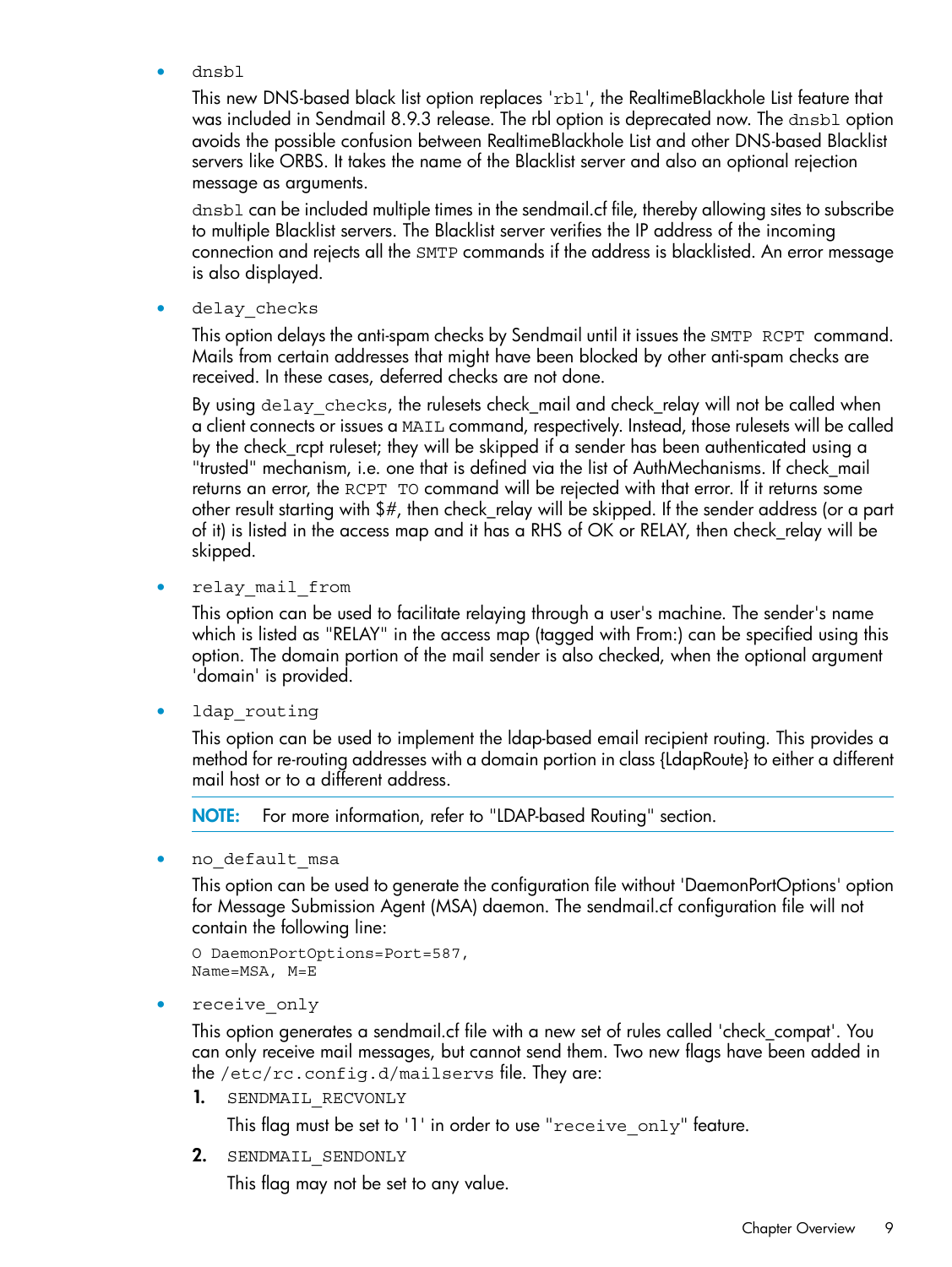NOTE: Sendmail 8.11.1 depot will install the mailservs file in the /usr/newconfig/etc/rc.config.d. You need to manually move this file to  $/etcirc.config.d/$  in order to use this feature.

The priorities for these flags are defined in the /usr/newconfig/etc/rc.conig.d/mailservs file.

send only

This option generates a sendmail.cf file without the 'check\_compat' ruleset. You can only send mail messages, but cannot receive them.

<span id="page-9-0"></span>The SENDMAIL\_SENDONLY flag in /etc/rc.config.d/mailservs file must be set to '1' in order to use 'send\_only' feature.

#### SMTP Authentication based on RFC 2554

Sendmail 8.11.1 supports SMTP AUTH as defined in RFC 2554 (SMTP Service Extension for Authentication), which is based on SASL (Simple Authentication and Security Layer - RFC 2222). SMTP authentication provides a robust tool to control relaying with maximum flexibility.

The authentication protocol exchange consists of a series of server challenges (otherwise known as a ready response) and client answers that are specific to the authentication mechanism.

The AUTH parameter to the MAIL FROM command is set as:

MAIL FROM: from-addr AUTH=addr-spec

The addr-spec contains the identity that submitted the message to the delivery system. If the server trusts the authenticated identity of the client to assert that the message was originally submitted by the supplied addr-spec, then the server must supply the same addr-spec in an AUTH parameter when relaying the message to any server that supports the AUTH extension.

The list of authentication mechanisms for AUTH can be specified in the option, AuthMechanisms in the sendmail.cf file. By default, it appears in the sendmail.cf file as:

#O AuthMechanisms=GSSAPI KERBEROS\_V4 DIGEST-MD5 CRAM-MD5

A new option to set AUTH parameter in MAIL FROM command has been added in the sendmail.cf file. By default, this appears as:

#### #O AuthOptions

If this option is set to 'A', the AUTH= parameter for the  $MAIL$  FROM command will be issued only when authentication succeeds.

DaemonPortOptions has one sub-option called 'modifiers' (M), one of which is 'a'. This instructs the daemon to necessitate authentication for all connections to it.

By default, it appears in the sendmail.cf file as:

<span id="page-9-1"></span>#O DefaultAuthInfo=/etc/mail/default-auth-info

The DefaultAuthInfo option sets the filename which contains the authentication information for outgoing connections by default. It must contain the authorization id (userid), the authentication id (authid), the password (plain text), and the realm to use, each on a separate line. This information must be readable only by root (or the trusted user). If no realm is specified, \$j will be used.

#### Virtual Hosting

Sendmail 8.11.1 imposes better control over virtusertable, which provides a domain-specific form of aliasing and also allows multiple domains to be hosted on a single machine.

With this feature, users can have their own domain names and receive mails using these domain names with a single host. You are required to obtain a new (available) domain name and set up name servers for that domain. Then, you must configure MX records for your new domain.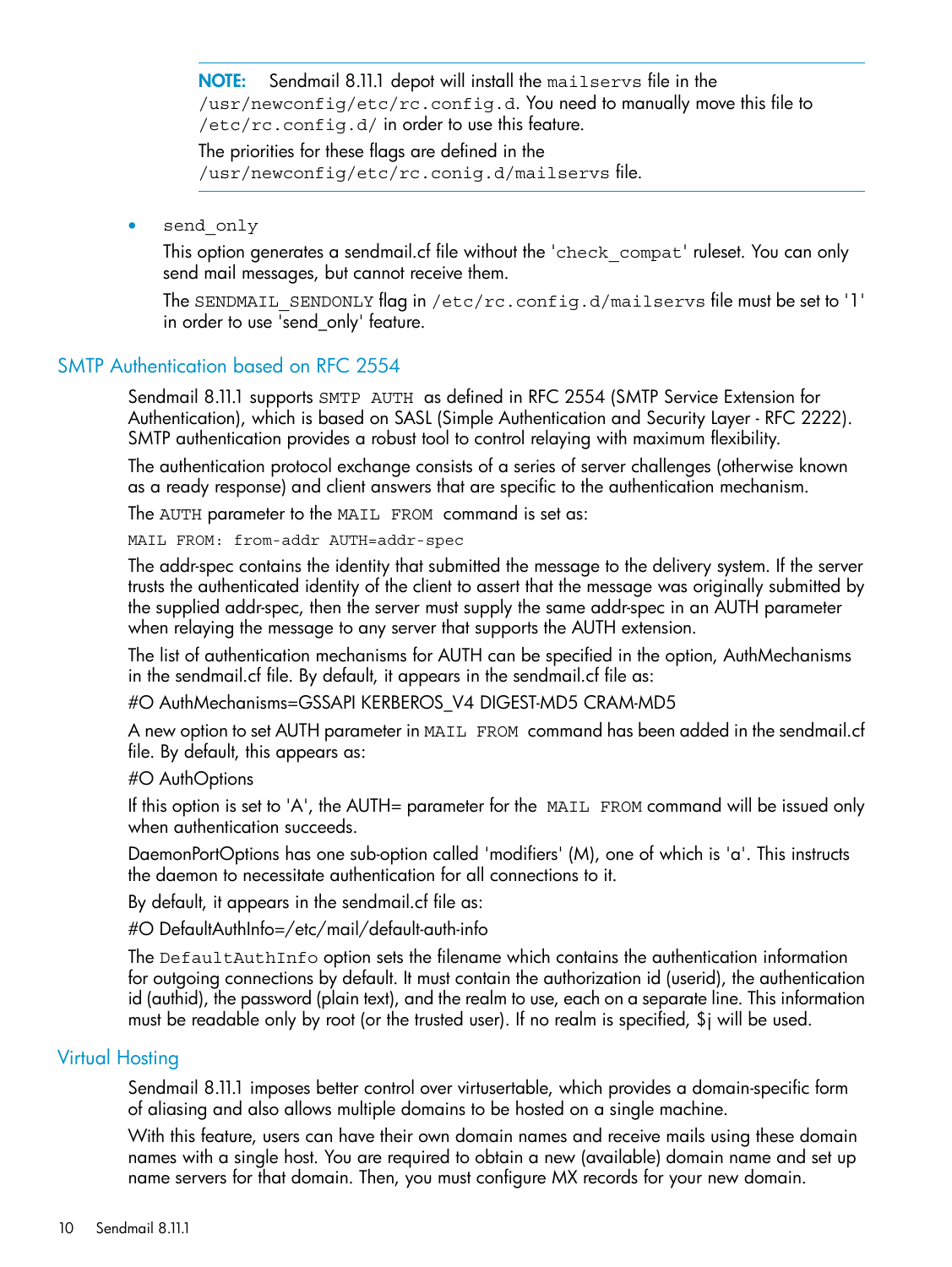NOTE: You must know how to setup DNS before implementing this feature. For information on setting up DNS, refer to "Installing and Administering Internet Services" manual, posted on http://docs.hp.com.

The following steps describe how to set up virtual hosting:

• Assume 'mydomain.com' as the new domain name. If the mail server, which serves the new domain name has a full time connection to the internet, include the following line in the db.domain file.

mydomain.com. IN MX 10 mymailserver.mydomain.com.

Otherwise, you will need to have another machine to queue mails for your domain. Include the following lines in the db.domain file:

mydomain.com. IN MX 10 mymailserver.mydomain.com.

mydomain.com. IN MX 20 othermailserver.otherdomain.com.

Now you must set up Sendmail.

The generic-hpux10.mc file in /usr/newconfig/etc/mail/cf/cf/generic...mc is used for generating the configuration file. In the generic-hpux10.mc file, the version id string and the DOMAIN () flag can be modified to contain 'mydomain.com'.

- Create a file mydomain.com.m4 in /usr/newconfig/etc/mail/cf/domain/ directory. This file must be similar to the /usr/newconfig/etc/mail/cf/domain/generic.m4 file, with the version id containing 'mydomain.com'.
- Generate the sendmail.cf.gen file using gen\_cf utility with 'virtusertable' option and move this file to /etc/mail/sendmail.cf.

NOTE: For more information on gen\_cf, read the "Generating the Configuration File" section above.

• Create the virtusertable in /etc/mail directory. A sample virtusertable may look like:

joe@mydomain.com jschmoe

jane@mydomain.com jdoe@othercompany.com

@mydomain.com jschmoe

In the first example, the address joe@mydomain.com will be mapped to the local user jschmoe, jane@mydomain.com to the remote user jdoe@othercompany.com, and any other address in mydomain.com will also be mapped to jschmoe.

• Build the virtusertable database file in the command line as follows:

# makemap dbm /etc/mail/virtusertable < /etc/mail/virtusertable

If you wish to reverse-map local users for out-bound mail, you will need to generate sendmail.cf file with 'genericstable' option in addition to 'virtusertable' option.

You must generate the genericstable similar to the virtusertable, but with the entries reversed. Example:

jschmoe joe@yourdomain.com

- Add your domain name to /etc/mail/sendmail.cw file.
- Kill and Restart Sendmail.

Now you should be able to receive mails at mydomain.com.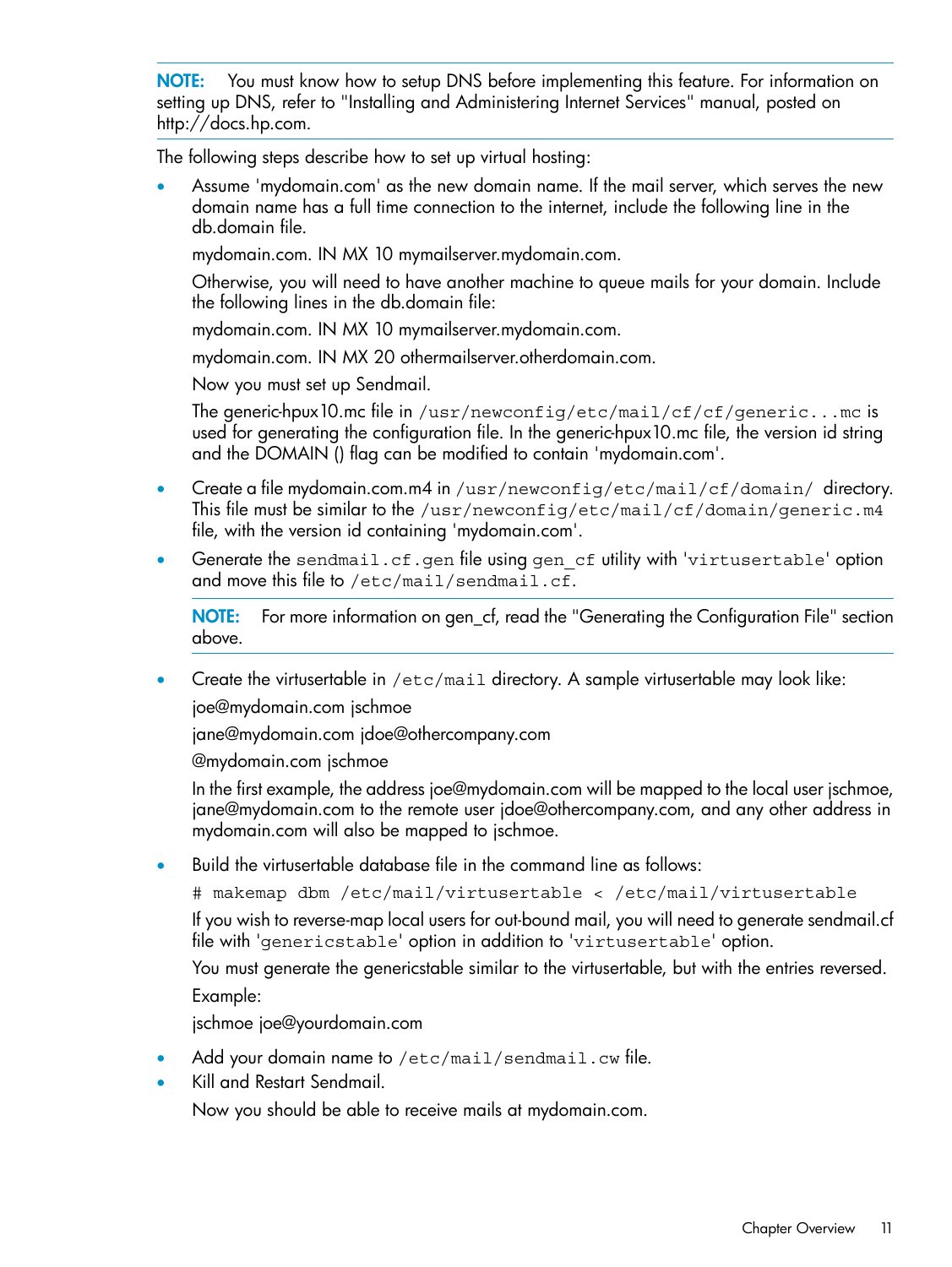IMPORTANT: 'Virtual Hosting' feature provides better support for ISPs that offer queueing  $\circled{r}$ services to dial-up customers as queue-runs no longer wait for the dial-up server connection attempts to time out.

## LDAP-based Routing

<span id="page-11-0"></span>This feature can be used to implement the LDAP-based re-routing. This provides a method to re-route addresses with a domain portion in class {LDAPRoute} to either a different mail host or a different address. The domains can be added to the class {LDAPRoute} as given in the examples below.

Ensure that you set up a domain for LDAP routing. Assume that your domain is "yyy.com". Add the following line in the sendmail.cf file:

C{LDAPRoute}yyy.com

or

```
 F{LDAPRoute}/etc/mail/ldap-domain-file
```
where /etc/mail/ldap-domain-file contains the domains.

The LDAPDefaultSpec option in the sendmail.cf file sets the default LDAP map specification. This needs to be set before defining LDAP maps. The settings will be used for all LDAP maps unless they are specified in the individual map specification ('K' command). By default, it appears in sendmail.cf file as follows:

O LDAPDefaultSpec=-h localhost

localhost can be replaced by your LDAP server name.

The following are the switches commonly used by most applications:

• '-b' - ldap search base

"Directory" in ldap "tree" where the search begins. For example,

-b "o=hp.com"

• '-d' - bindDN

The BindDN parameter is used to specify the DN value for the LDAP bind request. For example, -d"cn=ldap://:389,dc=edat104,dc=atl,dc=hp,dc=com"

```
• '-h' - ldap servers
```
Space separated string of servers which support ldap at your site. For example,

 -h "ldap1.hp.com ldap2.hp.com"

• '-p' - port numbers

Port numbers where ldap service is available. For example,

-p 33333

'-k' - Idap search string (key)

String that defines how a ldap map takes its input value and initiates an ldap search. For example,

-k (&(ObjectClass=mailrecipient) (mail=%0))

• '-v' - ldap attribute

Value that replaces the origin string in the map. In most cases, this will be the rfc822 email address. For example,

-v mailroutingaddress

The ldap maps are defined in the configuration file as: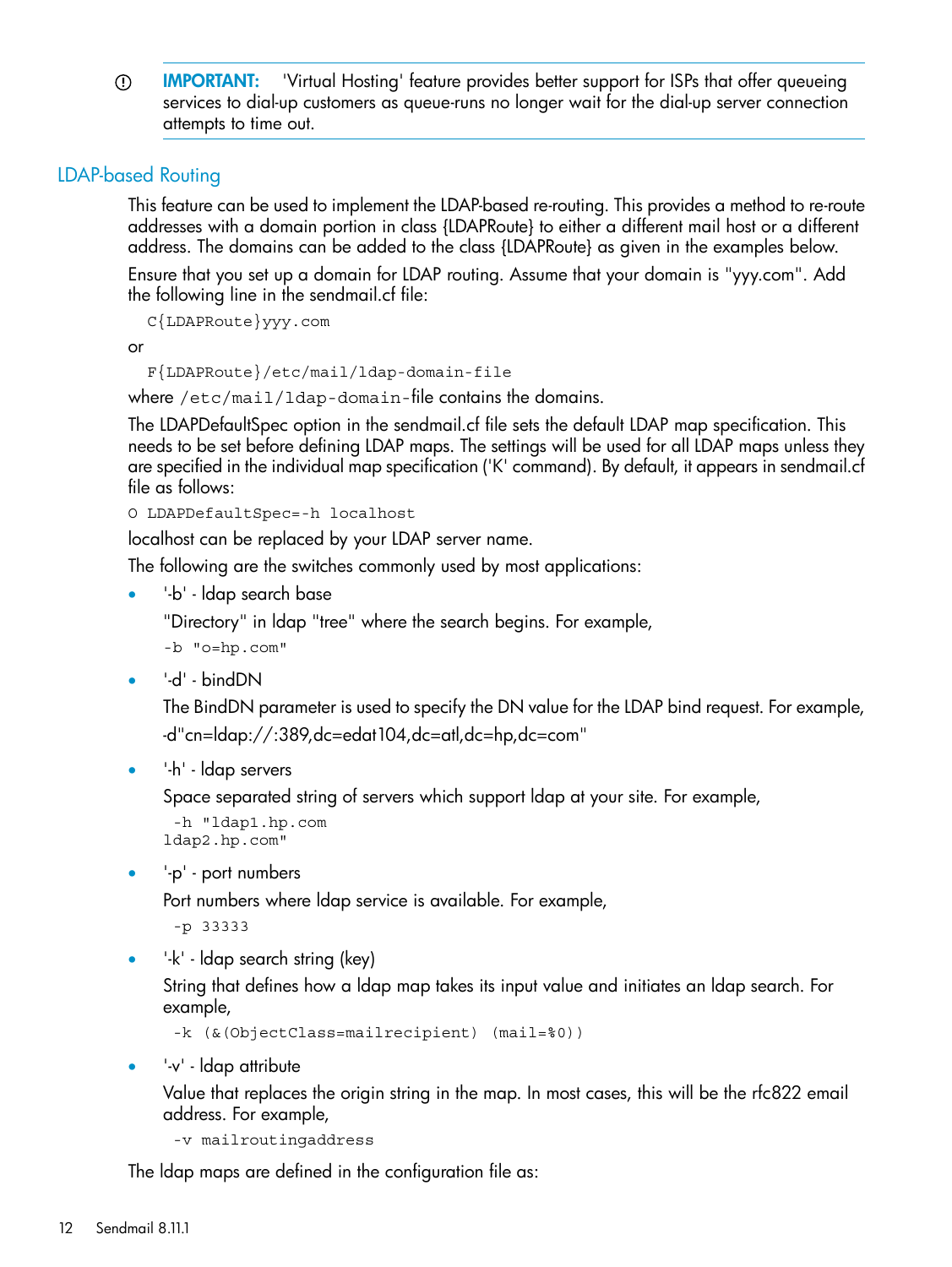```
Kldap -1 -v mailHost -k (&(objectClass=inetLocalMailRecipient)
(mailLocalAddress=%0))
Kldapmra ldap -1 -v mailRoutingAddress -k (&(objectClass=inetLocalMailRecipient)
(mailLocalAddress=%0))
```
where

mailLocalAddress is the RFC 822 compliant email address of the recipient

mailHost is the fully-qualified host name of the MTA that is the final SMTP destination of the message to the recipient

<span id="page-12-0"></span>mailRoutingAddress is the RFC 822 address to be used when routing messages to the SMTP MTA of the recipient.

## New Option Value for QueueSortOrder - filename

This new option value can be used to sort the queue by opening each queue file to get the host and time information. The queue files need not be opened and read each time, when they are run. As a result, the queue processing becomes faster.

<span id="page-12-1"></span>This option can be set in the sendmail.cf file as:

O QueueSortOrder=Filename

#### New Option Value for Privacy Options - nobodyreturn

This new option value instructs Sendmail to ignore the body of the original message, when notifying the delivery status of the message.

<span id="page-12-2"></span>This option can be set in the sendmail.cf file as:

O PrivacyOptions=nobodyreturn

#### New or Enhanced Configuration Options

The following are the new or enhanced configuration options available in Sendmail 8.11.1:

- Timeout.\*
	- The total time spent in satisfying a socket control request can be set using the 'Timeout.control' option. The default setting for this option is: ◦
		- #O Timeout.control=2m
	- The resolver's transmission time interval (in seconds) can be set using the 'Timeout.resolver.retrans' option. This option sets the 'Timeout.resolver.retrans.first', which sets the resolver's transmission time interval (in seconds) for the first attempt to deliver a message. It also sets the 'Timeout.resolver.retrans.normal' option. The default setting for this option is:
		- #O Timeout.resolver.retrans=5s
		- #O Timeout.resolver.retrans.first=5s
		- #O Timeout.resolver.retrans.normal=5s
	- The frequency of resolver query retransmission can be set using the 'Timeout.resolver.retrans.normal' option. This option sets the 'Timeout.resolver.retry.first' option for the first attempt to deliver a message. It also sets the 'Timeout.resolver.retry.normal' option for all resolver lookups except for the first delivery attempt. The default setting for this option is:

```
#O Timeout.resolver.retry=4
```

```
#O Timeout.resolver.retry.first=4
```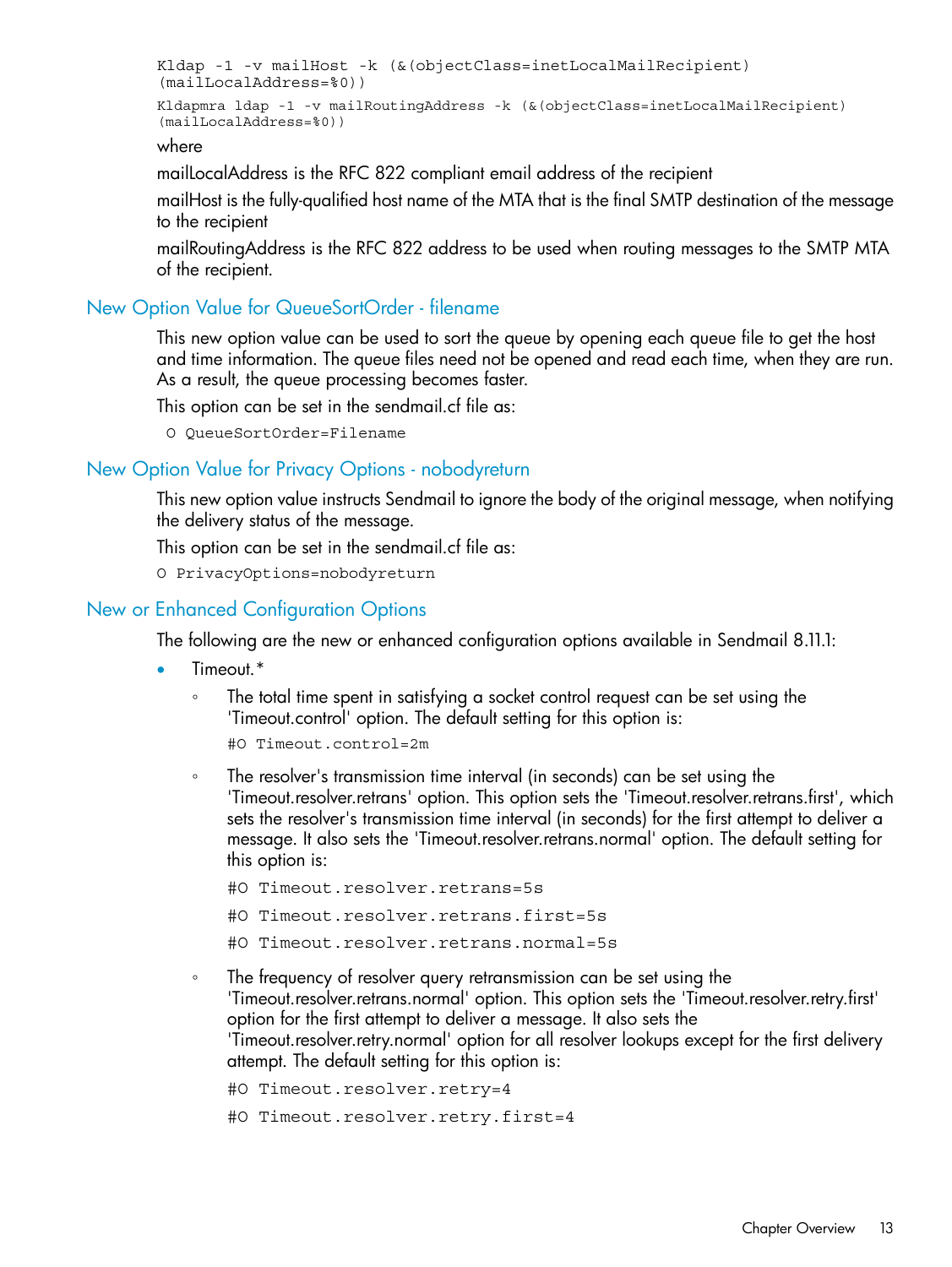• DataFileBufferSize

This option can be used to control the maximum size of a memory-buffered data (df) file before a disk-based file is used. The default setting for this option is:

#O DataFileBufferSize=4096

• XscriptFileBufferSize

This option can be used to control the maximum size of a memory-buffered (xf) transcript before a disk-based file is used. The default setting for this option is:

#O XscriptFileBufferSize=4096

• MaxAliasRecursion

The maximum depth of an alias recursion can be specified in the sendmail.cf file using this option. The default setting for this option is:

#O MaxAliasRecursion=10

• PidFile

The location of the ProcessId (Pid) file can be defined using this option. The default setting for this option is:

#O PidFile=/etc/mail/sendmail.pid

/etc/mail/sendmail.pid will be taken as the default file, if this option is not set. If you choose a directory other than /etc/mail for the pidfile, please ensure that the directory has proper write permissions as those of /etc/mail.

• ProcessTitlePrefix

The prefix string for the process title shown in 'ps' listings can be specified using this option. By default, this option is commented. For example, if you set this option in the sendmail.cf file as:

#O ProcessTitlePrefix=HPUX\_Sendmail-8.11.1

The command 'ps -ef | grep sendmail | grep -v grep' might show 'sendmail: HPUX\_Sendmail-8.11.1: accepting connections' in the output.

**TrustedUser** 

This option can be used to specify a user, who can own important files instead of root. This option necessitates 'fchown'. The default setting for this option is:

#O TrustedUser=root

• MaxMimeHeaderLength

The size of the MIME headers and parameters within those headers can be set using this option. This can also be used to protect Mail User Agents (MUA) from buffer overflow attacks. The default setting for this option is:

#O MaxMimeHeaderLength=10

• DeadLetterDrop

This option can be used to specify the location of the system-wide dead.letter file, which was formerly hardcoded to /var/tmp/dead.letter. The default setting for this option in this version is:

```
O DeadLetterDrop=/var/tmp/dead.letter
```
Please note that Sendmail will not save mails anywhere if this option is not set.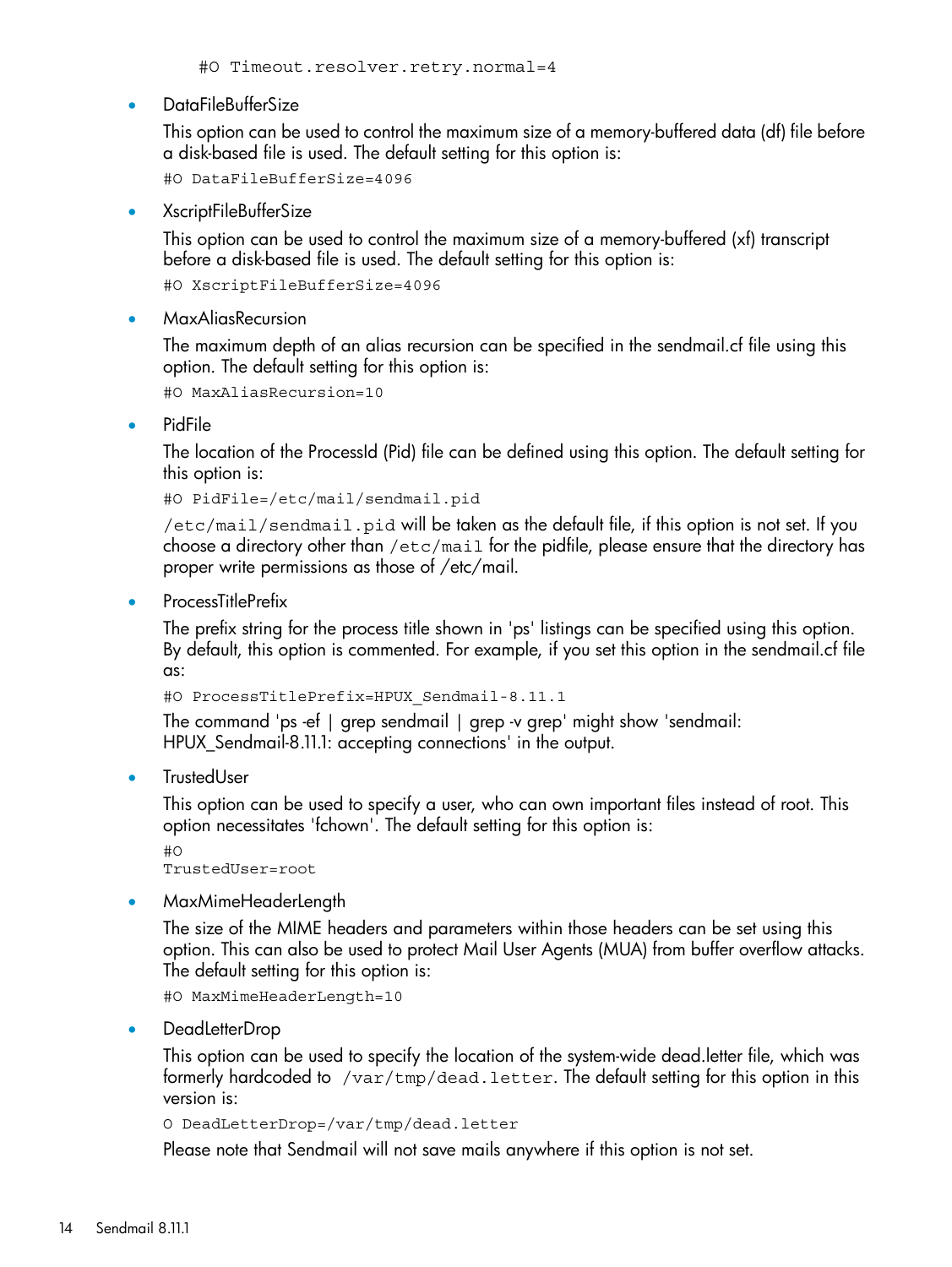## New Command Line Options

<span id="page-14-0"></span>Table 1-3 lists and describes the new or enhanced command line options available in Sendmail 8.11.1:

### Table 3 Command Line Options

| Option | <b>Description</b>                                                                                                                          |
|--------|---------------------------------------------------------------------------------------------------------------------------------------------|
| $-G$   | This option indicates that the message being submitted by<br>the command line is meant only for relaying and not for<br>gateway submission. |
| $-L$   | This option can be used to set the identifier in syslog<br>messages to a supplied tag.                                                      |
| $-C$   | This option in "praliases" can be used to specify an alternate<br>sendmail configuration file used for finding the alias file.              |
| -p     | This command can be used to print the output information<br>in program-readable mode and reset the statistics file.                         |

## <span id="page-14-1"></span>Finer spam control by using tags for the LHS of the access map

You can now tag entries in the access map based on their type. Three tags are available. They are:

- 1. Connect: connection information (\${client\_addr}, \${client\_name})
- 2. From: sender
- 3. To: recipient

From:spammer@some.dom REJECT

To:friend.domain RELAY

Connect:friend.domain OK

Connect.from.domain RELAY

From:good@another.dom OK

<span id="page-14-2"></span>From:another.dom REJECT

If the required item is looked up in a map, it will be tried with the corresponding tag in front, then without any tag (as fallback to enable backward compatibility). For example,

## Changed Features

The following changes have been made in version 8.11.1 of Sendmail:

- The error code returned for unrecognized parameters to the SMTP mail and RCPT commands is changed from 501 to 555 as per RFC 1869.
- The configuration file (Sendmail.cf) version number is incremented to 9.
- Aliases with no right hand side are provided with 'missing value' warnings, when 'newaliases' is run instead of making an attempt to deliver the mail messages to an alias.
- A new mailer flag, 'F=%' is included in this release. Mailers, which have this flag will not attempt to deliver the message to the initial recipient. Those mails will be queued up. The queued messages are selected using one of the -qI/-qR/-qS queue run modifiers or an ETRN request and then delivered to the recipient.
- The [hostname] is added to class 'w' for the names of all interfaces unless DontProbeInterfaces option is set. This is useful for sending mails to hosts, which have dynamically assigned names.
- All numbered rulesets have been named in this release. They can still be accessed by their numbers. For example, Scanonify=3 instead of S3; SRecurse =97 instead of S97.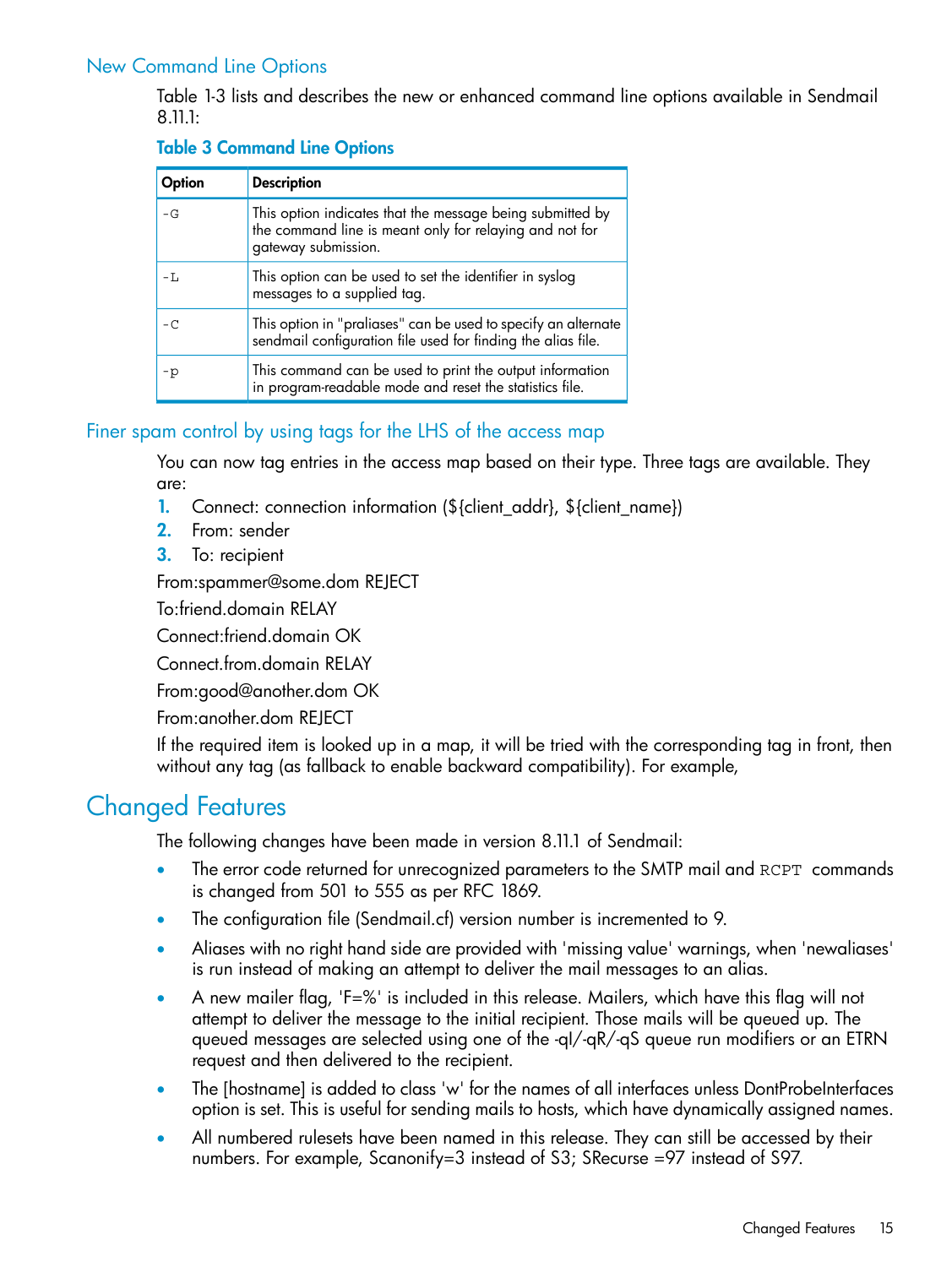- A '/Quit' command to address the test mode is added. This command can be used to exit from the address test mode.
- The SMTP commands are not processed when the SMTP connection drops. This prevents a remote system from flooding the connection with commands and also disconnecting. In the earlier releases, all buffered commands were processed by the server.
- <span id="page-15-0"></span>• Purgestat and sendmail '-bH' options delete only expired files in the host status database, which have exceeded the values set by Timeout.hoststatus.

# Compatibility with Previous Versions

<span id="page-15-1"></span>Customers currently using any 8.x version of Sendmail do not need to modify their configuration file. It is compatible with this release of Sendmail. However, it is highly recommended to use the Sendmail 8.11.1 configuration file (.cf) version9 delivered with this release in order to effectively use the new features and changes incorporated in this version.

## **Documentation**

The following manpages are distributed with this release of Sendmail:

- killsm.1m
- mailq.1
- mailstats.1
- makemap.1m
- praliases.1
- sendmail.1m

The following RFCs have been implemented in Sendmail 8.11.1:

- RFC 821
- RFC 822
- RFC 2821
- RFC 2033
- RFC 2034
- RFC 2222
- RFC 2476
- RFC 2487
- <span id="page-15-2"></span>• RFC 2505
- RFC 2553
- RFC 2554

# Known Problems and Workarounds

The following are the known problems in this release of Sendmail:

• Sendmail uses identd, an optional authentication tool to find the user id for a given connection established with a remote machine. identd invokes some kernel services which hold the system resources for a long time. This affects the performance of Sendmail when there are large number of active TCP connections. The system appears hung during this timeframe.

In order to resolve this problem, do the following:

- 1. Disable identd by modifying the following entry in the sendmail.cf file:
	- #O Timeout.ident=5s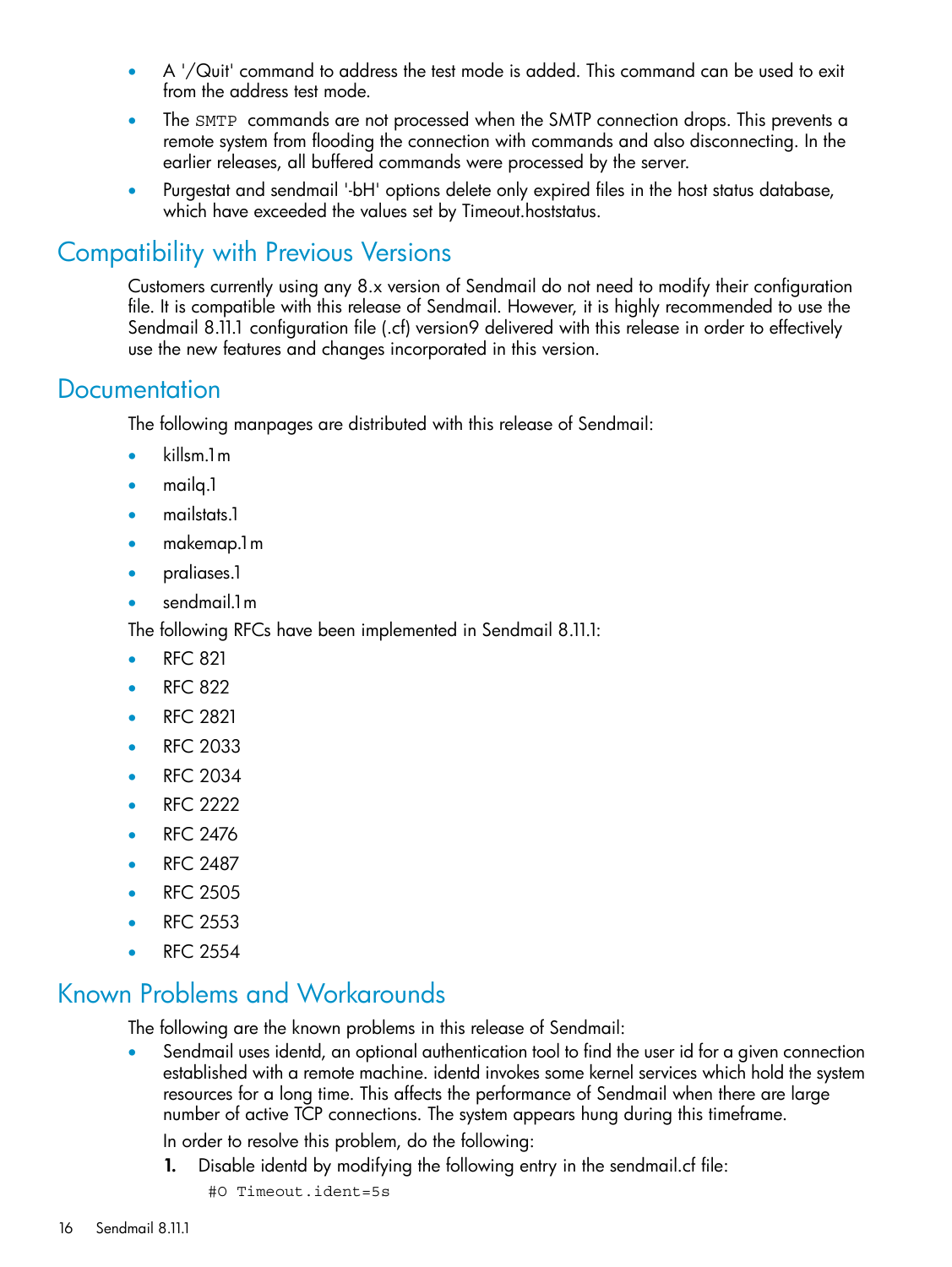as

O Timeout.ident=0s

Now you need to kill and restart Sendmail.

- 2. To disable identd, perform the following steps:
	- **a.** Edit the /etc/inetd.conf file and comment out the ident line by placing a '#' in the first column as follows:

```
#auth stream tcp wait bin /usr/lbin/identd identd
```
**b.** Force inetd to re-read the inetd.confile by executing  $\frac{1}{\sqrt{2}}$  /usr/sbin/inetd -c' in the command line.

NOTE: identd is not distributed with this release of Sendmail. However if the system already contains an identd, you may encounter the above problem.

• If you specify a new location/file for the PidFile option in the sendmail.cf file and try killing Sendmail, the new file which does not contain any entries will be read by Sendmail instead of the default one. Therefore, Sendmail will not be killed. When you try restarting Sendmail, an error message is displayed.

In order to resolve this problem, kill Sendmail before changing the PidFile option in the sendmail.cf file. You can then start Sendmail after making the changes in the sendmail.cf file. By doing this, the Pids will be written to the new file.

• Sendmail used to add other user's address in "Diagnostic-code" in warning messages under abnormal conditions, when the server connections are reset in the data phase. The email queue warning is returned to the sender with the Diagnostic-Code including an incorrect address.

<span id="page-16-0"></span>A workaround for this problem has been provided with this release. In such cases, no address will be added in the Diagnostic-Code line in the warning messages.

# **Limitations**

The following are the limitations and fixes in Sendmail 8.11.1:

identd, the tool used by Sendmail to authenticate and find the user id for a given connection established with a remote machine will be available in the future releases with appropriate defect fixes.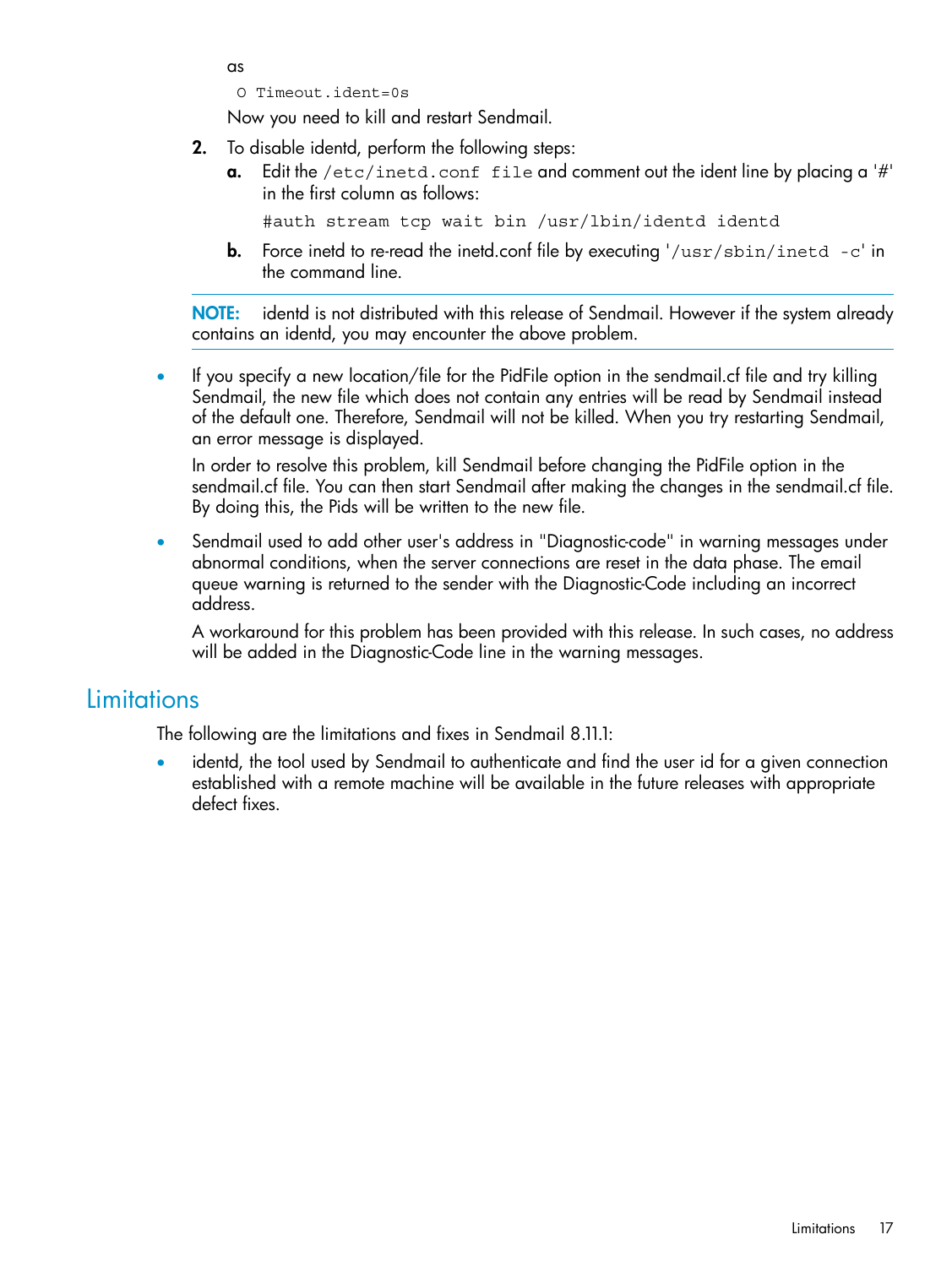# <span id="page-17-0"></span>2 WU-FTPD 2.6.1

Availability of the new version of WU-FTPD 2.6.1 on various HP-UX platforms is summarized in the table below.

## Table 4 Available WU-FTPD Versions

| <b>HU-UX</b>       | Software                   |
|--------------------|----------------------------|
| 11.00              | Available as web upgrade   |
| 11.i               | Available as web upgrade   |
| 11i Version<br>1.6 | Shipped with WU-FTPD 2.6.1 |

# <span id="page-17-1"></span>**Chapter Overview**

This chapter contains the following sections:

- WU-FTPD 2.6.1 Features
- Compatibility with Previous Versions
- <span id="page-17-2"></span>**Documentation**

The above listed items are discussed in the following sections of this document for your reference.

## WU-FTPD 2.6.1 Features

The features incorporated in WU-FTPD on HP-UX 11i Version 1.6 are:

- Virtual hosts support
- privatepw
- New Clauses for ftpaccess
- Enabling RFC 1413
- New Features related to data transfer
- Field added to xferlog
- New Command line options
- <span id="page-17-3"></span>• HP-specific features
- Other Features

The above features are discussed in the subsequent sections for your reference.

## Virtual Hosts Support

Virtual Hosts are now fully supported in WU-FTPD 2.6.1. A new configuration file named, "/etc/ftpd/ftpservers" has been added. This configuration file contains a set of virtual domain configuration file names that the WU-FTPD server can use. Thus, WU-FTPD has the ability to use separate configuration files for each virtual domain.

The new configuration file is placed in the directory "/etc/ftpd/". A sample configuration file can be found in directory "/usr/newconfig/etc/ftpd/".

WU-FTPD 2.4 partially supported virtual servers, that is it supported setting the root ftp directory, the log file and the banner for each virtual domain. All other directives in the ftpaccess file had to be shared globally across all virtual servers.

With WU-FTPD 2.6.1, the ftpaccess, ftpusers, ftpgroups, ftphosts and ftpconversions files can now be specified on a per domain basis. The Master WU-FTPD configuration files present under the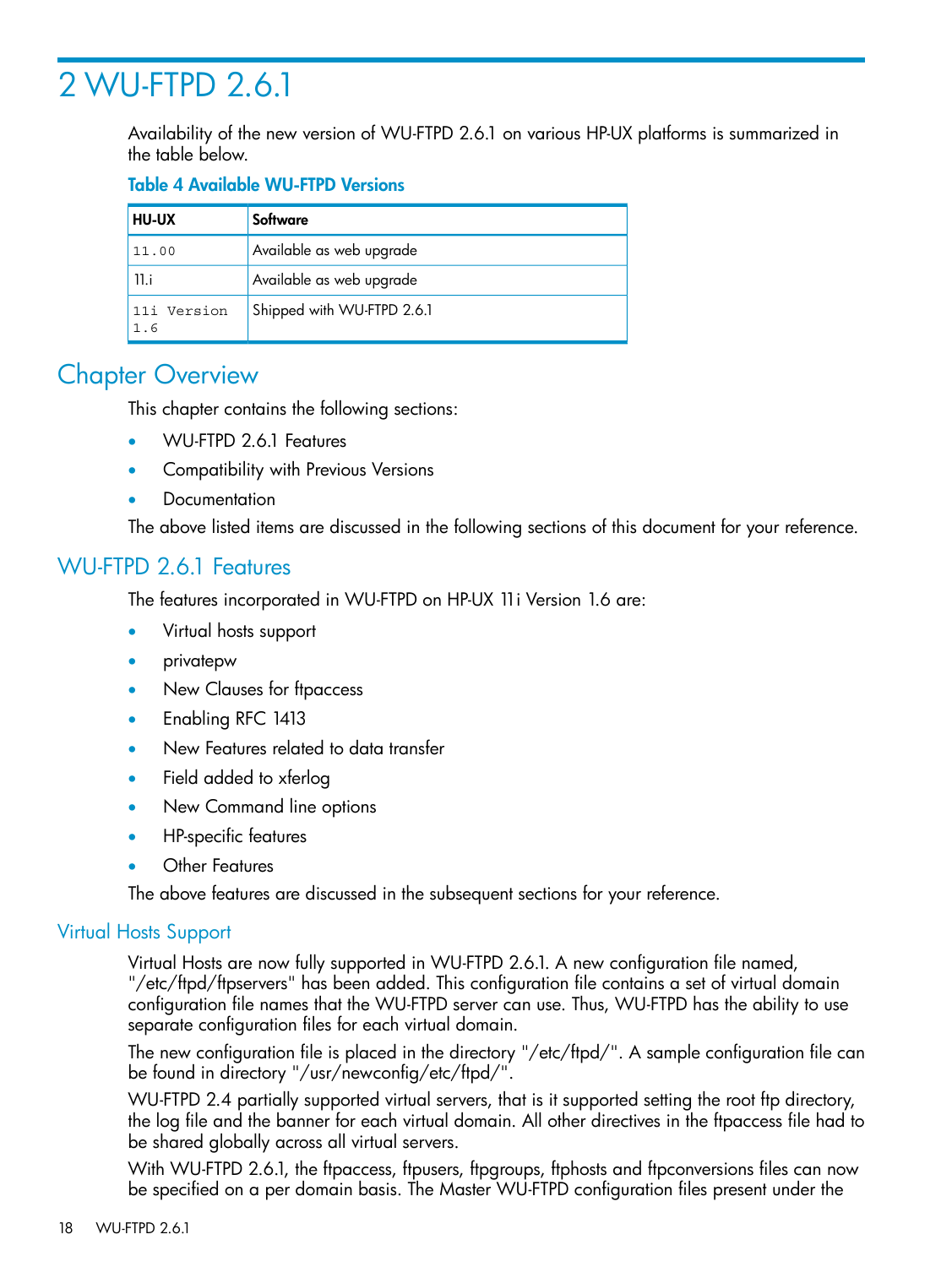directory "/etc/ftpd" can now be overridden with a local copy specific to that domain. If you do not wish to place a copy of one or all the files listed above in the virtual host directory for any specific host, then the master copy can be used.

The following example illustrates a possible entry in the ftpservers configuration file:

123.123.123.123 /etc/ftpd/somedomain

In this example, when a ftp client connects to the server, using the IP Address 123.123.123.123, the WU-FTPD server searches for the configuration files ftpaccess, ftphosts, ftpusers, ftparoups and ftpconversions under the directory "/etc/ftpd/somedomain". If a match is not found or an invalid directory path is encountered, the default master configuration files in directory "/etc/ftpd" are used instead.

#### <span id="page-18-0"></span>privatepw

The admin utility "privatepw" allows modification of the WU-FTPD group access file information (/etc/ftpd/ftpgroups). A site currently supports the ftp commands SITE GROUP and SITE GPASS. When necessary, the administrator should be able to add, delete and list enhanced access group information needed for these two commands. The privatepw utility is used to update this information in the group access file (/etc/ftpd/ftpgroups). This command requires read/write permission for the appropriate ftpgroups file.

<span id="page-18-1"></span>NOTE: For more details on the different options available in privatepw, refer to the privatepw(8) manpage.

#### New Clauses for ftpaccess

Several new ftpaccess clauses have been added to the file "/etc/ftpd/ftpaccess". The /etc/ftpd/ftpaccess file is used to configure the operation of ftpd. The new clauses have been listed below:

• Email-on-load:

Using this feature, email addresses can be specified for anonymous upload notifications. The sender's email address can also be specified. By default, the sender's address is specified as 'wu-ftpd'. This can also be specified for virtual hosts. To avoid any problems if the recipient attempts to reply to a notification, or if downstream mail problems generate bounces, ensure that the mailfrom address is deliverable.

The general syntax for this is:

mailfrom <hostname> incmail <emailaddress> virtual <address> incmail <emailaddress> defaultserver incmail <email address> mailfrom <emailaddress> virtual <address> mailfrom <emailaddress> defaultserver incmail <emailaddress> deny-email <case-insensitive-email-address>

NOTE: For more details on the email-on-load feature, refer to the *ftpaccess* (4) manpage.

mailserver <abc.com>

Specifying the name of a mail server that will accept upload notifications for the WU-FTP daemon. This option is relevant only if someone has to be notified of anonymous uploads. incmail <def@abc.com>

Specifying the email addresses to be notified of anonymous uploads.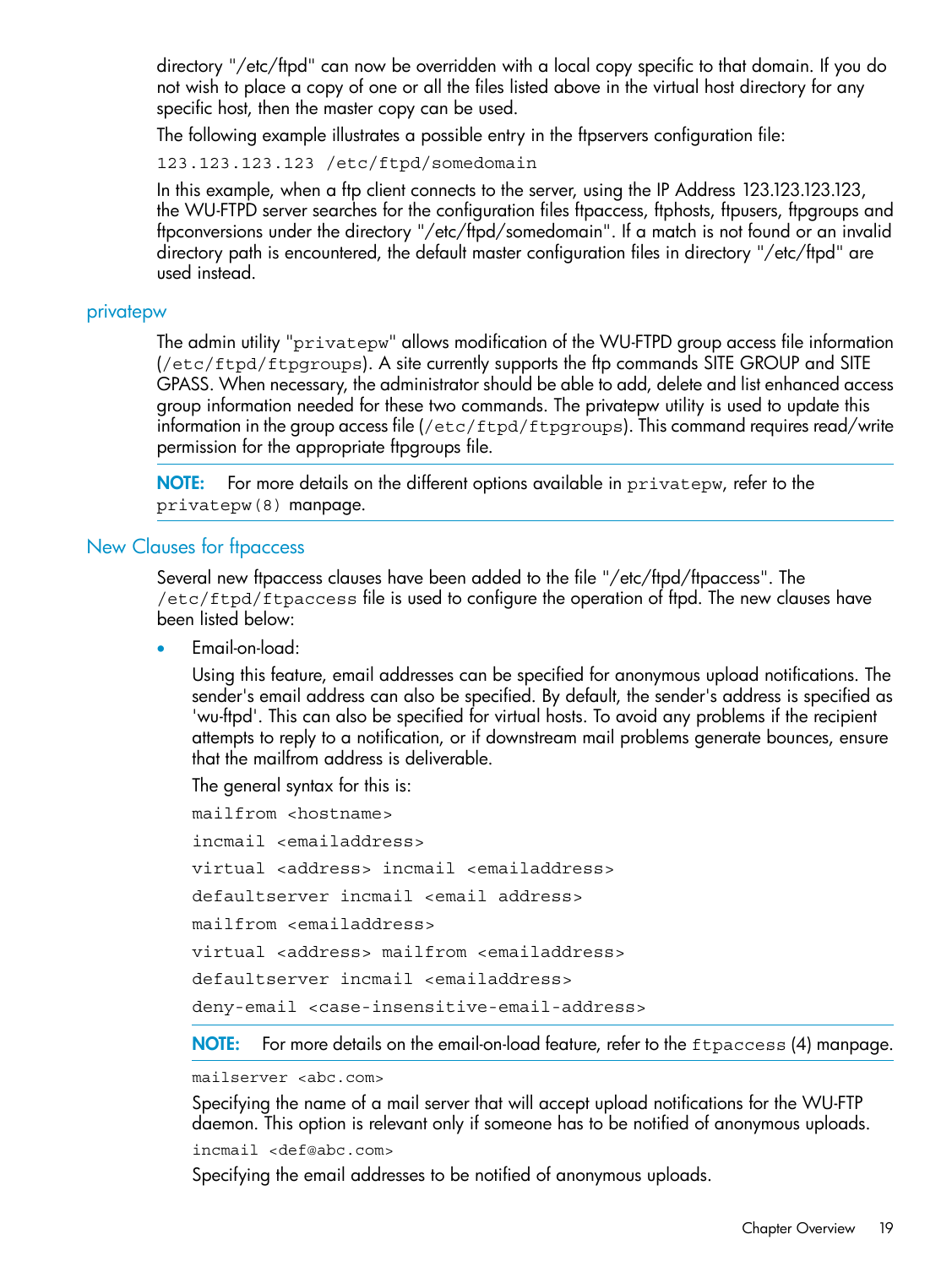mailfrom <ghi@abc.com>

Specifying the sender's email address for anonymous upload notifications.

• timeouts:

This feature is used to control the various timeouts used within the daemon. The following daemon timeout values are now available:

- 1. accept The time period the daemon waits for an incoming (PASV) data connection. The default value is 120 seconds.
- 2. connect The time period the daemon waits before attempting to establish an outgoing (PORT) data connection. The default value is 120 seconds. This affects the actual connection attempt. The daemon makes several attempts, sleeping a while between each, before completely giving up. During this 120 minutes time frame, the daemon keeps on trying to establish a connection. If the daemon fails to establish a connection during this period, it gives up.
- 3. data The time period the daemon will wait for some activity on the data connection. The default value is 1200 seconds.
- 4. idle The time period the daemon will wait for the next command. The default value is 900 seconds.
- 5. RFC931 The maximum time the daemon allows for the entire RFC931 (AUTH/ident) conversation. The default value is 10 seconds.
- 6. maxidle The SITE IDLE command allows the remote client to establish a higher value for the idle timeout. With a new option in ftpaccess (MaxIdle) this can be overridden. The default value is 1200 seconds.

The general syntax for timeout is:

```
timeout accept <seconds>
timeout connect <seconds>
timeout data <seconds>
timeout idle <seconds>
timeout maxidle <seconds>
timeout RFC931 <seconds>
```
#### Example 1

timeout idle 200

Displays the following message "Current IDLE time limit is 200 seconds; max 7200" timeout maxidle 6200 Displays the following message "Current IDLE time limit is 200 seconds; max 6200" timeout RFC931 0 Disables RFC931 based authentication since 0 has been specified.

• Enhanced DNS extensions:

This feature is used for refusing (or overriding) an FTP session when a reverse DNS lookup fails.

The general syntax for this is:

dns refuse mismatch <filename> [ override ]

```
dns refuse no reverse <filename> [ override ]
```

```
dns resolveroptions <options>
```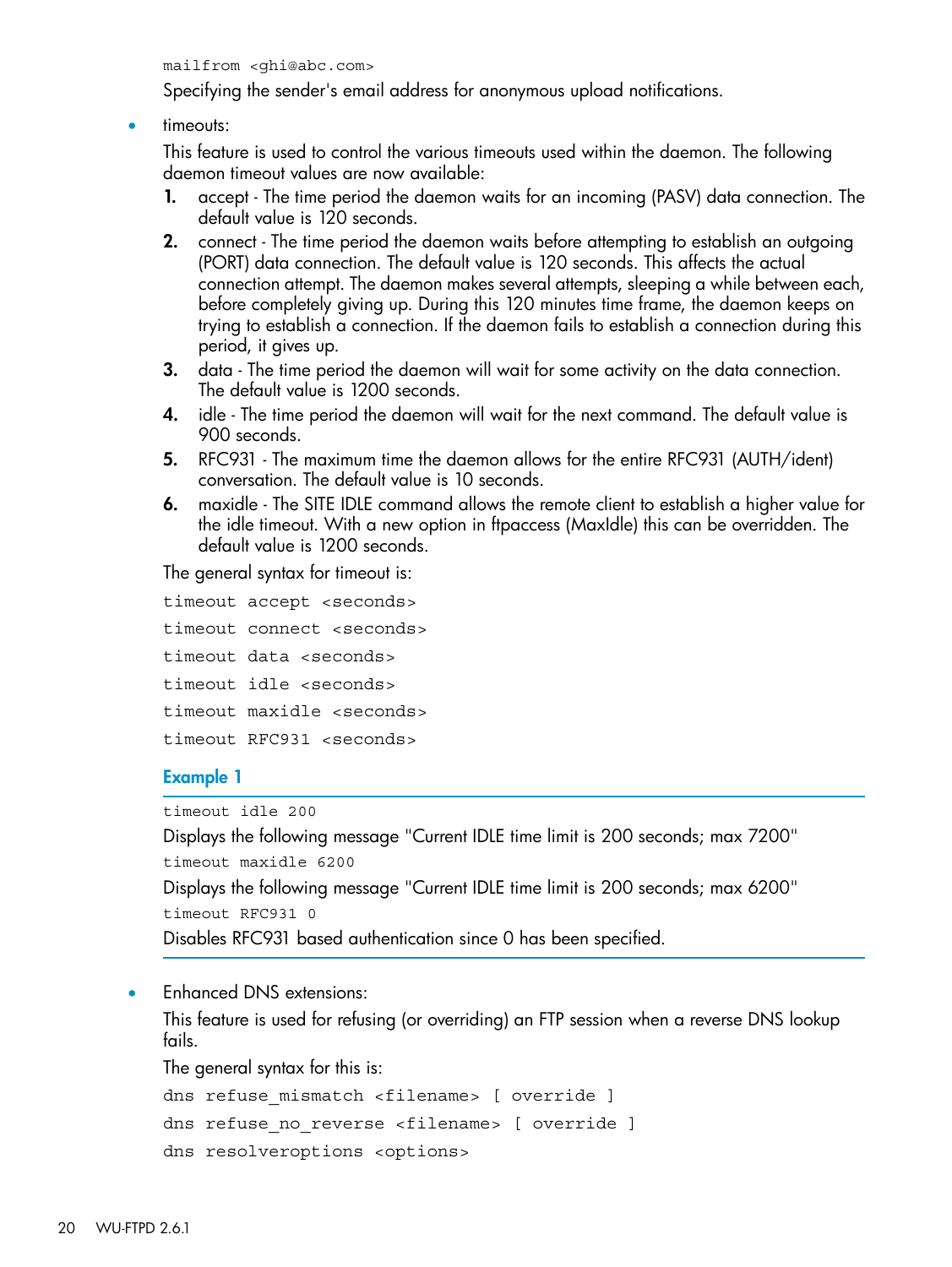• Control of the address reported:

This feature allows control of the address reported in response to a PASV command and the TCP port numbers, which may be used for a passive data connection.

The general syntax for this is:

```
passive address <externalip> <cidr>
passive ports <cidr> <min> <max>
```
#### Example 2

passive address 10.0.1.15 10.0.0.0/8

In this example, clients connecting from the class-A network 10 will be notified that the passive connection is listening on the IP-address 10.0.1.15

passive ports 10.0.0.0/8 90 100

In this example, if there is a control connection from the class-A network 10, the port range within 90 and 100 will be randomly selected for the daemon to listen on.

• Selectively allow PORT and PASV data connections:

This feature enables the site admin to selectively allow PORT and PASV data connections. Usually a connection is not established if the remote IP address of the data connection does not match the remote IP address of the control connection data. Multiple passive addresses may be specified to handle complex, or multi-gatewayed, networks.

The general syntax for this is:

```
pasv-allow <class> [ addrglob ...]
port-allow <class> [ addrglob ...]
```
• SO\_KEEPALIVE:

This feature sets the TCP option SO\_KEEPALIVE for data sockets. This can be used to control network disconnect. You could specify "Yes" to set this option or "No" to use the system default, which is usually off.

The general syntax for this is:

keepalive yes|no

• ftpaccess log:

The feature ftpaccess log clause has been changed to allow logging transfers to both the syslog and xferlog. This option enables you to redirect the logging messages for incoming and outgoing transfers to syslog. If this option has not been specified, the messages are written to xferlog.

The general syntax for this is:

```
log syslog
log syslog+xferlog
```
• Clauses to control access to areas on the FTP site:

The following clauses control whether a real or guest user is allowed access to areas on the FTP site outside their home directories. These clauses are not meant to replace the use of guestgroup and guestuser. Instead, you can use these clauses to supplement the operation of guests. The unrestricted-uid and unrestricted-gid clauses may be used to allow users to use their home directories who would otherwise be restricted.

The general syntax for this is: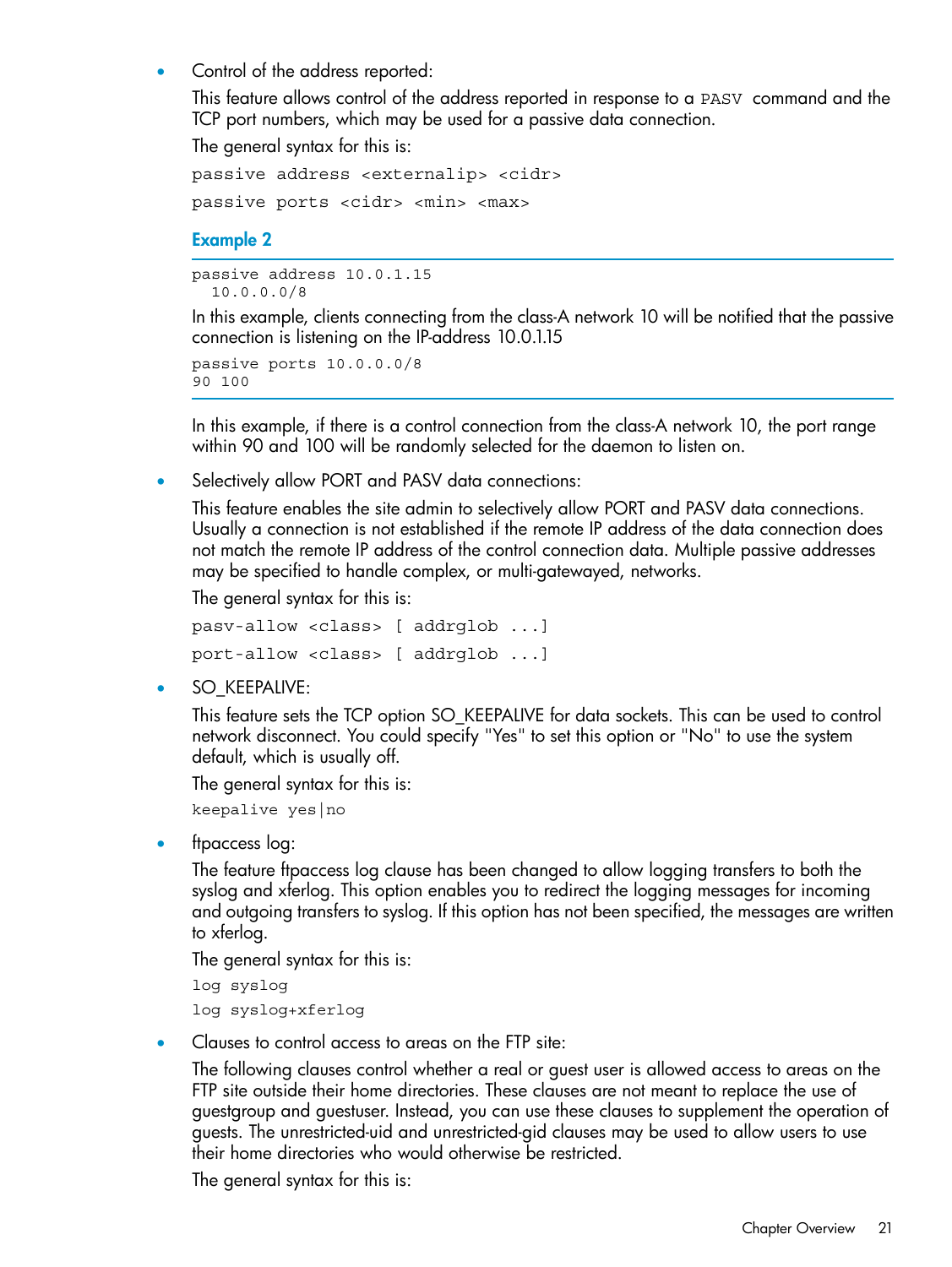```
restricted-uid <uid-range>[...]
restricted-gid <gid-range>[...]
unrestricted-uid <uid-range>[...]
unrestricted-gid <gid-range>[...]
```
### Example 3

```
restricted-uid abtalt abtuser
restricted-gid users abt
```
Retrieval of files:

This feature allows retrieval of files which would otherwise be denied by the 'noretrieve' clause. This clause overrides the noretrieve clause.

The general syntax for this is:

```
 allow-retrieve [ absolute|relative ] [ class=
classname ] ... [-] filename
```
• Virtual Server:

New virtual server clauses have been added. Using these clauses, the access for different users to both the virtual and non-virtual domain can be restricted. Also, the virtual hostname can be specified for printing by using one of the options below.

The general syntax for this is:

```
virtual <address> allow <username> [ username ...]
virtual <address> deny <username> [ username ...]
virtual <address> private
virtual <address> hostname|email string
defaultserver deny <username> [ username ...]
defaultserver allow <username> [ username ...]
defaultserver private
```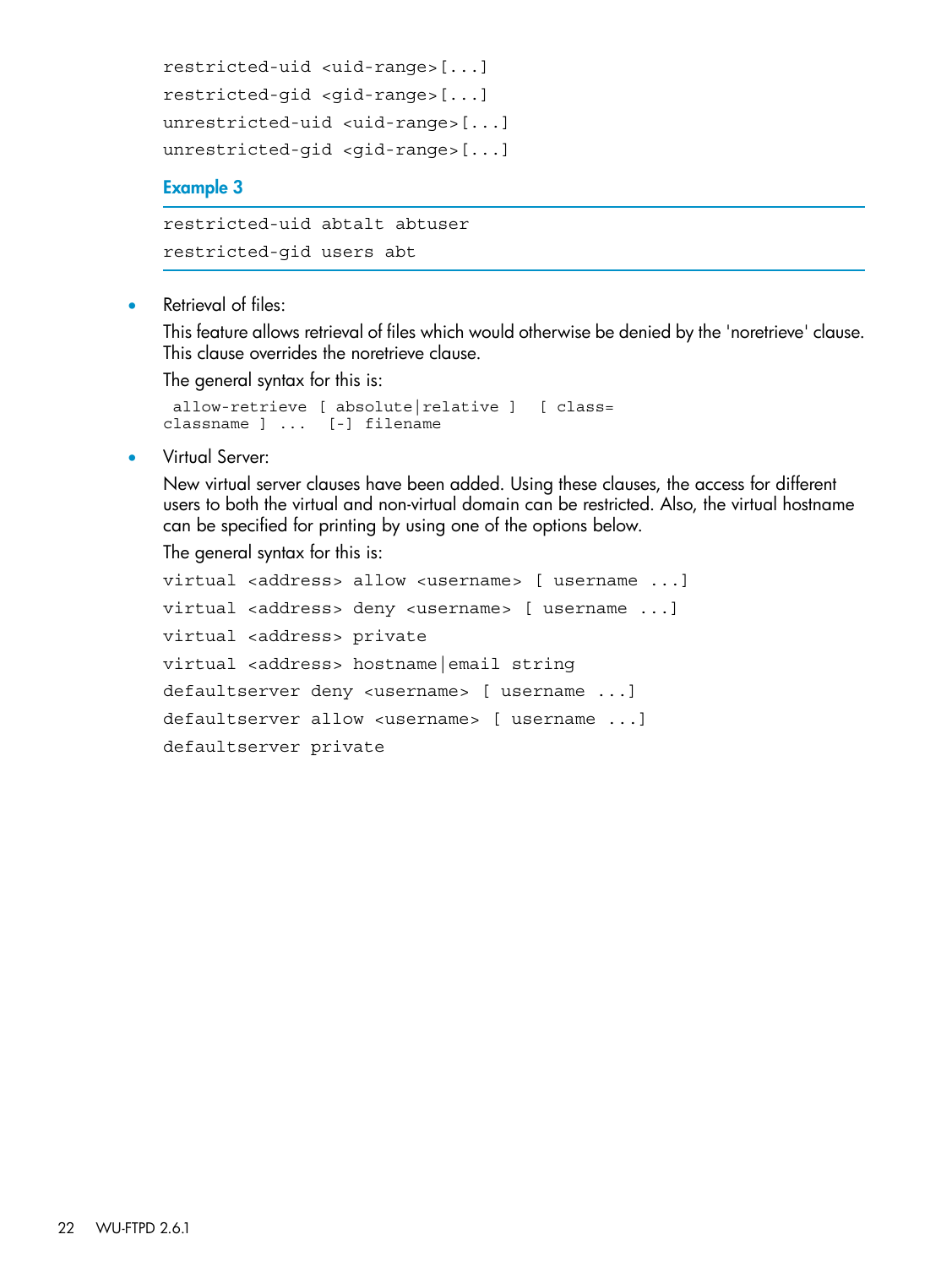#### Example 4

```
 virtual xx.xx.xx.xx allow
root
```
- Adding this entry will ensure that user root is allowed to start the ftp session in the machine. By default, all real and guest users will be denied service. This is applicable only for virtual ftpservers.

virtual xx.xx.xx.xx allow \*

virtual xx.xx.xx.xx deny root

- Adding this entry will deny root users and allow other users to start ftp.

virtual xx.xx.xx.xx private

- Adding this entry will deny service for anonymous ftp.

virtual xx.xx.xx.xx hostname telnet2.abc

- Adding this entry will print the greeting (telnet2.abc) in place of the actual hostname at the beginning.

defaultserver deny root

- Adding this entry denies ftp on the default ftp server for the root user. The message "FTP LOGIN REFUSED" is displayed in syslog.

defaultserver private

- Adding this entry anonymous ftp is denied on default server. The message "FTP LOGIN REFUSED" is logged in the syslog.

• Default host name:

This feature defines the default host name of the ftp server which will be displayed in the greeting message. If this clause is not specified, the default host name of the local machine is used.

The general syntax for this is:

hostname <some.host.name>

#### Example 5

hostname telnet2.123.com

- Displays the default hostname specified (telnet2.123.com) in place of the actual hostname in the greeting message.

• Control information:

This feature allows you to control the information given out in the greeting message before a remote user logs in. The information specified can be either hostname and daemon version, only hostname or just the message "FTP server ready". By default, "greeting full" is set as the default greeting clause.

The general syntax for this is:

greeting full|brief|terse

greeting text <message>

- Using the "greeting text" clause a different text message from the standard greeting can be printed.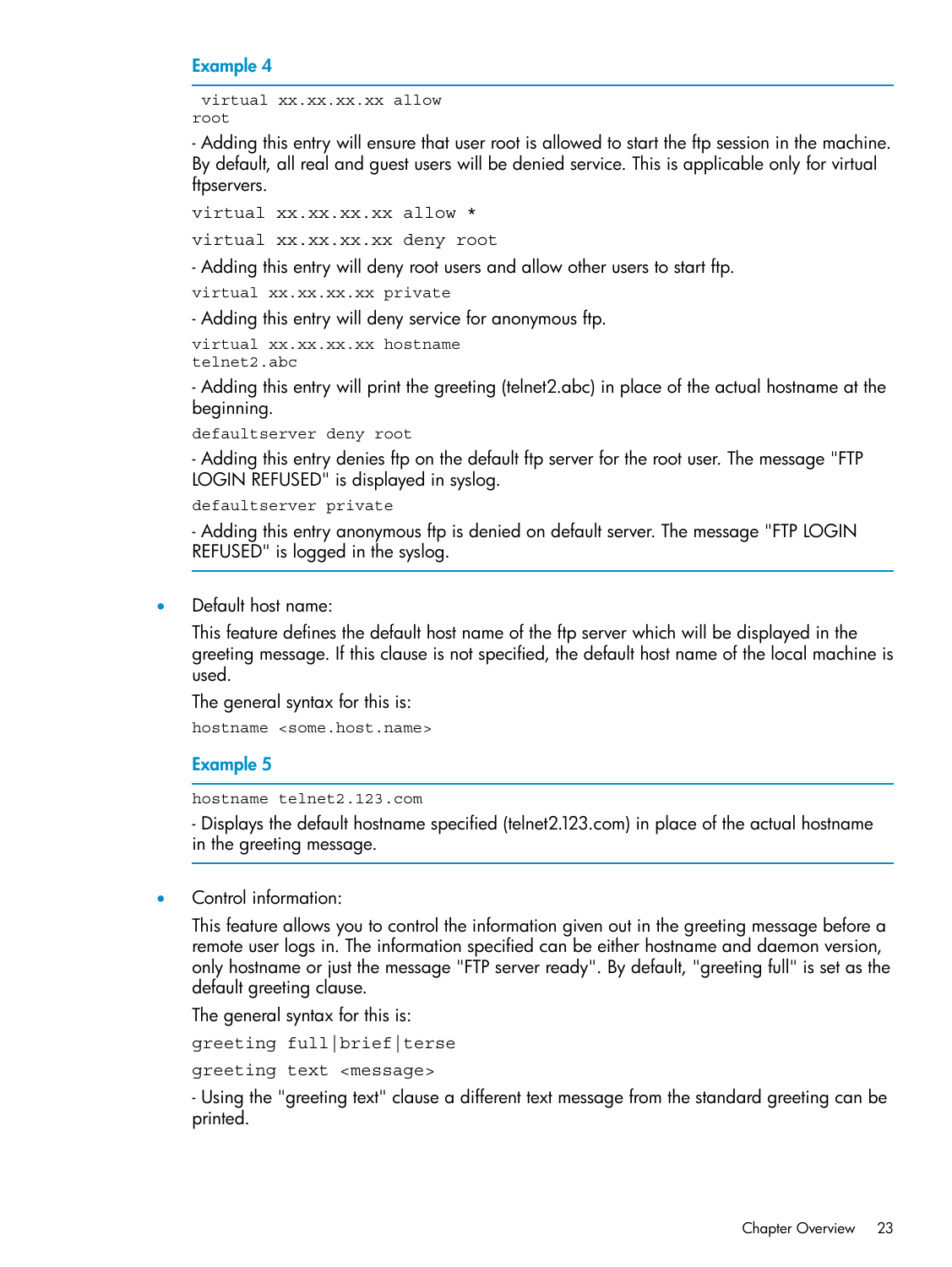#### Example 6

greeting text Hi!!! Welcome to FTP Server

- Displays the message "Hi!!! Welcome to FTP server" as the greeting message.

Limit the total time of a session:

This feature allows you to limit the total time a session can take. By default, there is no limit set. Real users are never limited.

The general syntax for this is:

limit-time {\*|anonymous|guest} <minutes>

• Forcing all UID/GID's:

This feature has the ability to force all UID/GID in a range to be treated as guests. This is a new feature that has been added.

The general syntax for this is:

```
guestuser <username> [ username ... ]
realgroup <groupname> [ groupname ... ]
realuser <username> [ username ... ]
```
Specification of UID and GID values:

These clauses allow specification of UID and GID values, which will be denied access to the ftp server. By default, allow access is set.

The general syntax for this is:

 $deny$ -uid  $\lt$ uid-range $>[...]$ 

```
deny-gid <gid-range>[...]
allow-uid <uid-range>[...]
allow-gid <gid-range>[...]
```
• access clauses:

Detail counters and ftpaccess clauses allow to set limitation of the user's ability to upload/download files.

The general syntax for this is:

```
ul-dl-rate <rate> [ class ...]
dl-free <filename> [ class ...]
dl-free-dir <dirname> [ class ...]
```
#### Example 7

```
ul-dl-rate 2
```
- For every 1 byte of data that is uploaded, the ftpserver will allow 2 bytes of data to be downloaded.

• nice clause:

The 'nice' clause allows modification of the nice value of the WU-FTPD server process for certain users. The process nice value is adjusted by the indicated nice-delta value, if the remote user is a member of the named class. If class is not specified, then use nice-delta as the default adjustment to the WU-FTPD server process nice value. This default nice value adjustment is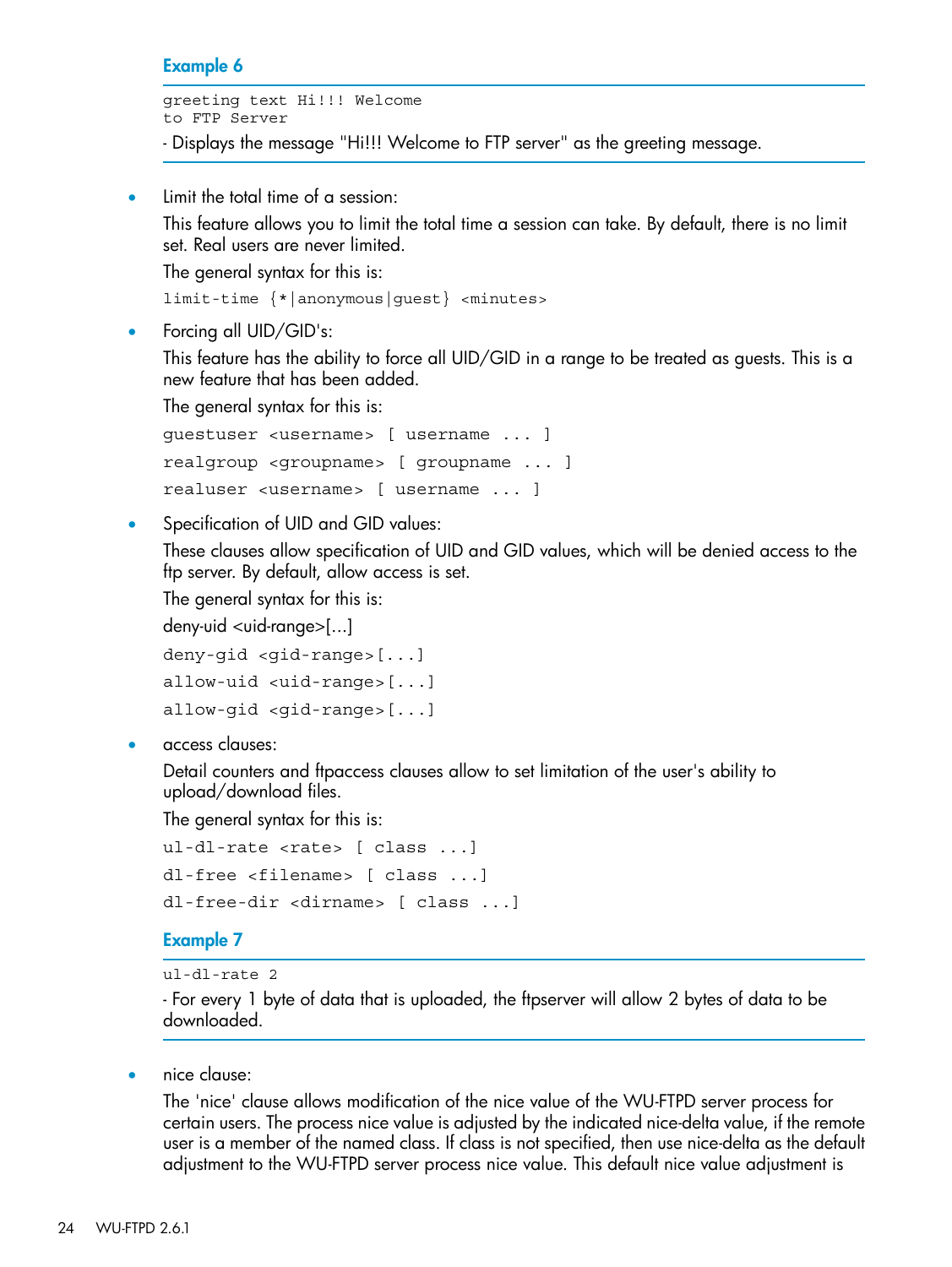used to adjust the nice value of the server process only for those users who do not belong to any class for which a class-specific nice directive exists in the ftpaccess file.

The general syntax for this is:

nice <nice-delta> [ class ]

NOTE: Only negative values are considered. Positive values or 0 are ignored for the nice-delta.

• defumask clause:

The 'defumask' clause allows to set the umask for a file created by the daemon, if the remote user is a member of the named class. There can be multiple entries for defumask. For classes which do not have a defumask entry, the system unmask will be used as the default.

The general syntax for this is:

defumask <umask> [ class ]

#### Example 8

defumask 0177

defumask 0133 ClassA

- Specifying this will create files with the permission "-rw-r--r--" for a user of ClassA. For other users files will be created with the permission "-rw-------".

• Controlling the maximum number of lines of output:

A clause to set the maximum number of lines of output to be displayed on the screen has been added. By default, the limit is set to 20.

The general syntax for this is:

site-exec-max-lines <number> [ class ...]

Setting the root directory:

The clauses to set the root directory when the user logs in as anonymous or guest have been added.

The general syntax for this is:

anonymous-root <root-dir> [ class ] guest-root <root-dir> [ uid-range ]

• Enabling the server to listen:

A clause has been added to enable the server to listen on any particular address. If this value is not set, then the server will listen for connections on every IP address. Use of this clause is discouraged as it will break virtual hosting.

NOTE: This option will work only when WU-FTPD is running in a standalone mode. For more details, refer to ftpd(1m) manpage.

The general syntax for this is:

daemonaddress <address>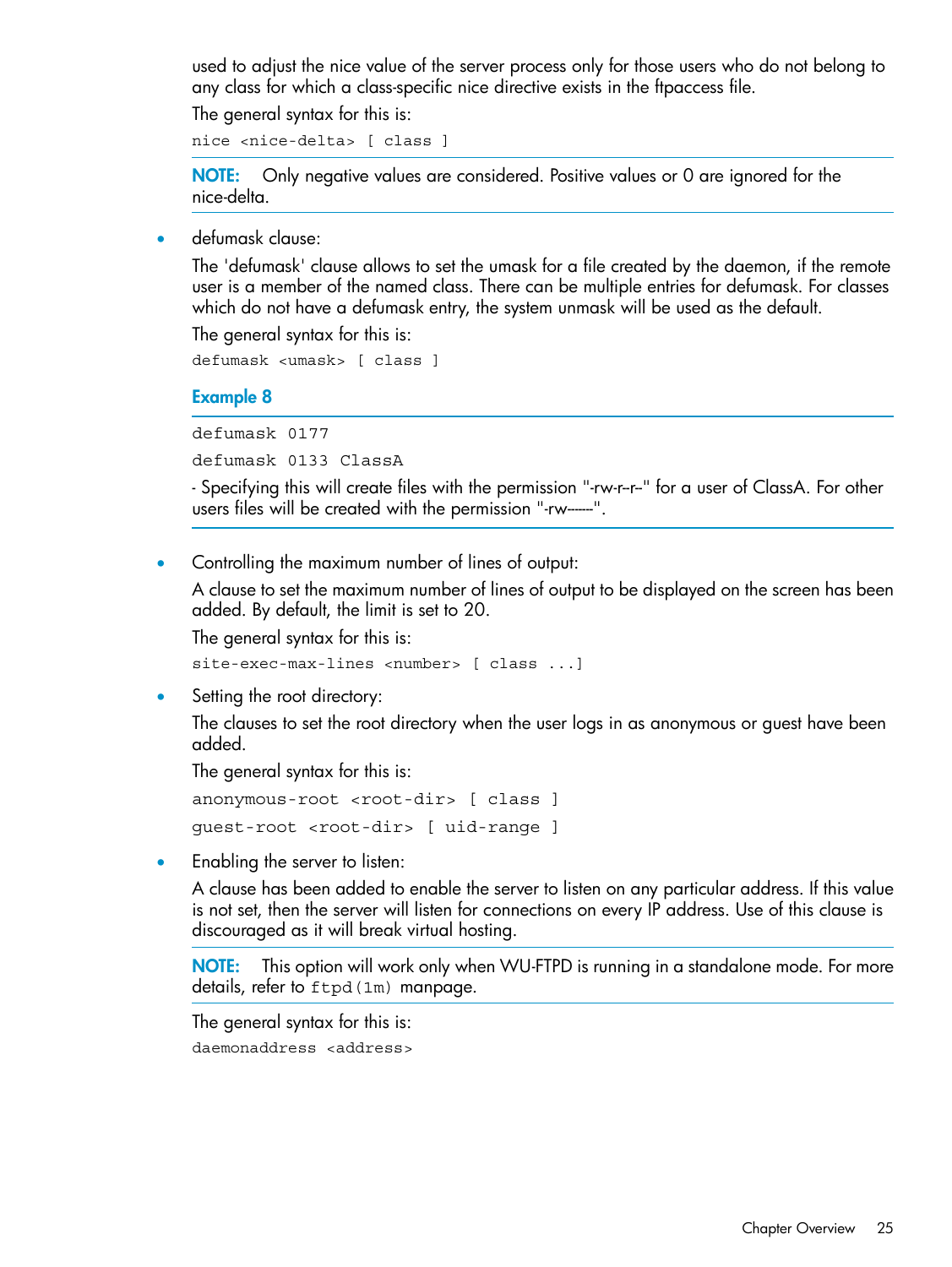NOTE: For more details on the new clauses added to the ftpaccess utility, refer to the ftpaccess(4) manpage.

### Enabling RFC 1413

<span id="page-25-1"></span><span id="page-25-0"></span>The Identification Protocol (RFC 1413) provides a means to determine the identity of a user of a particular TCP connection. Given a TCP port number pair, it returns a character string which identifies the owner of that connection on the server's system. Use the "-I" daemon option to enable RFC 1413 based authentication. By default, this authentication is disabled.

## New Data Transfer Features

Two new features related to data transfer have been introduced:

• For statistical purposes, you can keep track of the total bytes of data transferred. Also, you can limit the number of data bytes a user in any given class may transfer. A limit can be placed on the number of bytes in, out or total. This clause can be specified for a particular class. If no class is specified for a data limit entry, that limit entry is the default for all classes for which this clause is not specified. When logging off the ftp session, it will print the number of files and the number of bytes transferred.

The general syntax for this is: data-limit [raw] in|out|total count [class]

Limit the number of data files a user in the given class may transfer in a session. The limit can be placed on the files in, out or total. If no class is specified, the limit is the default for classes, which do not have a limit specified.

<span id="page-25-2"></span>The general syntax for this is:

file-limit [raw] in|out|total count [class]

## Field added to xferlog

A new field has been added in xferlog to indicate the completion status of the data transfer. "C" indicates complete transfer and "i" indicates incomplete transfer.

<span id="page-25-3"></span>**NOTE:** For more details on the field that has been added to  $x$  ferlog, refer to the  $x$  ferlog(5) manpage.

#### New Command line Options

Table 2-1 lists and describes the new or enhanced command line options available in WU-FTPD 2.6.1:

#### Table 5 Command Line Options

| Option      | <b>Description</b>                                                                                                                    |
|-------------|---------------------------------------------------------------------------------------------------------------------------------------|
| $-q$ & $-Q$ | These options determine whether the WU-FTPD daemon uses<br>the PID files.                                                             |
| -r root dir | This option instructs the daemon to chroot (see chroot $(2)$ )<br>to the specified rootdir immediately upon loading.                  |
| $-V$        | This option causes the program to display copyright and<br>version information, then terminate.                                       |
| $-w \& -w$  | These options determine whether user logins are to be<br>recorded in the wtmp file.                                                   |
| – X         | If the -X option is specified, the output created by the -i and<br>-o options is not saved to the xferlog file but written to syslog. |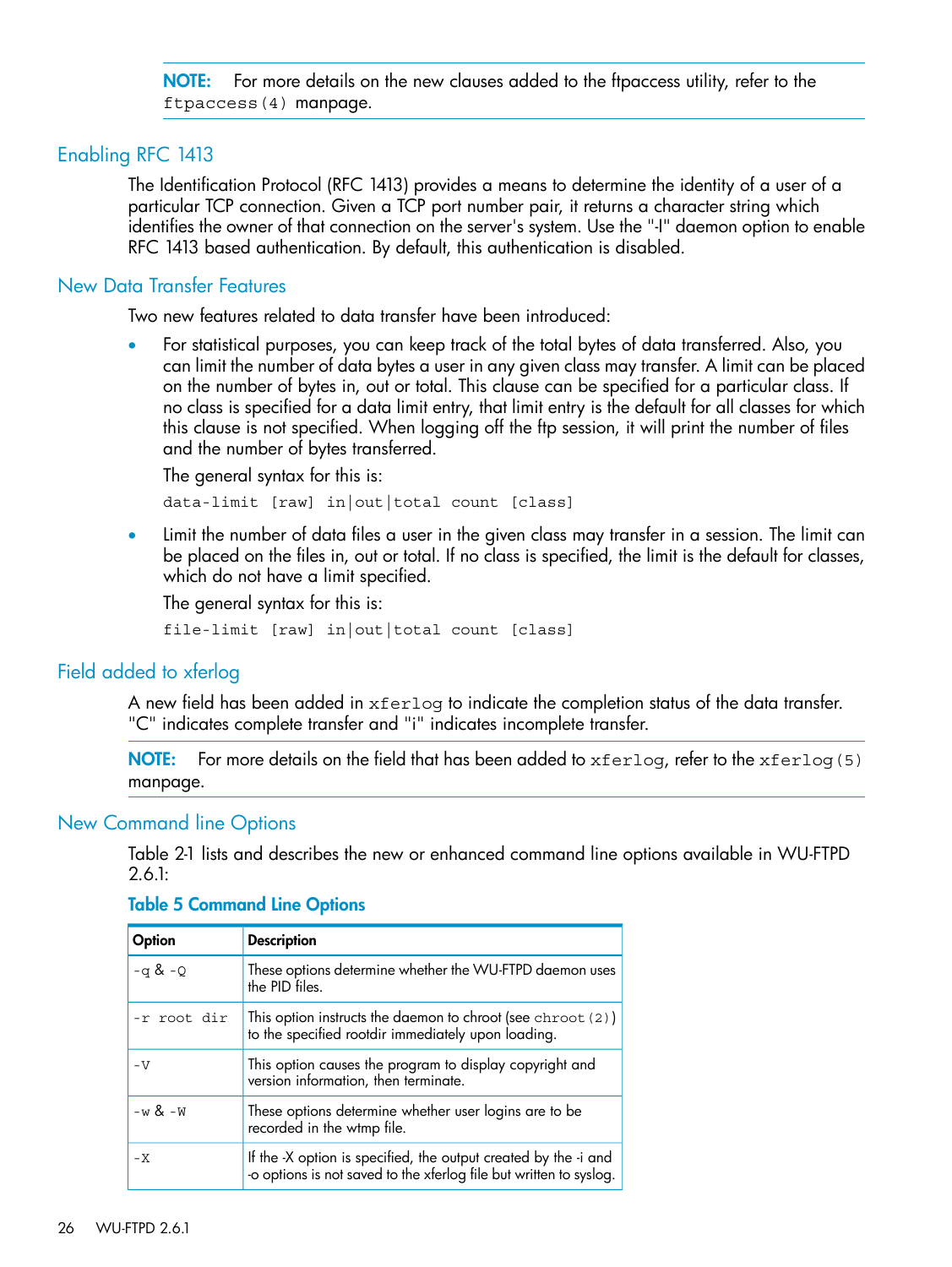## Table 5 Command Line Options *(continued)*

| Option                                                                  | <b>Description</b>                                                                                                                                                                                                                                                                                                |
|-------------------------------------------------------------------------|-------------------------------------------------------------------------------------------------------------------------------------------------------------------------------------------------------------------------------------------------------------------------------------------------------------------|
| – I                                                                     | This option enables the use of RFC1413 (AUTH/ident) to<br>attempt to determine the username on the client.                                                                                                                                                                                                        |
| $-s$ & $-S$                                                             | These options run the daemon in standalone operation mode.<br>The -S option runs the daemon in the background and is<br>useful in start-up scripts during system initialization (i.e., in<br>rc.local). The -s option leaves the daemon in foreground and<br>is useful when running from init (see init( $1M$ )). |
| -c <ctrl<br>port <math>8 - C</math><br/><data port=""></data></ctrl<br> | These options override the control and the data port numbers<br>that is used by the daemon. These options override the<br>control and the data port numbers that is used by the<br>daemon.                                                                                                                        |
| – U                                                                     | For 11.0By setting this option the user can switch from<br>"sendfile()" system call to "send()" system call. By default,<br>"sendfile()" is used.                                                                                                                                                                 |
|                                                                         | For 11 <sub>i</sub><br>The option "sendfiletransfer" in the ftpaccess configuration<br>file has been replaced with '-U' option in WU-FTPD. By<br>setting this option the user can switch from "sendfile()" system<br>call to "send()" system call. By default, "sendfile()" is used.                              |
| Other Utilities                                                         | In version 2.6.1, a new option "-V" prints the copyright and<br>the version information information for all utilities (ftpcount,<br>ftprestart, ckconfig, ftpwho, privatepw and ftpshut).                                                                                                                         |

## <span id="page-26-0"></span>HP-specific Features

<span id="page-26-1"></span>The following features have been incorporated in HP's port of WU-FTPD 2.6.1:

## Command Line Options

Table 2-2 lists and describes the new or enhance command line options available in Sendmail 8.11.1: The options discussed below are present in WU-FTPD 2.4. These options are not present in the open-sourced version of WU-FTPD 2.6.1, but have been incorporated in HP's port for backward compatibility:

| Option             | <b>Description</b>                                                                                                                                        |
|--------------------|-----------------------------------------------------------------------------------------------------------------------------------------------------------|
| -m number_of_tries | Specifies the number of tries for a bind() socket call.                                                                                                   |
| -n nice value      | This option can be used to set the identifier in syslog<br>messages to a supplied tag.                                                                    |
| $-B$               | Sets the buffer size of the data socket to blocks of size of<br>1024 bytes. The valid range for size is from 1 to 64 (default<br>is $56$ ).               |
| $-p & -P$          | The -p option is used to allow private port access to the client.<br>The -P option is used to allow Third Party Access as well as<br>private port access. |

## Table 6 Command Line Options

## <span id="page-26-2"></span>Other Features

In addition to the above, WU-FTPD 2.6.1 on HP-UX also supports:

- Files greater than 2 GB;
- Large UIDs/GIDs;
- Trusted System features.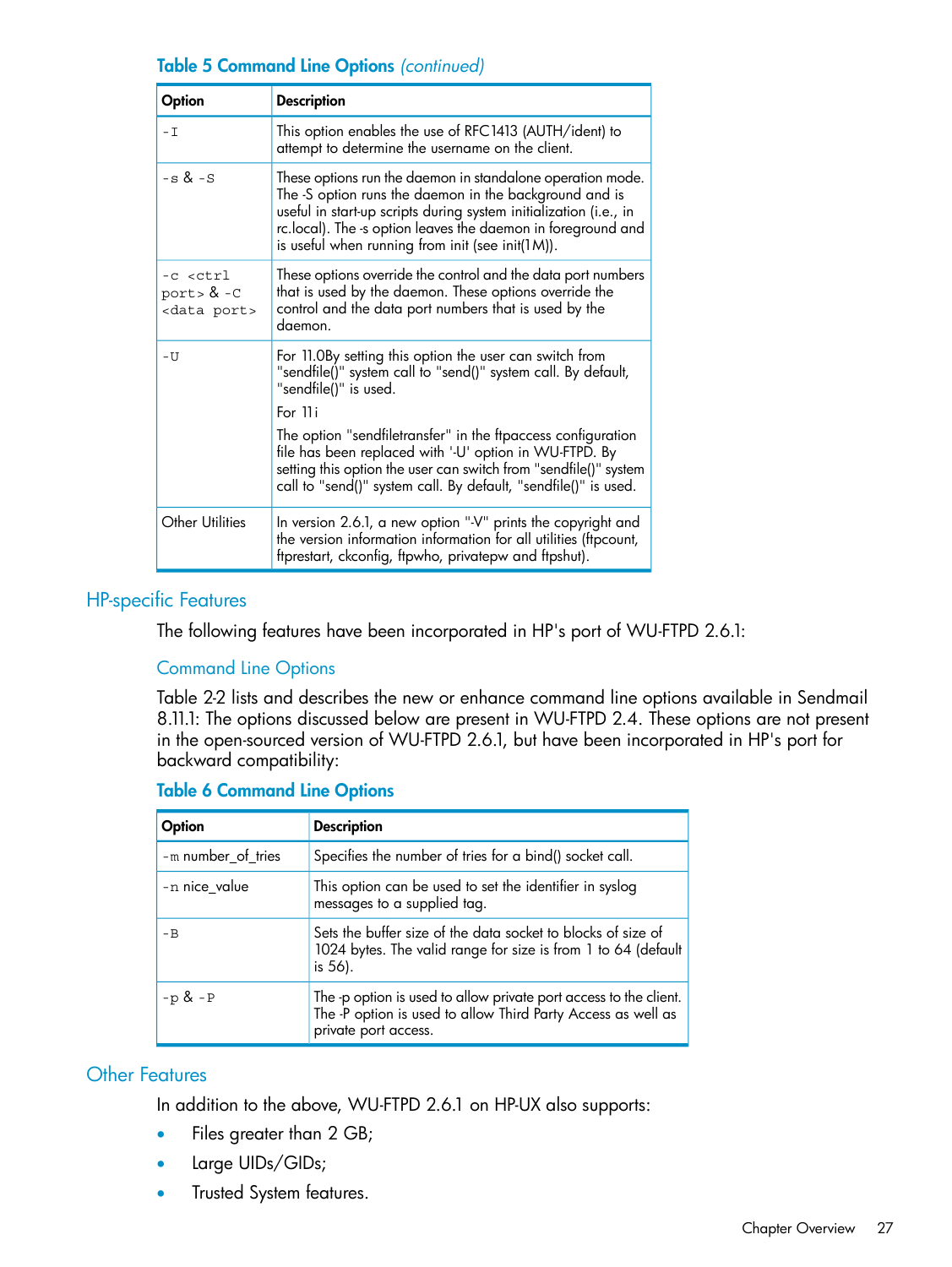# Compatibility with Previous Versions

<span id="page-27-0"></span>Customers currently using WU-FTPD 2.4 do not need to modify their configuration file. It is compatible with this release of WU-FTPD. However, it is highly recommended to use the WU-FTPD 2.6.1 configuration file (.cf) delivered with this release in order to effectively use the new features and changes incorporated in this version.

# <span id="page-27-1"></span>**Documentation**

The README files for WU-FTPD are available in /usr/share/doc. You may also need to read WU-FTPD 2.4 Release Notes, posted on http://docs.hp.com for more information about the product.

The following are the manpages distributed with the FTP depot:

- $•$  ftp.1
- ftpd.1m
- ckconfig.1
- ftprestart.1
- ftpwho.1
- ftpcount.1
- ftpshut.1
- privatepw.a
- ftpaccess.4
- ftpgroups.4
- ftpservers.4
- ftpconversions.4
- ftpusers.4
- ftphosts.4
- xferlog.5

The following RFCs have been implemented in WU-FTPD 2.6.1:

RFC 959 RFC 1639 RFC 2428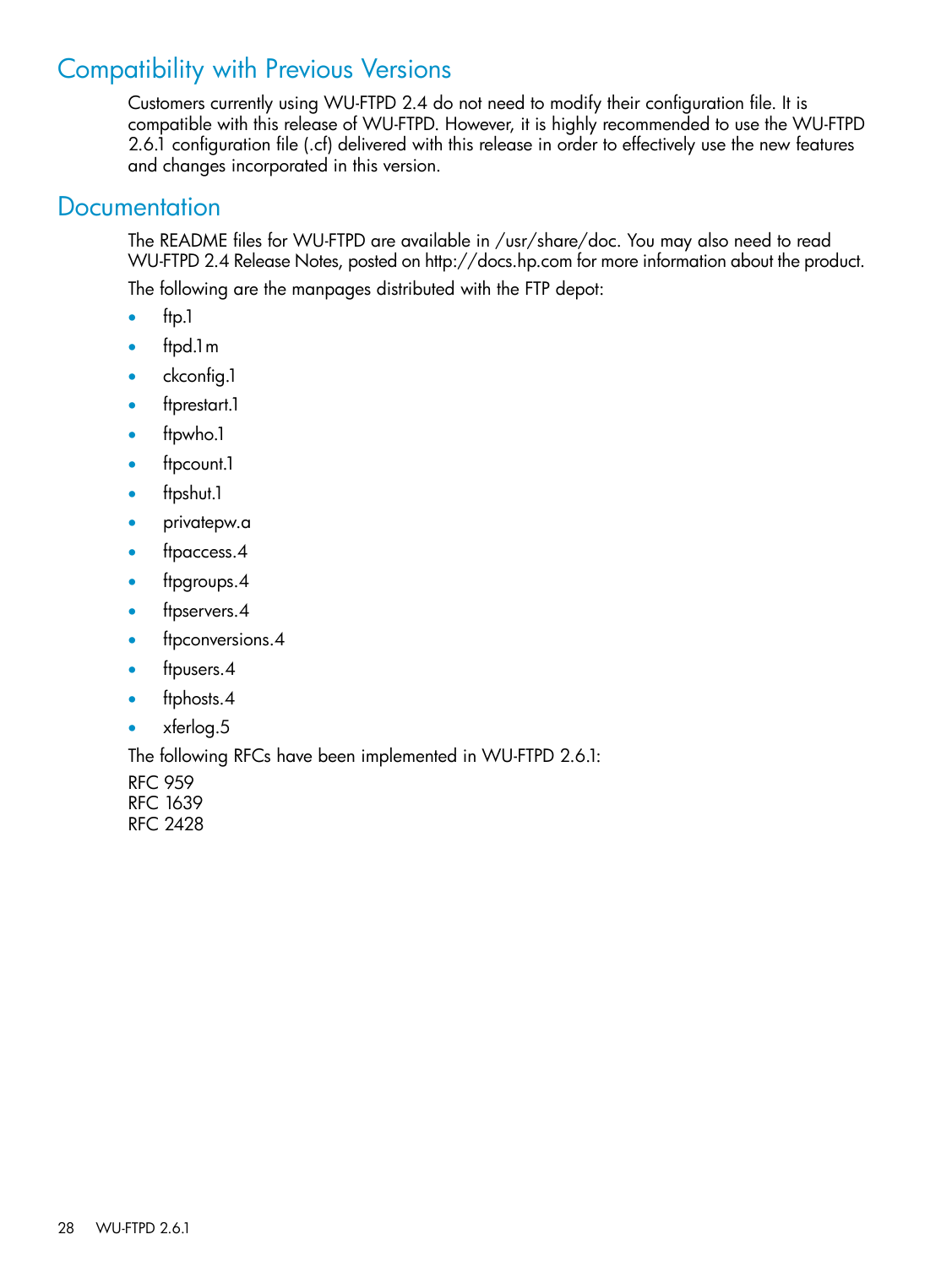# <span id="page-28-0"></span>3 BIND 9.2.0

Availability of the new version of BIND 9.2.0 on various HP-UX platforms is summarized in the table below.

## Table 7 Available BIND versions

| <b>HU-UX</b>    | Software                  |
|-----------------|---------------------------|
| 11.00           | Available as web upgrade. |
| 11.i            | Available as web upgrade  |
| 11i Version 1.6 | Shipped with BIND 9.2.0   |

# <span id="page-28-1"></span>Chapter Overview

This chapter contains the following sections:

- Summary of BIND 8.1.2 features supported on HP-UX 11i Version 1.6
- Summary of BIND 9.1.3 features supported on HP-UX 11i Version 1.6
- BIND 9.2.0 Features
- Changed Features
- Compatibility with Previous Versions
- **Documentation**
- Known Problems and Workarounds
- <span id="page-28-2"></span>**Limitations**

The above listed items are discussed in the subsequent sections of this document for your reference.

## Summary of BIND 8.1.2 Features Supported on HP-UX 11i Version 1.6

This section lists the BIND 8.1.2 features that are supported on HP-UX 11i Version 1.6 platform:

- DNS Change Notification (DNS Notify) (RFC 1996)
- Support for Dynamic DNS Update
- Improved Logging System
- More Efficient Zone Transfers
- <span id="page-28-3"></span>New Configuration Syntax in /etc/named.conf

NOTE: For information on the above features, refer to the BIND 8.1.2 Release Notes available at: http://www.docs.hp.com/hpux/netcom/index.html#Internet%20Services

## Summary of BIND 9.1.3 Features Supported on HP-UX 11i Version 1.6

This section lists the BIND 9.1.3 features that are supported in BIND 9.2.0.

- Incremental Zone Transfer(RFC 1995)
- DNS Security (DNSSEC)
- Dynamic DNS Update
- TSIG-based Transaction Security
- Lightweight Resolver Library and Daemon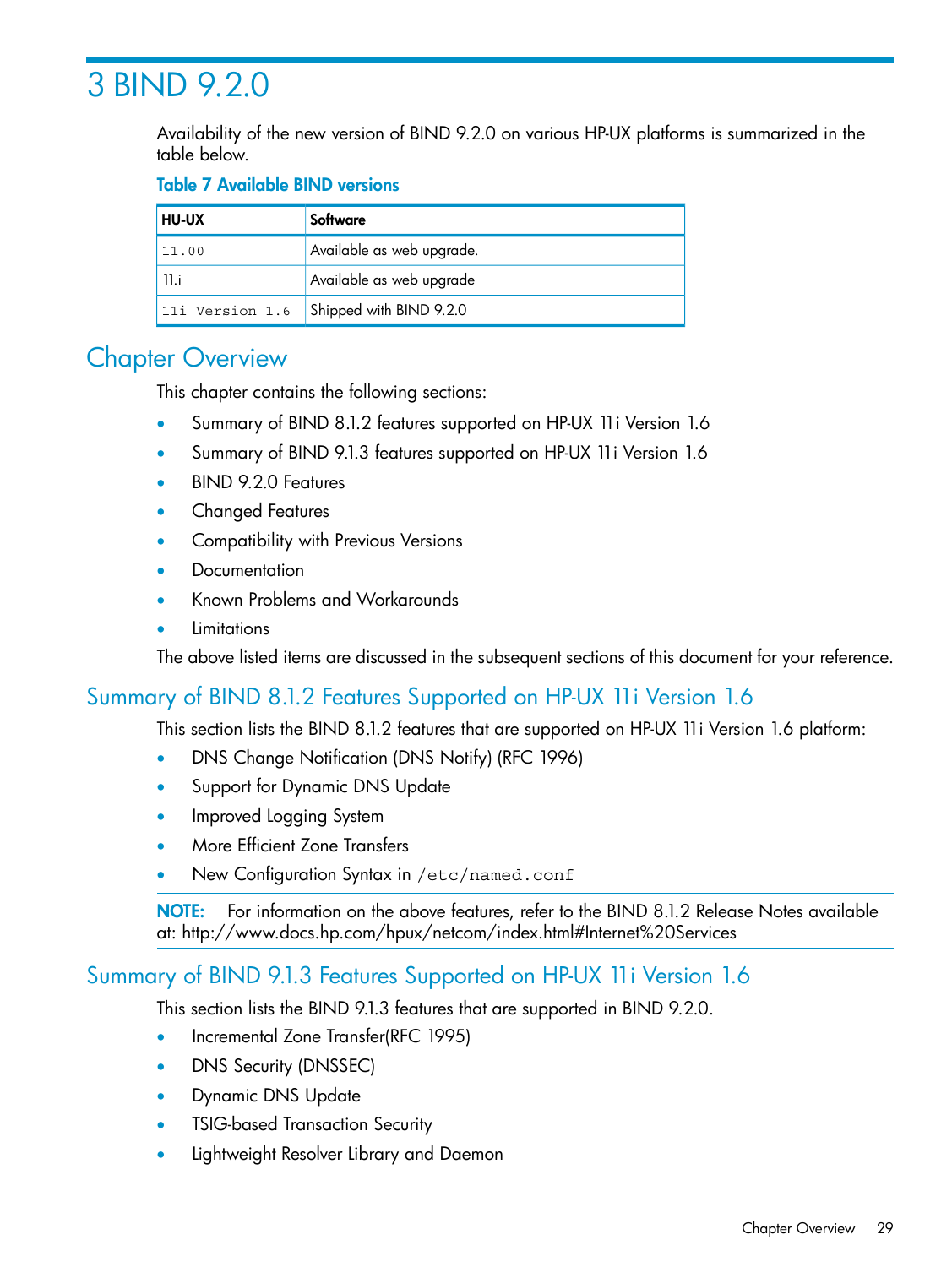- **Extended Configuration Syntax and Options**
- Improved Logging Mechanism

<span id="page-29-0"></span>NOTE: For information on the above features, refer to the BIND 9.1.3 Release Notes available at: http://www.docs.hp.com/hpux/netcom/index.html#Internet%20Services

## BIND 9.2.0 Features

The features incorporated in BIND 9.2.0 on HP-UX 11i Version 1.6 are:

- Incremental Zone Transfer
- DNSSEC
- Dynamic DNS Update
- TSIG-based Security
- Lightweight Resolver Library and Daemon
- Improved Logging Mechanism
- Extended Configuration Syntax and Options
- New Options in "options" Statement
- A utility, named-checkconf to check the syntax of named.conf file
- A utility, named-checkzone to check the syntax and consistency of a zone's contents
- A utility, rndc to control the operation of a name server
- A utility rndc-confgen to generate the configuration file for rndc
- New command line options
- <span id="page-29-1"></span>• New options in "server" statement
- New options in "zone" statement

The above features are discussed in the following subsections for your reference.

## Incremental Zone Transfer

The incremental zone transfer protocol is a mechanism for slave servers to transfer only the changed data, instead of transferring the entire zone every time the zone data changes. This is defined in RFC 1995.

When acting as a master, BIND 9.2.0 supports IXFR for those zones where the necessary change history information is available. These include master zones maintained by dynamic updates and slave zones whose data was obtained by IXFR. It does not support IXFR for manually maintained master zones and slave zones obtained by zone transfer (AXFR).

When acting as a slave, BIND 9.2.0 will attempt to use IXFR unless it is explicitly disabled.

The option statements used to disable IXFR are:

[request-ixfr yes or no;]

[provide-ixfr yes or no;]

These options are set manually by the administrator in the /etc/named.conf configuration file. These options can be set to 'yes' or 'no' or can be excluded from the /etc/named.conf configuration file.

The provide-ixfr clause determines whether the local server, acting as a master, will respond with incremental zone transfer when the given remote server, a slave, requests it.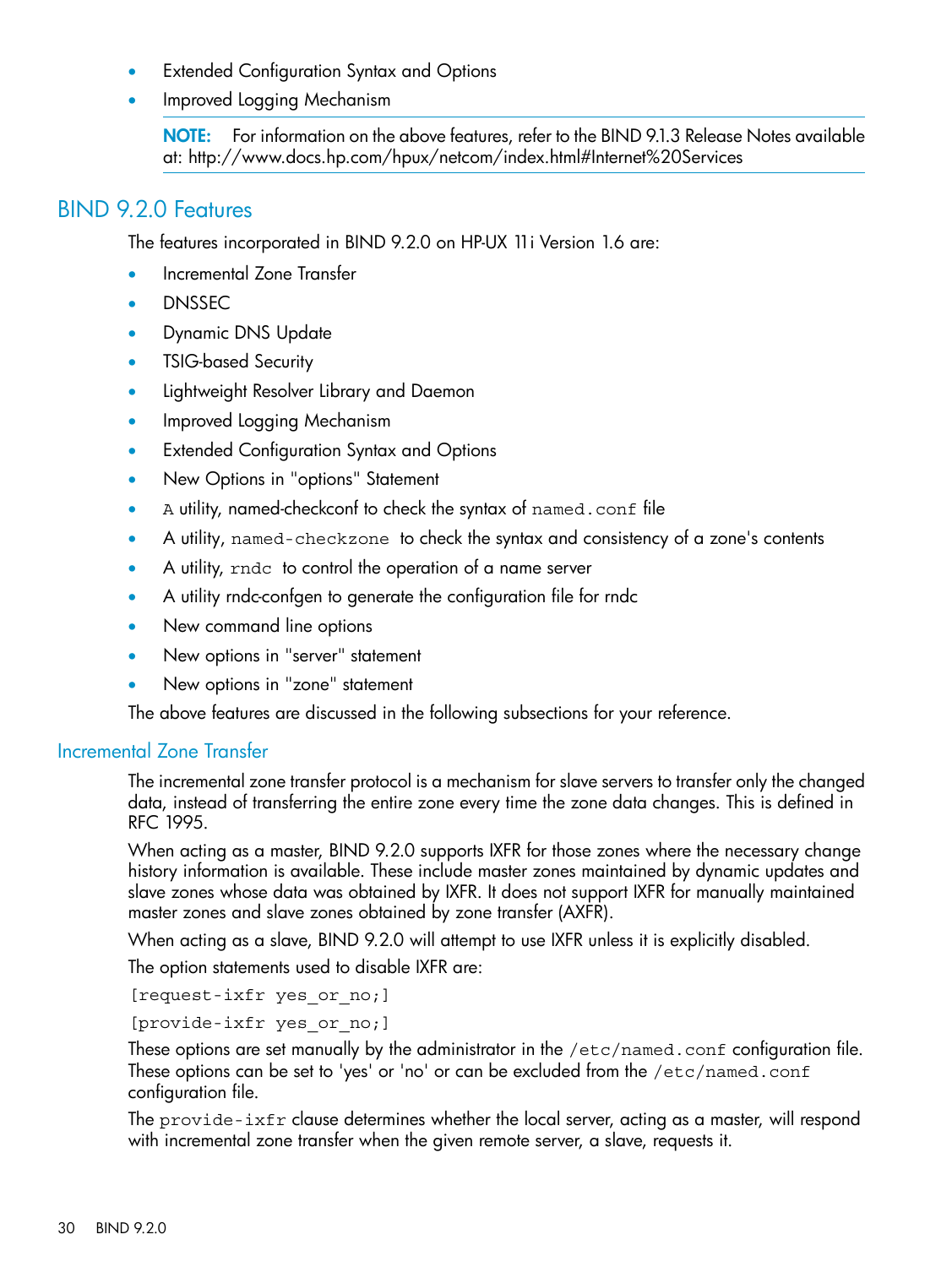If set to yes, incremental transfer will be provided whenever possible. If set to no, all transfers to the remote server will be non-incremental. If not set, the value of the provide-ixfr option in the global options block is used as the default.

The request-ixfr clause determines whether the local server acting as a slave will request incremental zone transfers from the given remote server, a master.

<span id="page-30-0"></span>If set to yes, incremental transfer will be requested from the given remote server (master). If set to no, all transfers to the remote server will be non-incremental. If not set, the value of the request-ixfr option in the global options block is used as the default.

## DNSSEC

Authentication of DNS information in a zone is possible through the DNS Security (DNSSEC) extensions defined in RFC 2535. In order to set up a DNSSEC secure zone, there are a series of steps, which need to be followed (explained below). BIND 9.2.0 ships with several tools that are used for this process.

There must be communication with administrators of the parent and/or child zone to transmit keys and signatures. The parent zone for a DNSSEC-capable resolver to trust its data must indicate a zone's security status. For other servers to trust data in this zone, they must either be statically configured with this zone's zone key or the zone key of another zone above this on in the DNS tree.

Validation for wild card records in secure zones is not fully supported. In particular, "a name does not exist" response will validate successfully even if it does not contain the NXT records to prove the existence of a matching wild card.

### Generating Keys

The /usr/bin/dnssec-keygen program is used to generate keys.

A sample directive to invoke the dnssec-keygen program to generate a 768-bit DSA key for the domain example.com, is as shown below. The "-a" option is used to specify the encryption algorithm. The "-b' option is used to specify the key size and the "-n" option is used to specify the nametype which can be a ZONE, HOST, ENTITY or USER.

NOTE: Refer to the dnssec-keygen(1) man page for a detailed description of all supported functions.

# /usr/bin/dnssec-keygen -a DSA -b 768 -n ZONE example.com

The above command will generate the key identification string "Kexample.com.+003+26160" indicating a DSA key with identifier 26160.

Creating a Keyset

The /usr/bin/dnssec-makekeyset program is used to create a keyset from one or more keys.

A sample directive to invoke the dnssec-makekeyset for the key "Kexample.com.+003+26160" (generated by the dnssec-keygen program) is as shown below.

The option "-t" is used to specify the TTL value that will be assigned to the assembled KEY and SIG records in the output file. The options "-s" and "-e" are used to indicate the start-time and end-time or the expiry date for the SIG records respectively.

NOTE: Refer to the dnssec-makekeyset (1) man page for a detailed description of all supported options.

# /usr/bin/dnssec-makekeyset -t 86400 -s 20007011200000 -e +2592000

Kexample.com+003+26160

The output of this command is a file named example.com.keyset containing a SIG and KEY record for the ZONE example.com.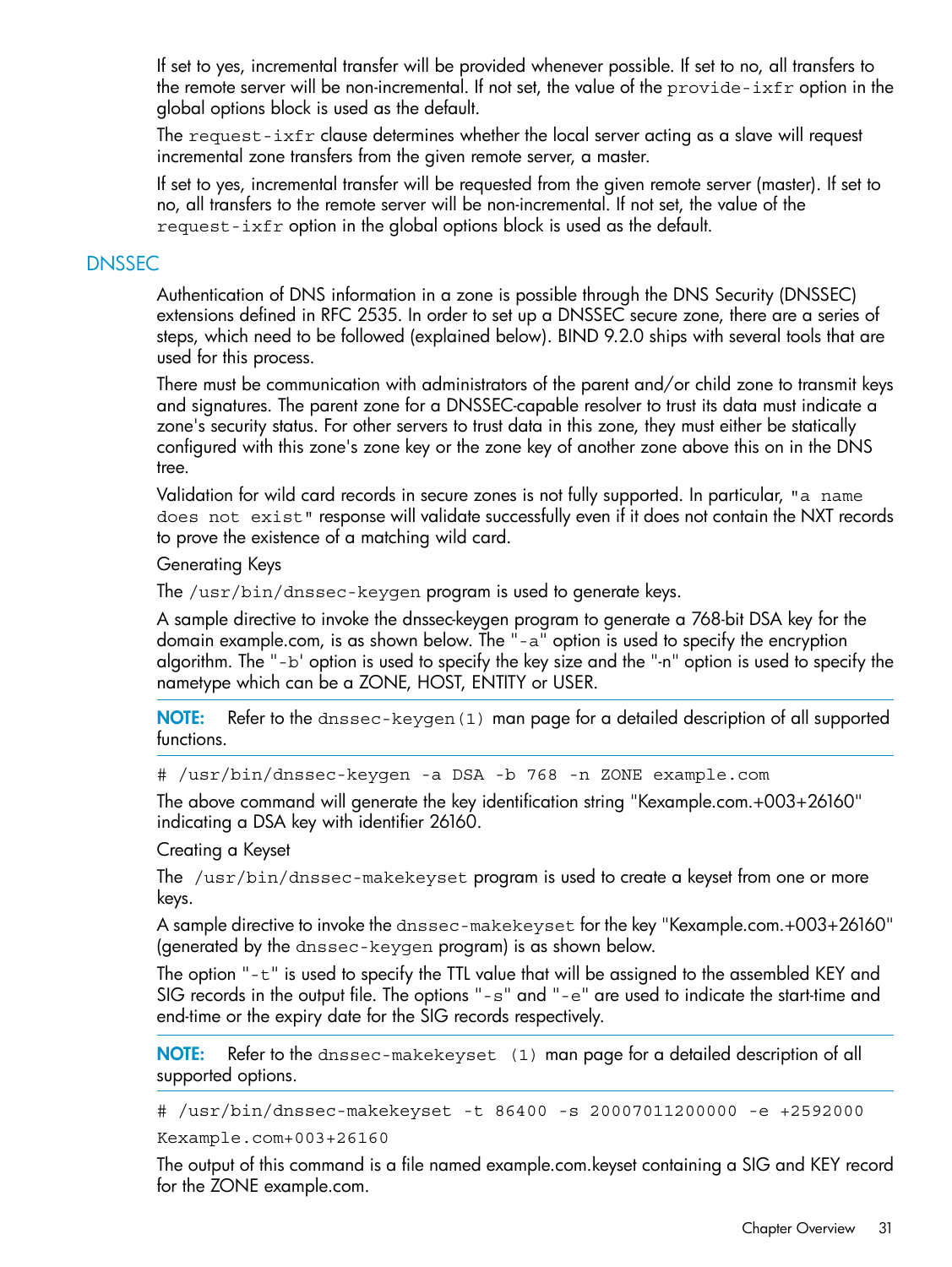Signing the Child's Keyset

The /usr/bin/dnssec-signkey program is used to sign a keyset for a child zone.

# /usr/bin/dnssec-signkey example.com.keyset Kcom.+003+51944

The output of the above command is a file named example.com.signedkey which has the keys for example.com signed by the com zone's zone key.

### Signing the Zone

The /usr/bin/dnssec-signzone program is used to sign a zone.

A sample directive to invoke the dnssec-signzone to sign the zone, example.com is as shown below.

Kexample.com.+003+26160 is the key identifier generated by the dnssec-keygen program.

# /usr/bin/dnssec-signzone example.com Kexample.com.+003+26160

dnssec-signzone will create a file named example.com.signed, the signed version of the example.com zone. This file can then be referenced in a zone statement{} in /etc/named.conf so that it can be loaded by the nameserver.

#### Configuring Servers

<span id="page-31-0"></span>Unlike in BIND 8.1.2, data is not verified on load in BIND 9.2.0. Hence zone keys for authoritative zones do not need to be specified in the configuration file. The public key for any security root must be there in the configuration file's trusted-keys statement.

## Dynamic DNS Update

Dynamic update is the ability to add, modify or delete records or RR sets in the master zone files under a specified zone. Dynamic update is based on RFC 2136. Dynamic update is enabled on a zone-by-zone basis, by including an allow-update or update-policy clause in the zone statement of the /etc/named.conf file.

<span id="page-31-1"></span>NOTE: Zone files of dynamic zones must not be edited manually, as those changes could cause conflict with dynamic updates. Use the nsupdate utility to submit dynamic DNS update requests to a name server.

## TSIG-based Security

To secure server-to-server communication, BIND 9.2.0 primarily uses TSIG. This includes zone transfer, notify, and recursive query messages. TSIG is most useful for dynamic updates. To secure dynamic updates to a primary server of a dynamic zone, key-based access control is more effective than IP-based access control. The nsupdate program with the "-k" and "-y" options is used to provide the shared secret needed to generate the TSIG record for authenticating dynamic DNS update request.

<span id="page-31-2"></span>NOTE: Refer to the nsupdate (1) man page for more details.

## Lightweight Resolver Library and Daemon

The applications that require address-to-name lookups have been linked with a stub resolver library that sends recursive DNS queries to a local caching name server.

BIND 9.2.0 provides resolution services to local clients using a combination of a lightweight resolver library and a resolver daemon process running on the local host. These communicate using a simple UDP-based protocol "lightweight resolver protocol", that is distinct from and simpler than the full DNS protocol.

To use the lightweight resolver interface, the system must run the resolver daemon lwresd. The daemon currently looks only in the DNS, but in the future it may use other sources such as /etc/hosts, NIS, etcetera.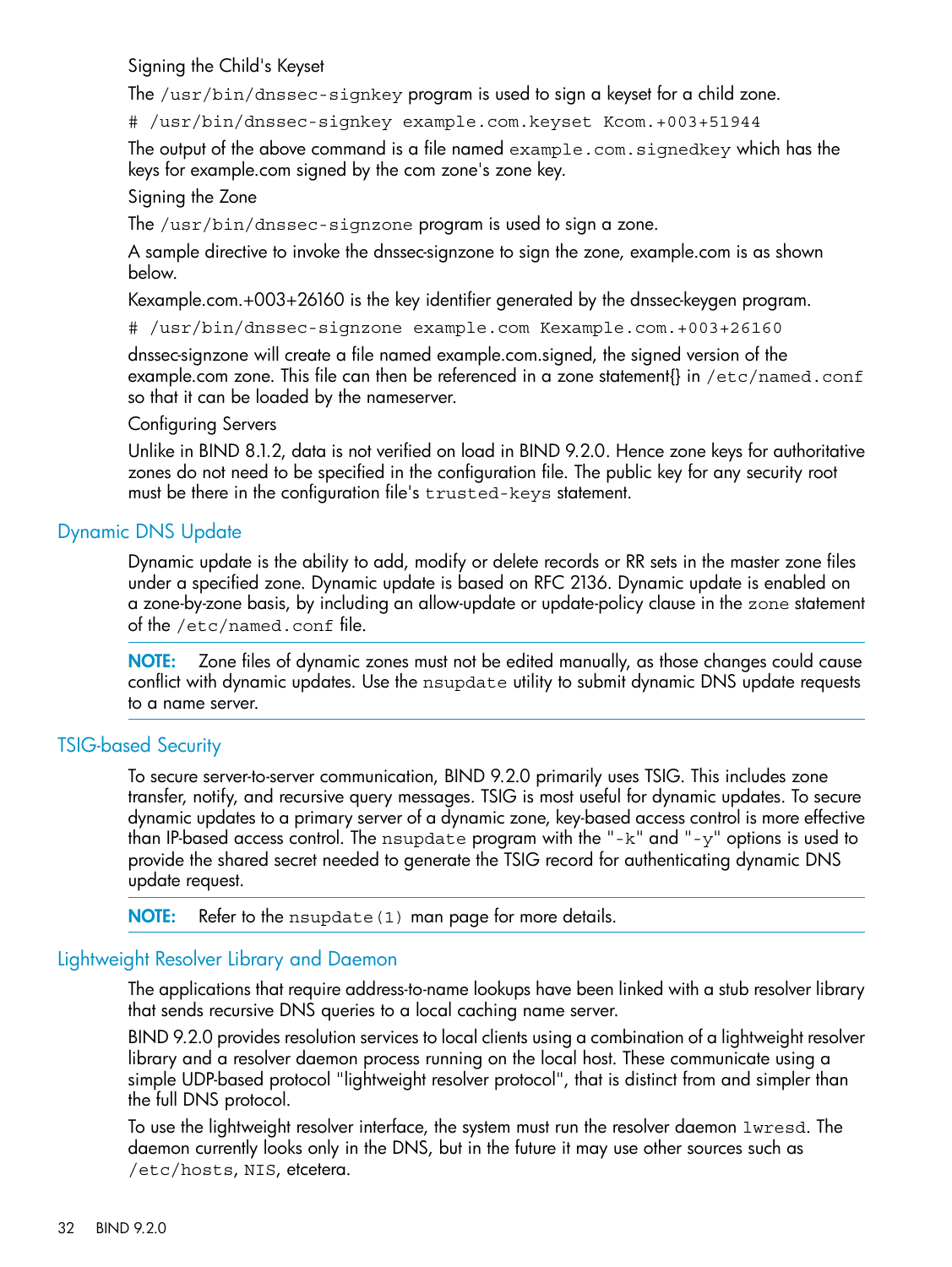#### <span id="page-32-0"></span>NOTE: Refer to the lwresd (1m) man page for more information.

#### Improved Logging Mechanism

In BIND 9.2.0, the logging mechanism is established only when the entire configuration file has been parsed. In BIND 8.1.2, it was established as soon as the logging statement was parsed. When the server is starting up, all logging messages regarding syntax errors in the configuration file go to the default channels or to standard error if the "-g" option was specified. The log files are no longer dumped in the  $/\text{var}/\text{tmp}$  directory, they are put in the local directory.

## <span id="page-32-1"></span>Extended Configuration Syntax and Options

BIND 9.2.0 configuration is broadly similar to BIND 8.1.2, however, there are a few new areas of configuration such as views.

BIND 8.1.2 configuration files should work with few alterations in BIND 9.2.0, although the more complex configurations should be reviewed to check that they are more efficiently implemented using the new features found in BIND 9.2.0.

<span id="page-32-2"></span>BIND 4.9.7 configuration files need to be converted to the new format using the shell script /usr/bin/named-bootconf.sh.

#### New Options in "options" Statement

The following lists and describes the new options added in "options" statement:

• allow-recursion

This option specifies which hosts are allowed to make recursive queries through the server. If not specified, recursive queries from all hosts are allowed.

• max-transfer-idle-in

This option is used to terminate inbound zone transfers making no progress in the specified period. Default is 60 mins.

• max-transfer-time-out

This option is used to terminate outbound zone transfers running longer than the specified time. Default is 120 mins.

• max-transfer-idle-out

This option is used to terminate out bound zone transfers making no progress in the specified period. Default is 60 mins.

 $max-cache-ttl$ 

This option is used to specify maximum time to cache positive answers. Default is 7 days.

• max-ncache-ttl

This option is used to specify maximum time to cache negative answers. Default is 3 hrs. This value should not exceed 7 days and will be truncated to 7 days if a longer time period is specified.

• transfer-source

This option specifies the IPv4 address to use for inbound zone updates, which is also the source address to use for refresh queries and forwarded dynamic updates. If not set, it defaults to a system-controlled value which will usually be the address of the interface "closest to" the remote end.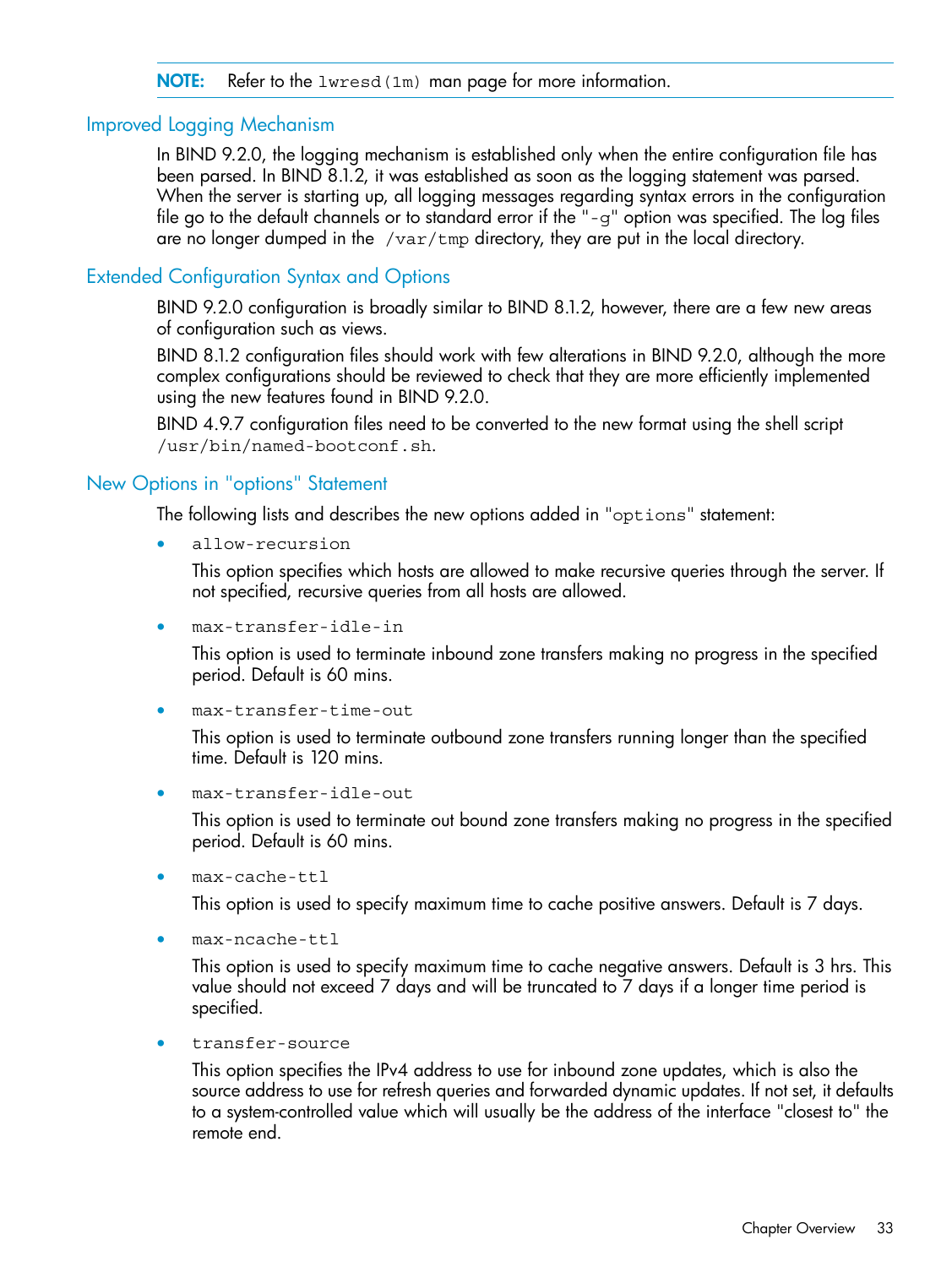#### • request-ixfr

This option is used to determine whether the local server, acting as a master, will respond with an incremental zone transfer when the given remote server, a slave, requests it. If set to yes, incremental transfer will be provided whenever possible. If set to no, all transfers to the remote server will be non-incremental. If not set, the value of the provide-ixfr option in the global options block is used as default.

#### • provide-ixfr

This option is used to determine whether the local server, acting as a slave will request incremental zone transfers from the given remote server, a master. If not set, the value of the request-ixfr option in the global options block is used as default. This option is used to allow incremental zone transfers for the requests to the master server.

#### • recursive-clients

This option is used to specify the maximum number of recursive lookups the servers will perform on behalf of clients. Default is 1000.

• tcp-clients

This option is used to specify the maximum number of TCP connections a server will accept. Default is 100.

tkey-domain

This option is used to specify the domain name that is appended to the shared keys generated by TKEY. When a client requests a TKEY exchange, it may or may not specify the desired name for the key. If present, the name of the shared key will be "client specified part" + "tkey-domain". Otherwise, the name of the shared key will be "random hex digits" + "tkey-domain". In most cases, the domain name must be the server's domain name.

• tkey-dhkey

This option is used to specify the Diffie-Hellman key used by the server to generate shared keys for clients using the Diffie-Hellman mode of TKEY. The server must be able to load the public and private keys from files in the working directory. In most cases, the keyname should be the server's host name.

#### • port

This option is used to specify the port number to be used.

sig-validity-interval

This option is used to specify the expiry time of DNSSEC signature that is automatically generated as a result of dynamic updates. Default is 30 days.

dump-file

This option is used to specify the pathname of the file to which the server dumps the database with the rndc dumpdb command. Default is named dump.db. The syntax of dump-file option in the "options" statement in the /etc/named.conf file is as shown below:

dump-file "path name";

Where "path\_name" is the path name of the file to which the server dumps the database.

• statistics-file

This option is used to specify the pathname of the file in which the server appends statistics using the rndc stats command. Default is named. stats in the server's current directory. The syntax of statistics-file option in the "options" statement in the /etc/named.conf file is as shown below: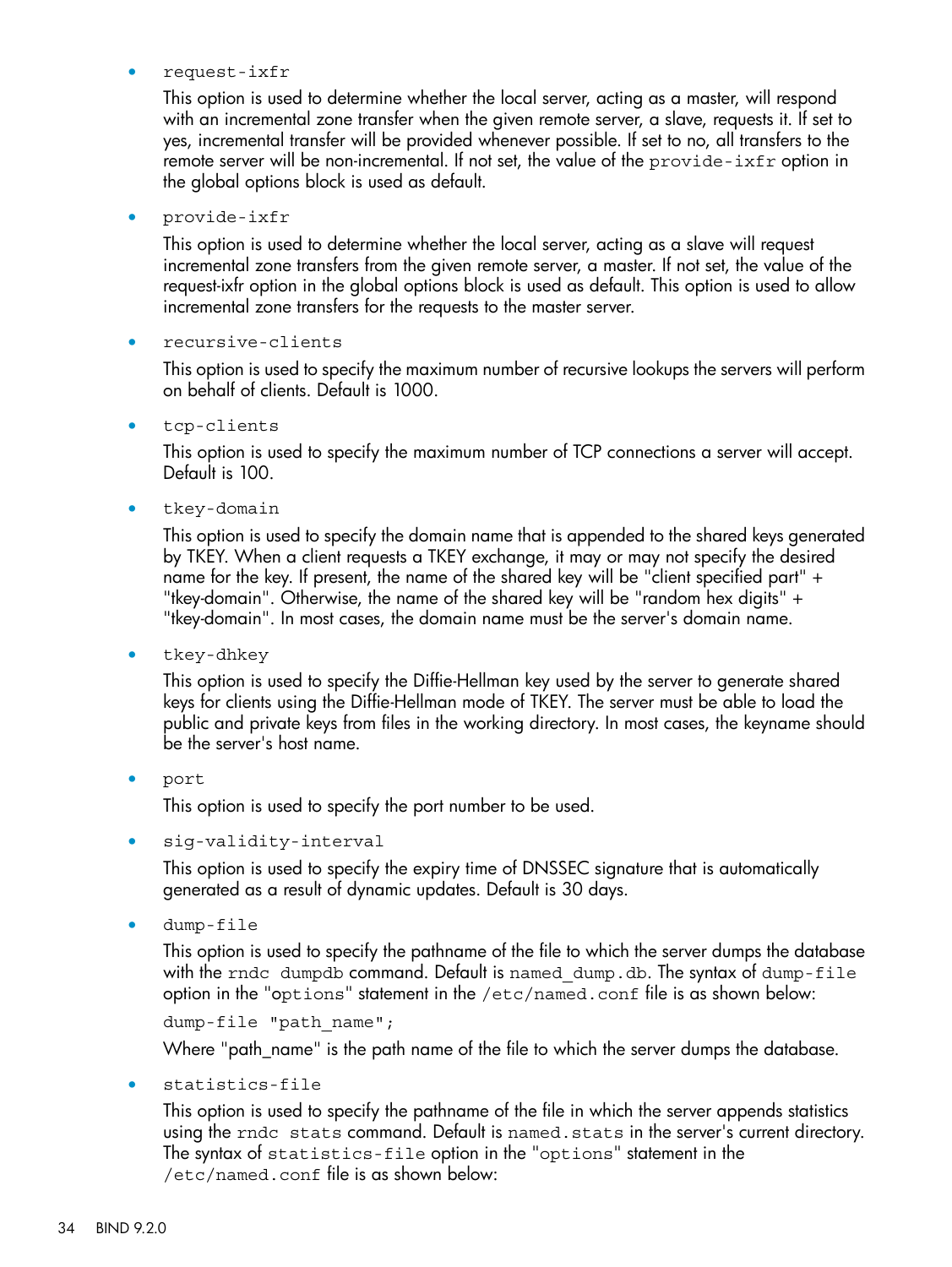statstics-file "path name";

The statistics file generated by BIND 9.2.0 is similar, but not identical, to that generated by BIND 8.1.2. For information on the format of the statistics file and the statistics counters, refer to the named-conf(1) man page distributed with this release.

• blackhole

This option is used to specify a list of addresses from which the server will not accept queries or and does not use them to resolve a query. Default is none. The syntax of blackhole option in the "options" statement in the /etc/named.conf file is as shown below:

[ blackhole  $\{$ address match list  $\{; \}$ 

• coresize

This option is used to specify the maximum size of a core dump. Default is default. The syntax of coresize option in the "Options" statement in the /etc/named.conf file is as shown below:

```
[ blackhole \{address match list \{; \}
```
• sortlist

The sortlist statement takes an address match list and interprets it. Each top level statement in sortlist must be an explicit address match list with one or two elements. The first element, which may be an IP address, IP prefix, acl name or a nested address\_match\_list is checked against the source address of the query until a match is found.

Once the source address of the query has been matched, if the top level statement contains only one element, the actual element that matched the source address is used to select the address in the response to move to the beginning of the response. Each top level statement element is assigned a distance and the address in the response with the minimum distance is moved to the beginning of the response.

A sample sortlist statement usage in the Options statement in the /etc/named.conf file is as shown below:

[ sortlist { address\_match\_list }];

NOTE: Refer to the named.conf(4) man page for more information on the usage of sortlist statement.

<span id="page-34-0"></span>• max-cache-size

max-cache-size is used to specify the maximum amount of memory to use for the server's cache, in bytes. When the amount of data in the cache reaches this limit, the server will cause records to expire prematurely so that the limit is not exceeded. In a server with multiple views, the limit applies separately to the cache of each view. The default is unlimited, meaning that records are purged from the cache only when their TTLs expire.

#### New Options in "zone" Statement

The following are the new zone options added in BIND 9.2.0:

• update-policy

This is applicable only for master zones. When specified, one should ensure that allow-update is not present, else it is an error. A set of rules are specified, where each rule either grants or denies permissions for one or more names to be updated by one or more identities. If the dynamic update request message is signed (that is, it includes either a TSIG or SIG(0) record), the identity of the signer will be determined.

A rule definition looks like this: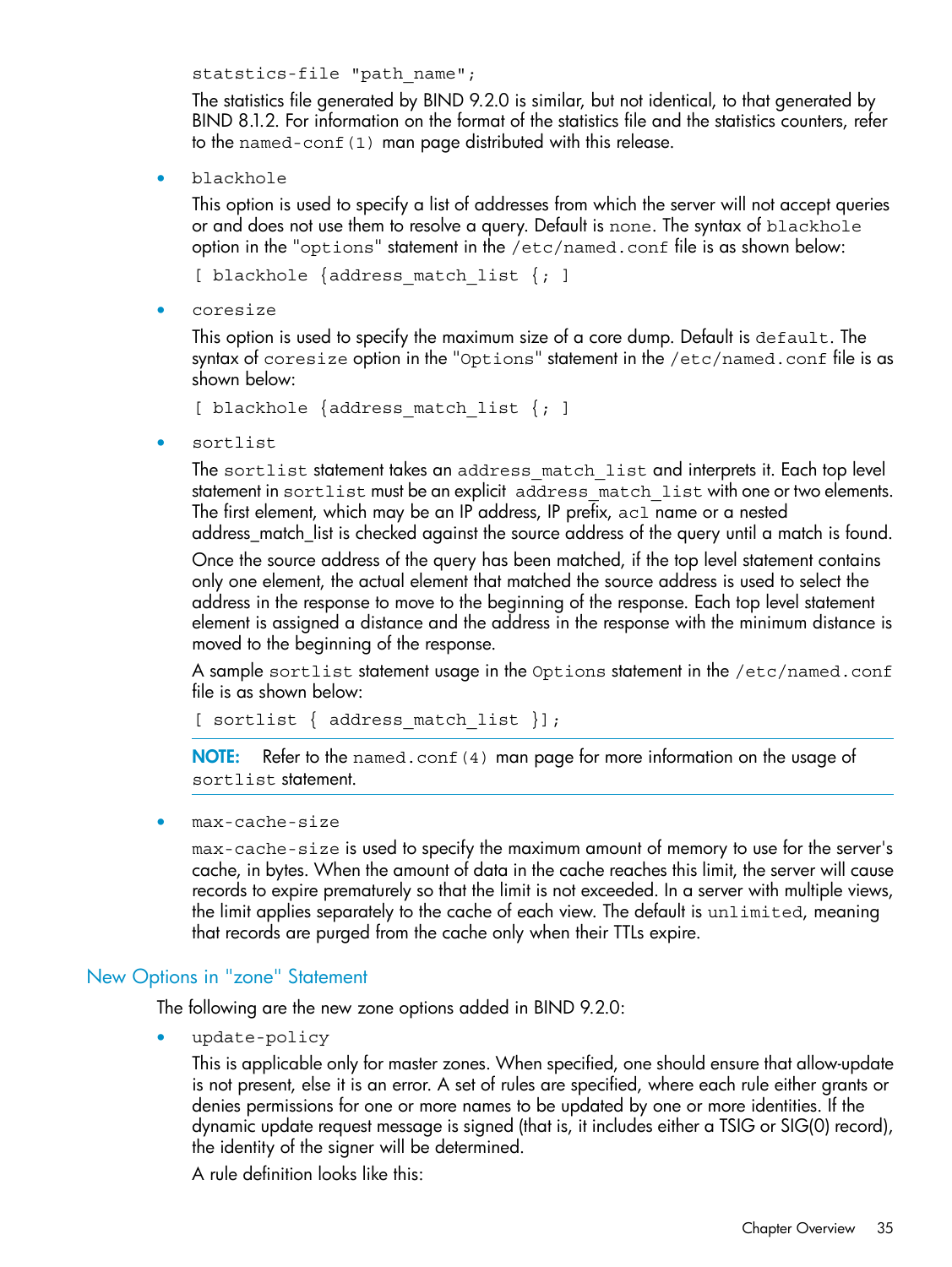(grant | deny ) identity nametype name [ types ]

Each rule grants or denies privileges. Once a message has successfully matched a rule, the operation is immediately granted or denied and no further rules are examined.

The identity field specifies a name or a wildcard name. The nametype field has 4 values, name, subdomain, wildcard, and self.

If the nametype field is not specified, the rule matches all types except SIG, NS, SOA, and NXT Resource Records. Types may be specified by name, including "ANY" (ANY matches all types except NXT, which can never be updated).

• max-transfer-time-out

This option is used to specify the time period for which Outbound zone transfers will run. Default is 2 hrs.

• max-transfer-idle-out

This option is used to specify the time period for which Outbound zone transfers are idle. Default is 60 mins.

siq-validity-interval

This option is used to specify the expiry time of DNSSEC signature that is automatically generated as a result of updates. Default is 30 days.

• match-clients

This option is used to specify the IP addresses of the namespace defined by each view statement.

• zone

This option is used to specify the IP addresses of the namespace defined by each view statement.

• View

This is an option that lets a nameserver answer a DNS query differently, depending on whether it is an internal query or external query. This is used to setup split DNS. All the below options of view are similar to those that are defined in "options" statement:

- 1. auth-nxdomain
- 2. notify
- 3. recursion
- 4. also-notify
- **5.** forward
- 6. forwarders
- 7. allow-query
- 8. allow-transfer
- 9. allow-recursion
- 10. query-source
- 11. max-transfer-time-out
- 12. max-transfer-idle-out
- 13. max-cache-ttl
- 14. max-ncache-ttl
- 15. transfer-format
- 16. transfer-source
- 17. request-ixfr
- 18. provide-ixfr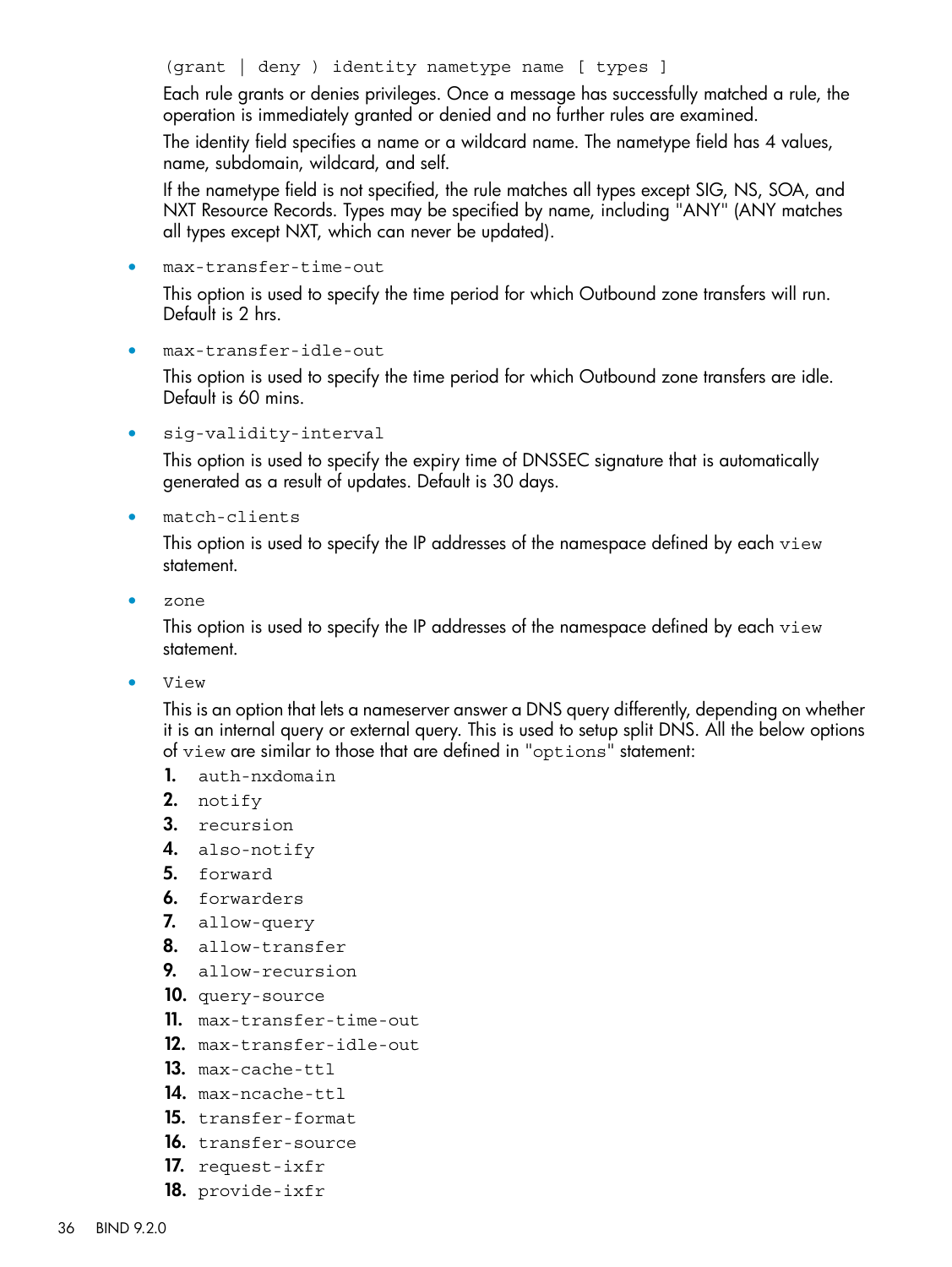```
19. cleaning-interval
20. key
21. server
22. trusted-keys
23. sig-validity-interval
An example of View (split DNS set-up) is as shown below:
view "internal" {
// This should match our internal networks
match-clients {10.0.0.0/8:};
//Provide recursive service to internal clients only
recursion yes;
//Provide a complete view of the example.com zone
// including addresses of internal hosts.
type master;
file "example-internal.db";
};
};
view "external" {
match-clients \{ any; \};// Refuse recursive service to external clients.
recursion no;
// Provide a restricted view of the example.com zone
// Containing only publicly accessible hosts.
zone "example.com" {
type master;
file "example-internal.db";
};
};
```
forwarders

This option can be used to specify the IP addresses to be used for forwarding. The forwarding facility can be used to create a large site-wide cache on a few servers, reducing traffic over links to external nameservers. This facility also allows queries by servers that do not have direct access to the Internet, but wish to look up exterior names. Forwarding occurs only on those queries for which the server is not authoritative and does not have an answer in its cache.

The forwarders option is specified in the /etc/named.conf file as:

[ forwarders { ip addr [port ip port] ; [ ip\_addr [port ip\_port] ; ... ]  $\}$ ; ]

allow-update

This option can be used to specify which hosts are allowed to submit Dynamic DNS updates for master zones. By default, updates from all hosts are denied.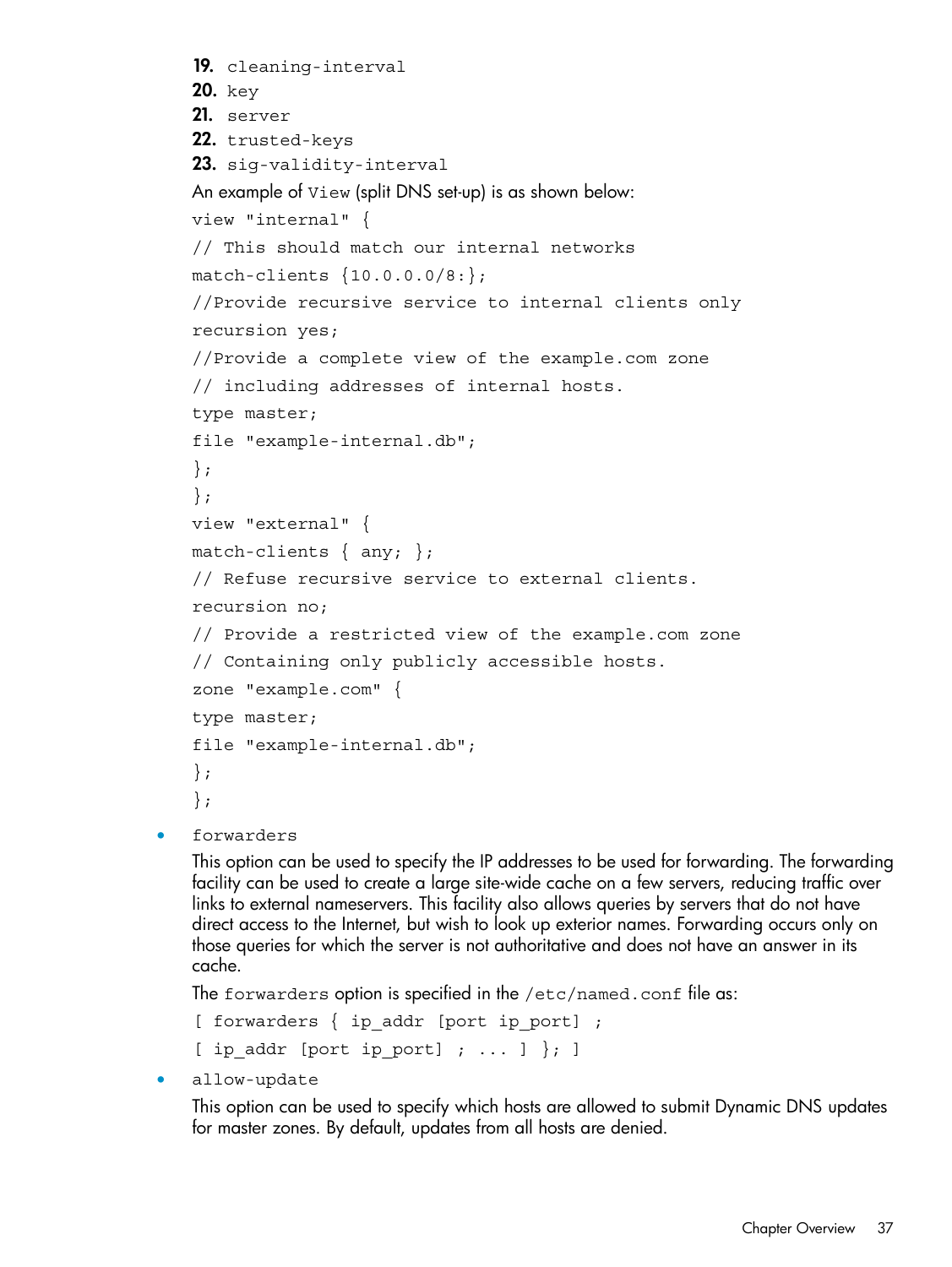**NOTE:** allow-update option is not applicable for slave zones. Refer to the named.conf(4) man page for more information.

#### New Option in "server" Statement

<span id="page-37-0"></span>The bogus option can be used to prevent queries to a remote server which is giving out invalid data. The default value of bogus is no. The syntax of bogus option in the "server" statement is as shown below:

<span id="page-37-1"></span>[ bogus yes or no ; ]

#### named-checkconf

This utility is used to check the syntax of named.conf file. However, it does not check for the semantics of the configuration file.

named-checkconf is run on the command line as:

/usr/sbin/named-checkconf [filename]

Where filename specifies the configuration file to be checked. The default filename is /etc/named.conf.

<span id="page-37-2"></span>NOTE: Refer to the named-checkconf (1) man page for more information.

## named-checkzone

This utility is used to perform syntax and consistency checks on the contents of a zone.

named-checkzone is run on the command line as:

```
/usr/sbin/named-checkzone [-dq] [-c class] zone [filename]
```
**Where** 

-d is used to enable debugging.

-q is used to enable quiet mode for exit code only.

-c class is used to specify the class of the zone.

zone specifies the zone whose contents need to be checked.

<span id="page-37-3"></span>filename specifies the file that should be used for checking the contents of a zone.

**NOTE:** Refer to the named-checkzone (1) man page for more information.

#### rndc

The remote name daemon control ( $\text{rnd}$ ) program allows the system administrator to control the operation of a name server.

rndc is run on the command line as:

rndc [-c config] [-s server] [-p port] [-y key] command [command...] **Where** 

-c config file is used to specify an alternate configuration file. The default configuration file is /etc/rndc.conf.

-s server is used to specify the server whose operation needs to be controlled.

-p port is used to instruct rnde that it should send commands to TCP port number port on the system running the name server instead of BIND 9.2.0's default control channel port, 953.

-y key identifies the key-id to use from the configuration file.

and command is one of the following: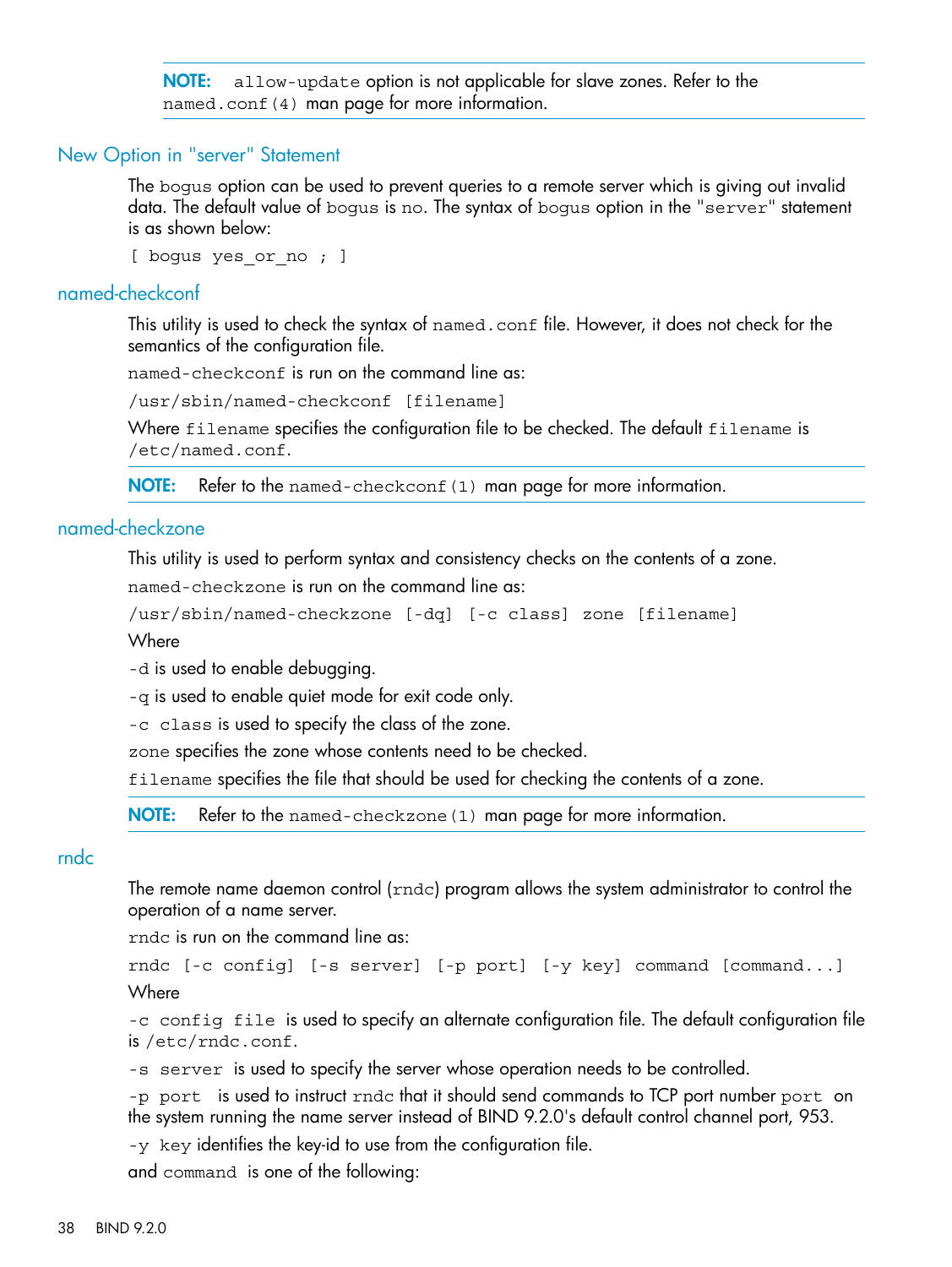#### Table 8 rndc commands

| Command                           | <b>Description</b>                                                                                          |
|-----------------------------------|-------------------------------------------------------------------------------------------------------------|
| reload                            | reload configuration file and zones                                                                         |
| reload zone [class<br>[view]      | reload the given zone                                                                                       |
| refresh zone [class<br>$[view]$ ] | schedule zone maintenance for the given zone                                                                |
| stats                             | write serve statistics to the statistics file                                                               |
| querylog                          | toggle query logging                                                                                        |
| dumpdb                            | dump the current contents of the cache into the<br>file specified by the dump-file option in<br>named.conf. |
| stop                              | stop the server after saving any recent changes<br>into the master files of the updated zones.              |
| halt                              | stop the server immediately without saving any<br>recent changes into the master files.                     |
| reconfiq                          | reload configuration file and new zones only.                                                               |
| trace                             | increment debugging level by 1                                                                              |
| trace level                       | change the debugging level                                                                                  |
| notrace                           | set debugging level to 0                                                                                    |
| flush                             | flush all the server's caches                                                                               |
| flush [view]                      | flush the server's cache for a view                                                                         |
| status                            | display the status of the server                                                                            |

NOTE: Refer to the  $\text{rndc}(1)$  man page for more information.

A sample rndc.conf file is distributed with this release of BIND. This file can be generated automatically by the rndc-confgen utility, which is distributed with BIND 9.2.0. For more information on rndc-confgen, read the rndc-confgen section above.

rndc has its own configuration file /etc/rndc.conf. A sample minimal configuration file looks like:

```
key rndckey {
algorithm "hmac-md5";
secret "IbtRYdcP8k2mVtel6aYfbQ==";
};
options {
default-server localhost;
default-key rndckey;
};
```
This file, if installed as /etc/rndc.conf, would allow the \$ rndc reload command to connect to 127.0.0.1 port 953 and cause the nameserver to reload if a nameserver on the local machine is running with the following controls statements:};

```
controls {
inet 127.0.0.1 allow { 127.0.0.1; } keys { rndckey;
```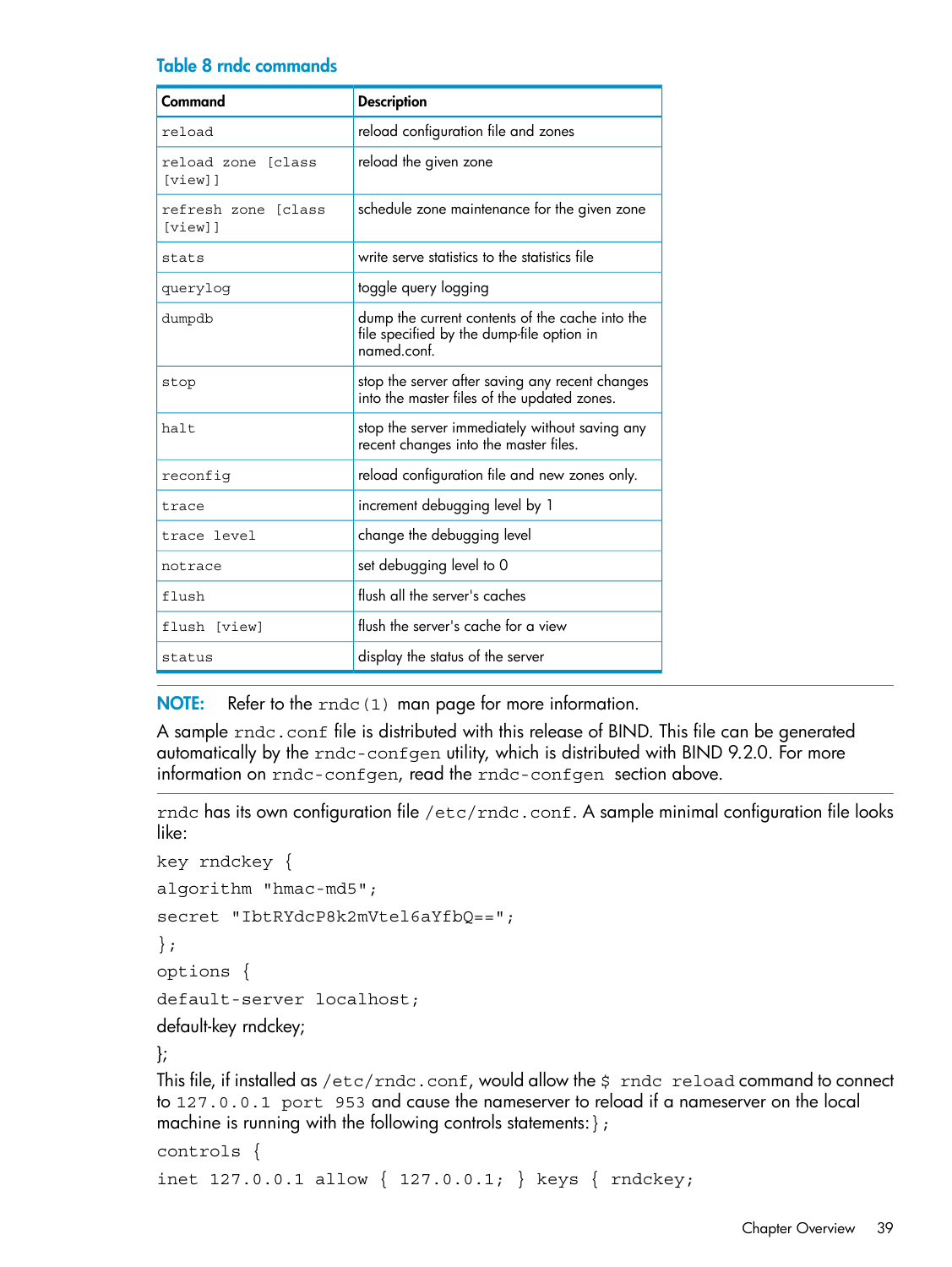};

};

and also if the named.conf has an identical key statement for rndckey.

<span id="page-39-0"></span>NOTE: Refer to the rndc.conf(4) man page for more information on the rndc configuration file.

## Generating rndc.conf File

rndc-confgen can be used to generate rndc.conf, the configuration file for rndc. Alternatively, it can also be run with the -a option to set up a rndc.key file thus avoiding the need for a rndc.conf file and a control statement.

rndc-confgen is run on the command line as:

```
rndc-confgen [-a] [-b keysize] [-c keyfile] [-h] [-k keyname] [-p port]
[-r randomfile] [-s address] [-t chrootdir] [-u user]
Where
```
"-a" option is used to configure rndc automatically. This creates a file rndc. key in /etc which is read by both rndc and named on start-up.

"-b keysize" is used to specify the size of the authentication key in bits. The value must range between 1 and 512. Default is 128 bits.

"-c keyfile" is used with the -a option to specify an alternate location for the rndc.key file.

"-h" is used to print a short summary of the options and arguments to  $r$ ndc-confgen utility.

"-k keyname" is used to specify the key name of the rndc authentication key. This must be a valid domain name. Default is rndc-key.

"-p port" is used to specify the command channel port where named listens for connections from rndc. Default is 953.

"-r random file" is used to specify a source file of random data for generating the authorization. Default is keyboard input.

"-s address" is used to specify the IP address where named listens for command channel connections from rndc. Default is the loopback address 127.0.0.1.

"-t chrootdir" is used with the -a option to specify a directory where named will run chrooted. An additional copy of the rndc.key will be written relative to this directory so that it will be found by the chrooted named.

<span id="page-39-1"></span>"-u user" is used with the -a option to set the owner of the generated  $r$ ndc.key file. If -t is also specified, the owner of the file in chroot area will be changed.

NOTE: Refer to the rndc-confgen(1) man page for more information.

## New Command Line Options

Table 3-3 lists the new command line options that have been added for the various binaries and tools in BIND 9.2.0.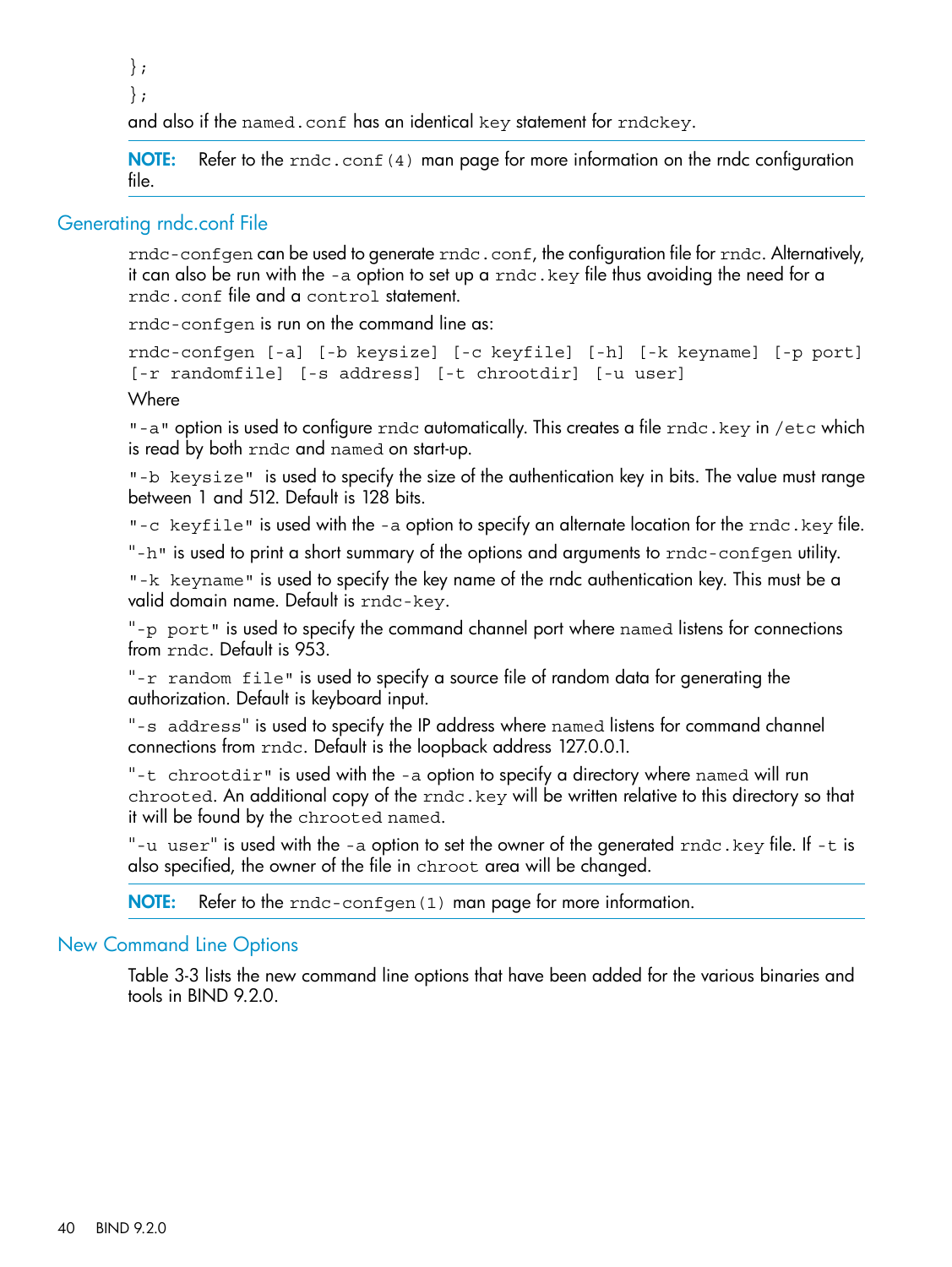|  |  | <b>Table 9 New Command Line Options</b> |  |  |
|--|--|-----------------------------------------|--|--|
|  |  |                                         |  |  |

| <b>Binaries/Tools</b>                 | <b>Options</b> | <b>Usage</b>                                                                                                                                                                                                                                                                                                                                                                                                                                                                                                                                                                                                |
|---------------------------------------|----------------|-------------------------------------------------------------------------------------------------------------------------------------------------------------------------------------------------------------------------------------------------------------------------------------------------------------------------------------------------------------------------------------------------------------------------------------------------------------------------------------------------------------------------------------------------------------------------------------------------------------|
| dig                                   | -b             | Set the source IP address of the<br>query to address. This must be a<br>valid address on one of the host's<br>network interfaces.                                                                                                                                                                                                                                                                                                                                                                                                                                                                           |
| dig                                   | -k             | Sign the DNS queries sent by dig<br>and their responses using<br>transaction signatures (TSIG).                                                                                                                                                                                                                                                                                                                                                                                                                                                                                                             |
| dig                                   | $-y$           | Specify the TSIG key on the<br>command line.                                                                                                                                                                                                                                                                                                                                                                                                                                                                                                                                                                |
| dnssec-makekeyset &<br>dnssec-signkey | $-a$           | Verify all generated signatures.                                                                                                                                                                                                                                                                                                                                                                                                                                                                                                                                                                            |
| dnssec-signkey                        | -c class       | Specify the DNS class of the key<br>sets. Currently only IN class is<br>supported.                                                                                                                                                                                                                                                                                                                                                                                                                                                                                                                          |
| dnssec-signkey                        | -e end-time    | Specify the date and time when the<br>generated SIG records become<br>invalid. If no end-time is specified,<br>30 days from the start time will be<br>used as a default.                                                                                                                                                                                                                                                                                                                                                                                                                                    |
| dnssec-signkey                        | -s start-time  | Specify the data and time when the<br>generated SIG records become<br>valid. This can be either an<br>absolute or relative time. If no<br>start-time is specified, the current<br>time will be used.                                                                                                                                                                                                                                                                                                                                                                                                        |
| dnssec-signzone                       | -d directory   | Look for signedkey files in<br>directory as the directory.                                                                                                                                                                                                                                                                                                                                                                                                                                                                                                                                                  |
| dnssec-signzone                       | -h             | Print a short summary of the options<br>and arguments to<br>dnssec-signzone.                                                                                                                                                                                                                                                                                                                                                                                                                                                                                                                                |
| dnssec-signzone                       | -i interval    | Specify the cycle interval as an<br>offset from the current time (in<br>seconds). If a SIG record expires<br>after the cycle interval, it is<br>retained. Else, it is considered to<br>be expiring soon and will be<br>replaced. The default cycle interval<br>is one quarter of the difference<br>between signature end and start<br>times. If neither end-time nor<br>start-time is specitied,<br>dnssec-signzone generates<br>signatures that are valid for 30<br>days and with a cycle interval of<br>7.5 days. If any existing SIG<br>record expires in less than 7.5<br>days, they would be replaced. |
| dnssec-signzone                       | -n ncpus       | Specify the number of threads to<br>use. By default, one thread is<br>started for each CPU.                                                                                                                                                                                                                                                                                                                                                                                                                                                                                                                 |
| dnssec-signzone                       | -o origin      | Specify the zone origin. If no zone<br>origin is specified, the name of the<br>zone file will be considered as the<br>origin.                                                                                                                                                                                                                                                                                                                                                                                                                                                                               |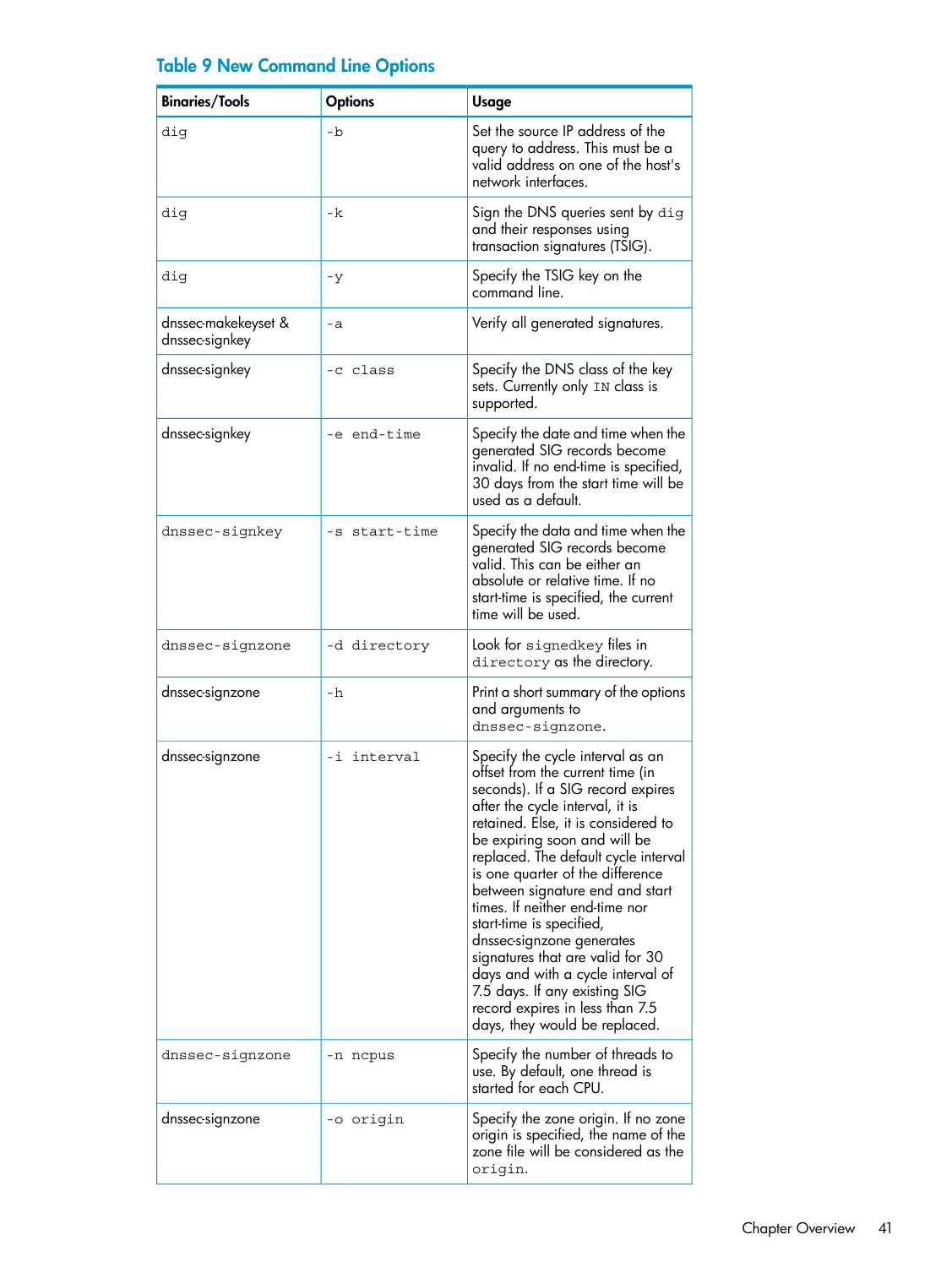| <b>Binaries/Tools</b> | <b>Options</b>             | <b>Usage</b>                                                                                                                                                                                                                                                                                                                            |
|-----------------------|----------------------------|-----------------------------------------------------------------------------------------------------------------------------------------------------------------------------------------------------------------------------------------------------------------------------------------------------------------------------------------|
| dnssec-signzone       | $-t$                       | Print the performance statistics at<br>the time of completion.                                                                                                                                                                                                                                                                          |
| named                 | $-\nabla$                  | Report the version number and exit.                                                                                                                                                                                                                                                                                                     |
| named-checkconf       | -t                         | chroot to directory to process<br>include directives in the<br>configuration file as if it is run by<br>a similarly chrooted named.                                                                                                                                                                                                     |
| named-checkconf       | $-v$                       | Print the version number of<br>named-checkconf and exit.                                                                                                                                                                                                                                                                                |
| named-checkzone       | $-\nabla$                  | Print the version number of<br>named-checkzone and exit.                                                                                                                                                                                                                                                                                |
| nsupdate              | $key \{name\}$<br>[secret] | Specify that all updates need to be<br>TSIG signed using the keyname<br>keysecret pair. The key command<br>overrides any key specified on the<br>command line via -y or -k.                                                                                                                                                             |
| nsupdate              | local {address}<br>[port]  | Send all dynamic update requests<br>using the local address. If no local<br>statement is provided, nsupdate will<br>send updates using an address and<br>port chosen by the system. port can<br>also be used to set a specific port<br>from where requests are sent. If<br>port number is not specified, the<br>system will assign one. |
| nsupdate              | send                       | Send the current message. This is<br>equivalent to entering a blank line.                                                                                                                                                                                                                                                               |
| nsupdate              | show                       | Display the current message,<br>containing all the pre-requisites and<br>updates specified since the last<br>send operation.                                                                                                                                                                                                            |
| rndc                  | -k keyname                 | This option is used to specify the<br>key name of the rndc authentication<br>key. This must be a valid domain<br>name. Default is rndc-key.                                                                                                                                                                                             |

## Table 9 New Command Line Options *(continued)*

# <span id="page-41-1"></span><span id="page-41-0"></span>Changed Features

This section describes the changed features in BIND 9.2.0.

## HP-specific Options

The following lists the HP-specific options added in BIND 9.2.0:

• noforward

```
This option cannot be specified in "options" statement in BIND 9.2.0. Instead, forwarding
can be suppressed by including an empty forwarders sub-statement as shown in the following
example:
```

```
options {
forwarders { 192.249.249.1; };
}
zone "hp.com" {
```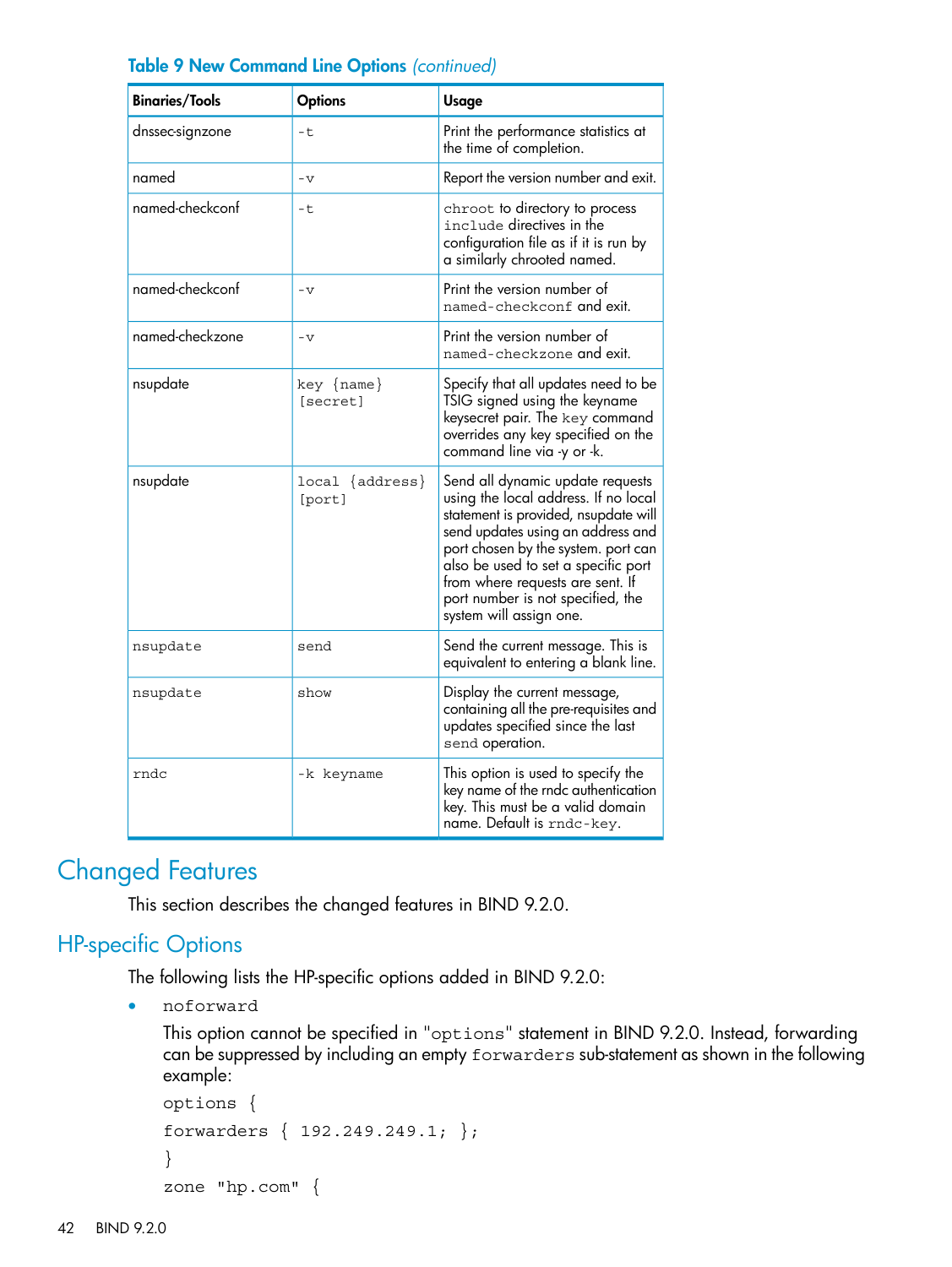```
type slave;
masters \{ 192.249.249.4; \};
file "db.hp";
forwarders { };
}
```
This will supress queries like "foo.india.hp.com" from being forwarded to nameservers at 192.249.249.1.

NOTE: Forwarding to the nameservers available in the delegation information cannot be suppressed using an empty forwarders sub-statement.

• alias-ip

This option is no longer supported. Use the "listen-on" option of the "Options" statement to implement the alias-ip option.

• auth-nxdomain yes/no

<span id="page-42-0"></span>If this option is specified as yes, then the AA bit is always set on NX domain responses, even if the server is not actually authoritative. The default value for this option has been changed from "yes" to "no".

# Compatibility with Previous Versions of BIND

<span id="page-42-1"></span>This section provides the BIND compatibility information.

## BIND 4.9.7 Compatibility

This section discusses the BIND 9.2.0-BIND 4.9.7 compatibility.

• BIND 9.2.0 uses a system assigned port for the UDP queries it makes rather than port 53 that BIND 4.9.7 uses. This may conflict with some firewalls. To specify a port, edit the /etc/named.conf file as follows:

```
query-source address * port 53;
transfer-source * port 53
notify-source * port 53;
```
• BIND 9.2.0 no longer uses the minimum field to specify the TTL of records without a explicit TTL.

Use the \$TTL directive to specify a default TTL before the first record without an explicit TTL. The hosts to named script will create TTL value in the db files.

• BIND 9.2.0 does not support multiple CNAMEs with the same owner name. For example:

www.example.com. CNAME host1.example.com

www.example.com. CNAME host2.example.com.

In the above example, multiple records with the same owner name "www.example.com" are not supported.

The named-checkzone program can be used to check the correctness of the database files.

• BIND 9.2.0 does not support "CNAMEs with other data" with the same owner name, ignoring the DNSSEC records (SIG, NXT, KEY) that BIND 4.9.7 did not support. For example:

www.example.com. CNAME host1.example.com.

www.example.com. MX 10 host2.example.com.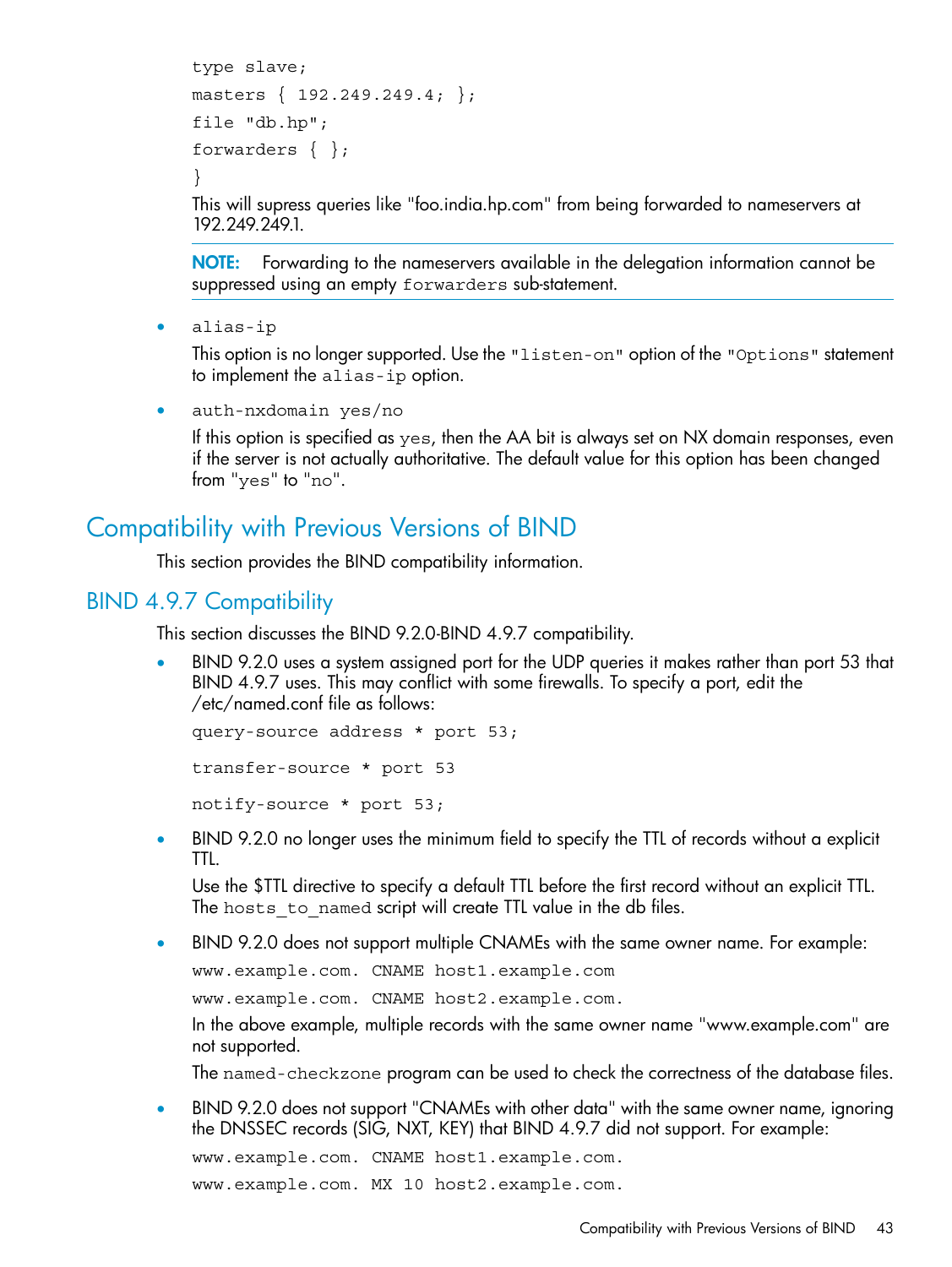- BIND 9.2.0 is less tolerant of errors in master files, so check your logs and fix any errors reported. The named-checkzone program can also be used to check master files.
- Outgoing zone transfers now use the "many-answers" format by default.This format is not understood by certain old versions of BIND 4.9.7.This problem can be resolved by using the option "transfer-format one-answer;", but HP recommends upgrading the slave servers.

## <span id="page-43-0"></span>BIND 8.1.2 Compatibility

This section discusses the BIND 9.2.0-BIND 8.1.2 compatibility.

- Configuration file compatibility
	- BIND 9.2.0 supports most of the options in named.conf file of BIND 8.1.2. BIND 9.2.0 issues a log message if the specified option is not implemented. It also logs the information if the default value is changed. ◦
	- In BIND 9.2.0, named refuses to start if it detects an error in named.conf. Earlier versions would start despite errors, causing the server to run with a partial configuration.
	- In BIND 9.2.0, the " logging" statement only takes effect after the entire named.conf file has been read. In BIND 8.1.2, the new logging configuration took effect immediately after a "logging" statement was read.
	- The source address and port for notify messages and refresh queries is now controlled by " notify-source" and "transfer-source", respectively, as against query-source in BIND 8.1.2.
- Zone file compatibility
	- BIND 9.2.0 does not support serial numbers of SOA record with an embedded period, like "3.002". Serial numbers should be integers. ◦
	- TXT records with unbalanced quotes, like 'host TXT "foo', were not treated as errors in previous versions of BIND. If the zone files contain such records, then error messages like "unexpected end of file"will be displayed because BIND 9.2.0 will interpret everything up to the next quote character as a literal string.
	- Previous versions of BIND accept RRs containing line breaks that are not properly quoted with parentheses. This is not legal master file syntax and will be treated as an error by BIND 9.2.0.

# <span id="page-43-1"></span>**Documentation**

BIND 9.2.0 documentation is available through its man pages. Table 3-4 lists and describes the man pages distributed with BIND 9.2.0.

#### Table 10 Man Pages

| <b>Man Page</b>     | <b>Description</b>                                  |
|---------------------|-----------------------------------------------------|
| named.1m            | Internet domain name server                         |
| dnssec-keygen.1     | Key generation tool for DNSSEC                      |
| dnssec-makekeyset.1 | Program used to produce a set of DNS<br>keys.       |
| dnssec-signkey.1    | DNSSEC keyset signing tool                          |
| dnssec-signzone.1   | DNSSEC zone signing tool                            |
| host.1              | DNS lookup utility                                  |
| nslookup.1          | Program used to query nameservers<br>interactively. |